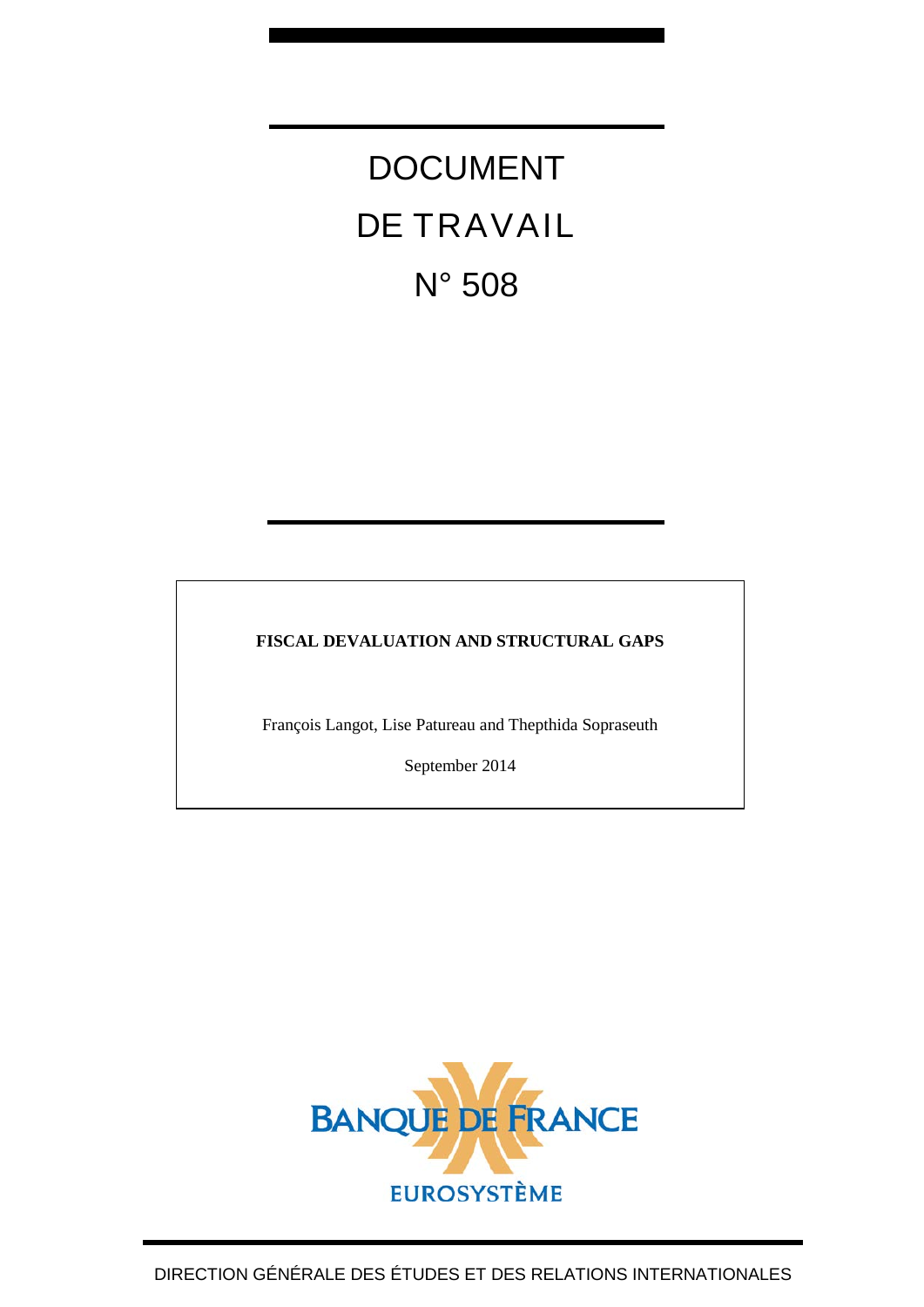# DIRECTION GÉNÉRALE DES ÉTUDES ET DES RELATIONS INTERNATIONALES

## **FISCAL DEVALUATION AND STRUCTURAL GAPS**

François Langot, Lise Patureau and Thepthida Sopraseuth

September 2014

Les Documents de travail reflètent les idées personnelles de leurs auteurs et n'expriment pas nécessairement la position de la Banque de France. Ce document est disponible sur le site internet de la Banque de France « [www.banque-france.fr](http://www.banque-france.fr/) ».

Working Papers reflect the opinions of the authors and do not necessarily express the views of the Banque de France. This document is available on the Banque de France Website ["www.banque-france.fr"](http://www.banque-france.fr/).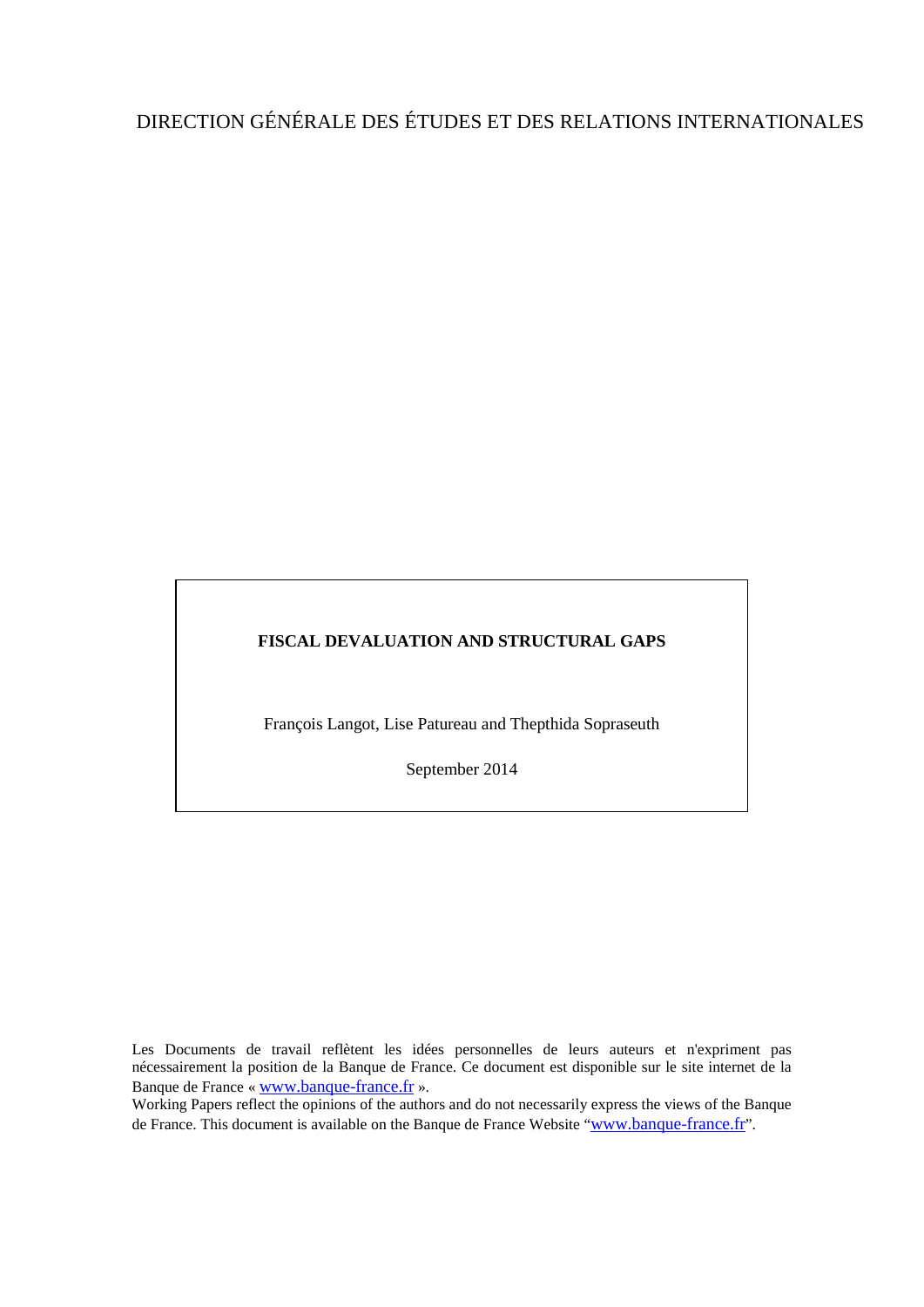# Fiscal Devaluation and Structural Gaps

FRANÇOIS LANGOT \*<sup>†</sup> Lise Patureau ‡ THEPTHIDA SOPRASEUTH<sup>§</sup>

<sup>∗</sup>Financial support from the Cepremap is gratefully acknowledged. We thank Jean-Pascal Benassy, Fabio Ghironi, Gita Gopinath, Laurence Jacquet and Etienne Lehmann for very helpful comments. We also thank seminar and conference participants at the NBER Summer Institute, International Trade and Macroeconomics session (Cambridge, 2014), Economics Workshop (Adelaide, 2013), the French Labour Market Workshop (Aussois, 2012), Joint Seminar Lunch at the ECB (Frankfurt, 2012), Search and Matching Annual Conference (Cyprus, 2012), the T2M Conference (Nantes, 2011), Banque de France, Paris School of Economics, the Universities of Paris Dauphine, Lille 1, Le Mans and Cergy-Pontoise. Any omissions and mistakes are our own.

<sup>†</sup>Université du Mans (GAINS-TEPP), Paris School of Economics, Banque de France & IZA. Email: flangot@univ-lemans.fr

<sup>‡</sup>Université Paris-Dauphine (LEDa - DIAL). Email: lise.patureau@dauphine.fr

<sup>§</sup>Corresponding author, Université de Cergy-Pontoise (THEMA) & Cepremap. Email: thepthida.sopraseuth@u-cergy.fr. Thepthida Sopraseuth acknowledges the financial support of the Institut Universitaire de France.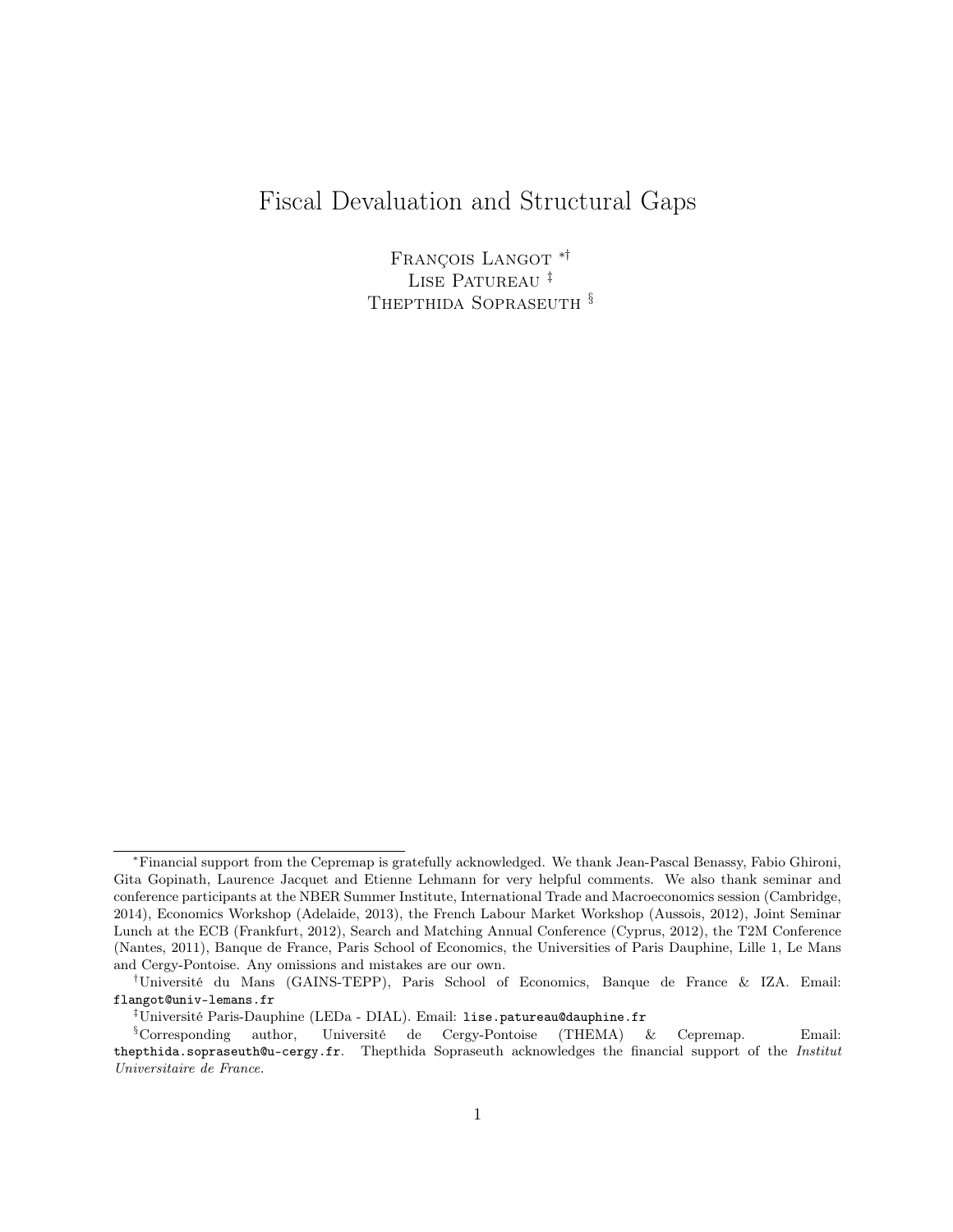#### Résumé

Cet article détermine le régime fiscal optimal dans une économie ouverte caractérisée par des inefficiences structurelles liées au marché du travail et à la taille de l'Etat. De façon analytique, nous montrons d'abord que la réévaluation fiscale permet d'exploiter l'externalité des termes de l'échange et d'atténuer l'impact d'une dépense publique excessive. Toutefois, si les rigidités sur le marché du travail sont suffisamment grandes, la dévaluation fiscale peut être préférable. Deuxièmement, nous fournissons une évaluation quantitative d'une réforme adoptant cette fiscalité optimale en utilisant la France comme économie de référence. Nos résultats montrent que la France bénéficierait plus d'une dévaluation fiscale qu'une économie où le marché du travail est plus flexible, comme les États-Unis. Nous montrons également que les gains de bien-être de la réforme fiscale dépendent essentiellement de la capacité du gouvernement à revenir à sa taille optimale.

Mots clés: Taxes sur la consommation, cotisations sociales, allocation de Ramsey, appariement sur le marché du travail, économie ouverte, dépenses publiques.

Codes JEL: E27, E62, H21, J38

#### Abstract

The paper characterizes the optimal tax scheme in an open economy with structural inefficiencies on the labor market and on government size. On analytical grounds first, we show that the economy can use fiscal revaluation to exploit the terms of trade externality and to dampen the impact of an excessive public spending. However, if real labor market rigidities are large enough, fiscal devaluation may be desirable. Second, we provide a quantitative assessment of the optimal tax reform using France as the benchmark economy. Our results show that France would benefit more from fiscal devaluation than a economy where the labor market is more flexible, as the US. We also show that the welfare gains from the optimal tax reform crucially depend on the ability of the government to target its optimal size.

Keywords: consumption tax, payroll tax, Ramsey allocation, labor market search, open economy, public spending.

JEL classification: E27, E62, H21, J38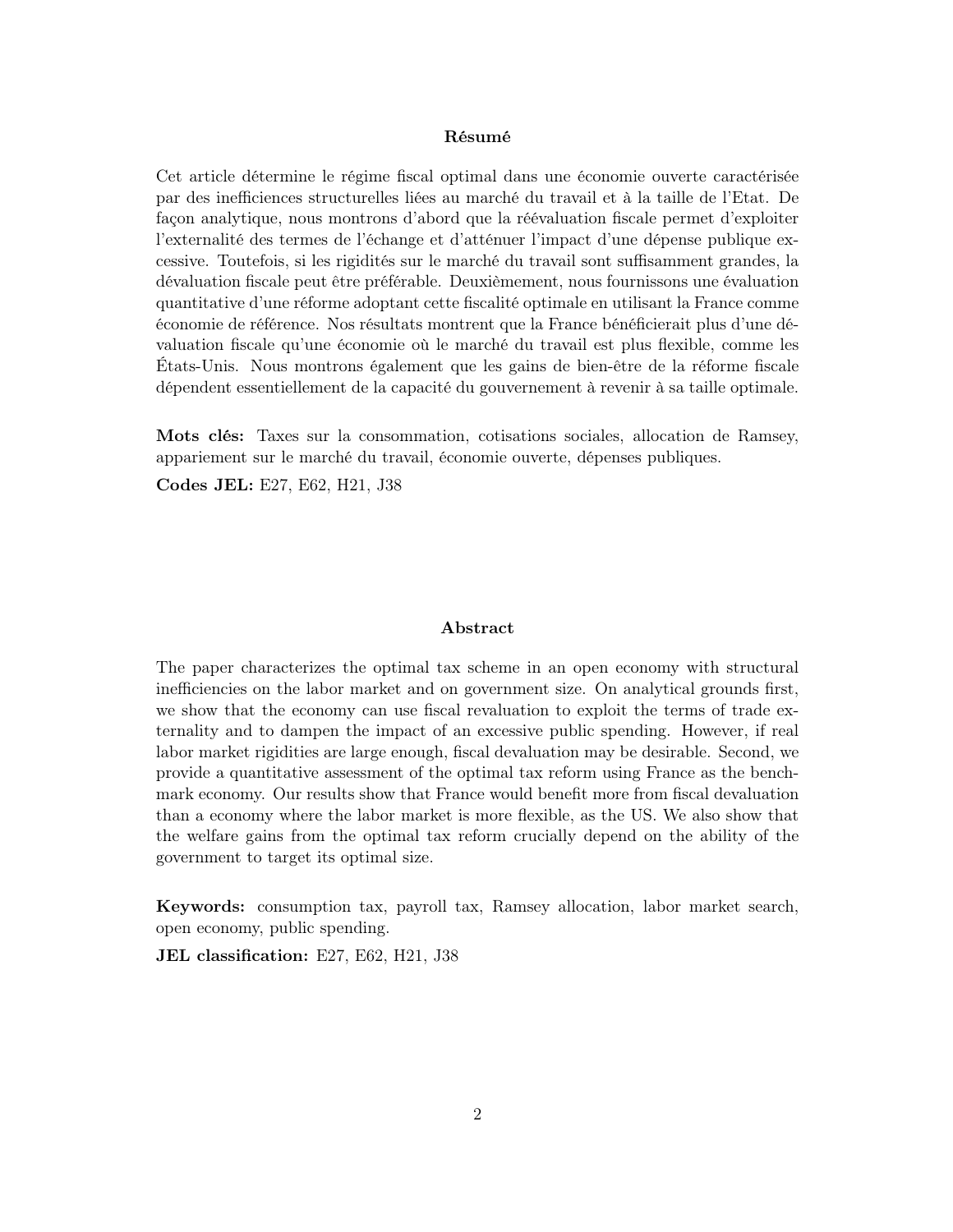#### Non-technical summary

Fiscal devaluation has been received a lot of attention in the recent years. This policy consists to use "unilateral fiscal policy to generate the same real outcomes as those following a nominal exchange rate devaluation, while keeping the nominal exchange rate fixed". In accordance with this *nominal* approach, the New-Keynesian economists study policies which can affect real terms of trade in the short run. A particular combination of an increase in value-added taxes along with employment subsidy allows decentralized markets to achieve this objective. As such, fiscal devaluation has been implemented in many European countries in the recent years (Denmark (1988), Sweden (1993), Germany (2006) or France (2012)). This literature only focuses on *short-run* performances of the tax reform in reducing the "Okun gaps".

This paper supplements these studies by emphasizing the medium-run effects of fiscal devaluation in economies featuring real rigidities. In our view, reducing the gap between European countries and the US indeed requires more than a stabilization policy. Beyond transitory "Okun gaps", many European countries face severe structural inefficiencies, underlying the existence of persistent and significant "Harberger triangles". This paper puts emphasis on the interactions between labor market frictions, the inefficient size of the government and the competitiveness of an open economy, that we view as the three key challenges for European countries.

Labor market inefficiencies constitute the first summit of the Harberger triangle. The total hours gap between Europe and US calls for structural policies to raise the total number of hours worked, by either acting on hours worked per worker or on (un)employment: Fiscal devaluation, as long as it induces a reduction in total labor costs, can be helpful on this issue.

The second major challenge shared by a large set of European countries comes from the excessive weight of government expenditures. Beyond the potential tax distortions induced by financing requirements, we put here emphasis on their excessive size *per se* as source of inefficiency, through the induced mis-allocation between private and public consumption. We show that if a reform of the (excessive) government size isn't implementable in the medium run, then imposing taxes may be desirable, as a signal sent to private agents that a part of their overall consumption is taken care of through (individual) government expenditures. In contrast to labor market frictions, this rather calls for fiscal revaluation. In contrast, if the tax reform is accompanied by a reduction in the government size, then fiscal devaluation can be more efficient to reduce the labor wedge attributable to labor market rigidities.

The third aspect of the Harberger triangle is based on the "optimal" competitiveness of a small open economy. In this context, the terms of trade externality comes from the Home social planner exploiting her monopoly power in the supply of the (specialized) Home good. In this context, optimal taxation in international trade theory recommends to use taxes to increase the relative price of the Home good, i.e. reduce the terms of trade, so as to exploit the monopoly power in the supply of the home good: This argument stands in favor of a fiscal revaluation.

Our paper contributes to the literature by studying the trade-off between fiscal revaluation/ devaluation in the medium run. In accordance with the above identified Harberger triangle, we then assess the desirability of fiscal devaluation using  $i$ ) a small-open economy model with  $ii$ ) labor market search frictions and *iii*) possibly inefficient public spending. Importantly, we show that these dimensions are key in the understanding of the efficiency of fiscal devaluation in the medium run.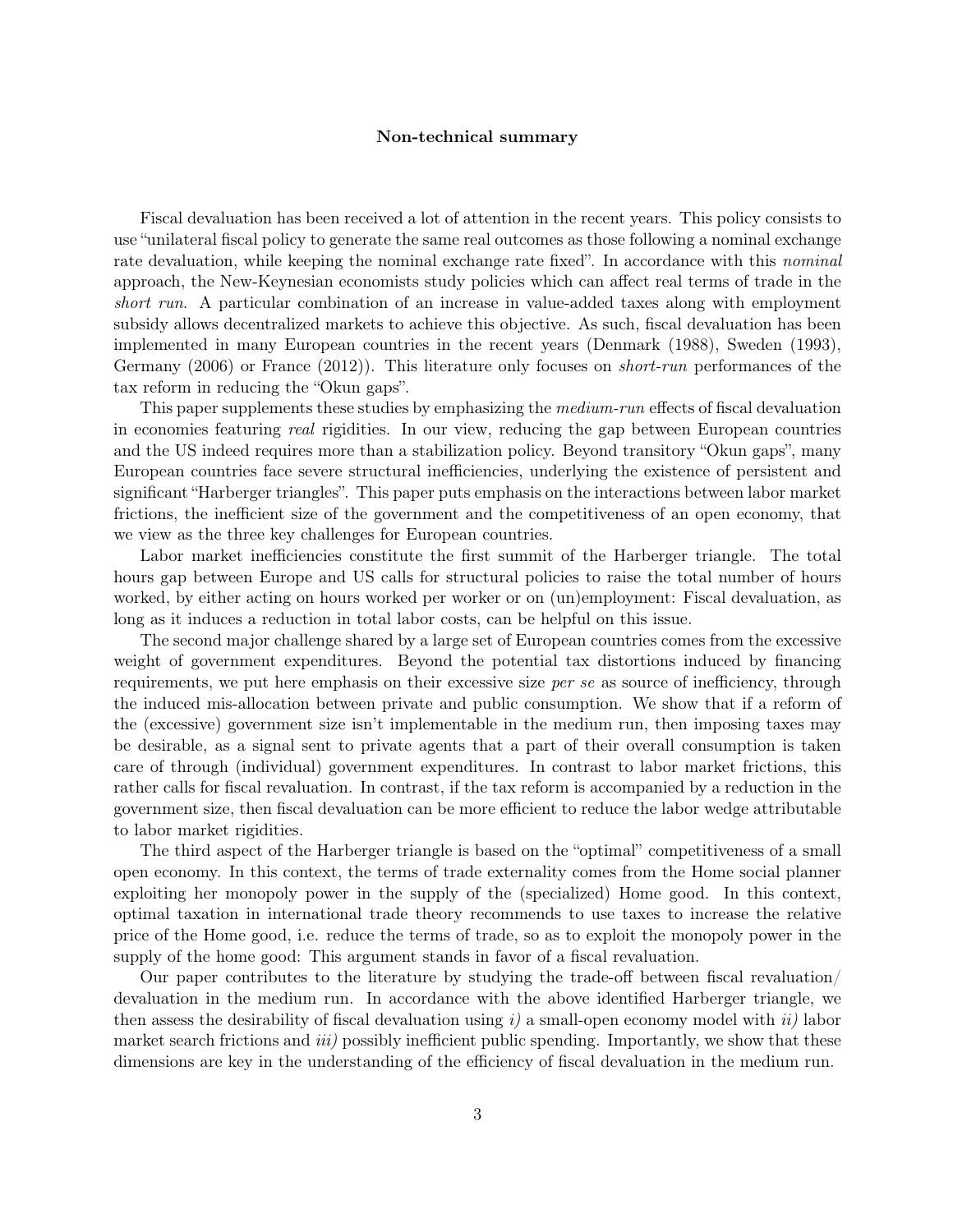All results are first derived analytically, using a static version of the model, before turning to a quantitative assessment through a dynamic general equilibrium model (DGE). Analytical results make clear that the optimal tax policy then depends on the structure of the economy: Countries with rigid labor markets can benefit from fiscal devaluation, whereas countries with flexible labor markets could actually benefit more from fiscal revaluation. This calls for a quantitative assessment of the optimal tax reform, which we provide using a DGE model calibrated to France. Our quantitative results can be summarized in three main points:  $i$ ) The magnitude of labor market frictions in France calls for a fiscal devaluation (the labor tax rate should be reduced to 34% to 0.027%, along with doubling the consumption tax from 0.22 to 0.44). In this respect, our results suggest that France would benefit more from fiscal devaluation than more flexible economies, like the US;  $ii)$ If the size of the government does not change, the welfare impact of this tax policy remains small (between 0.2 and 1.5 percent increase in permanent consumption). In contrast, *iii*) if the size of the government is also reduced to its optimal size, then fiscal devaluation leads to more substantial welfare gains (14 percent increase in permanent consumption).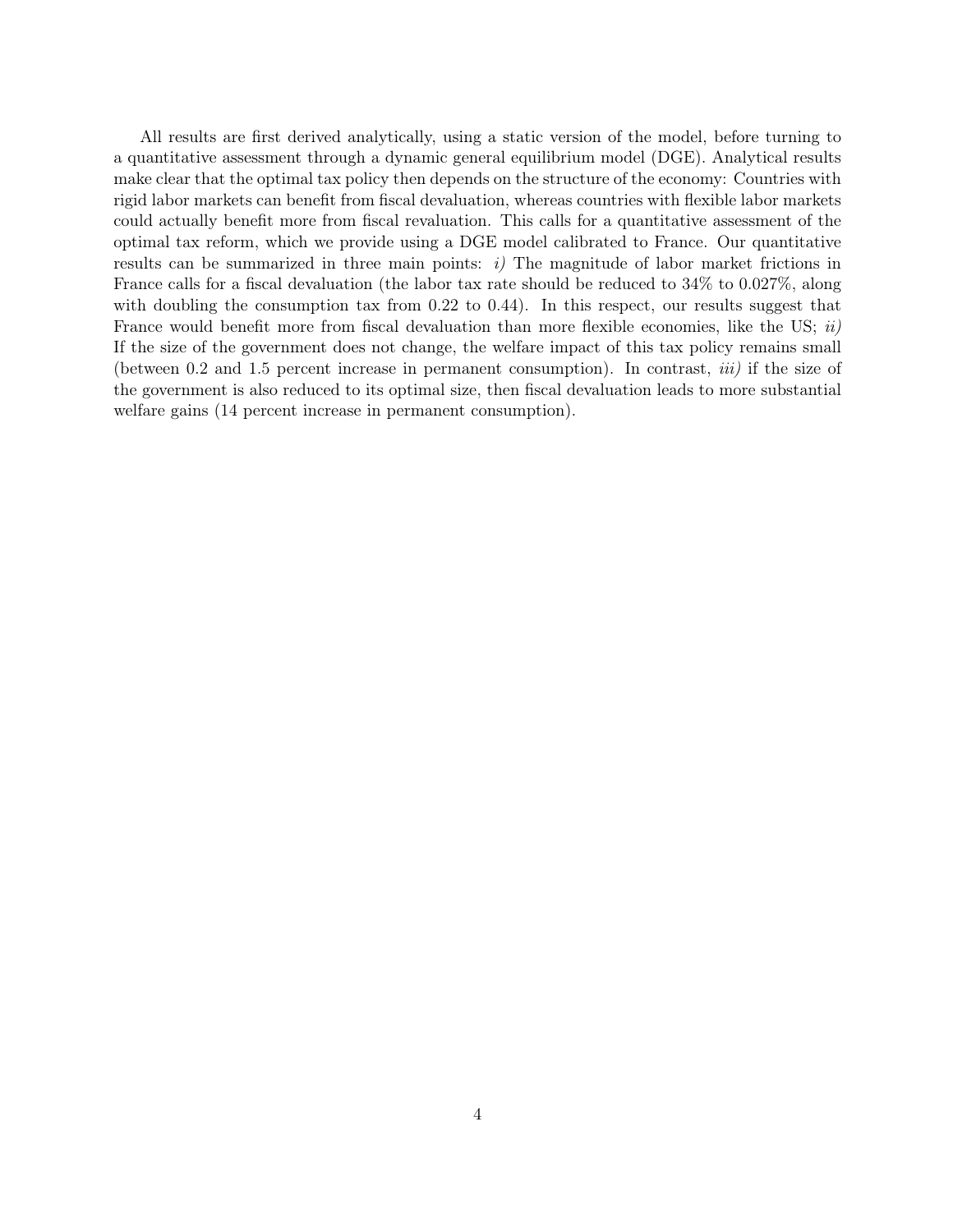## 1 Introduction

Fiscal devaluation has been received a lot of attention in the recent years. Farhi et al. (2014) define this policy as the use of "unilateral fiscal policy to generate the same real outcomes as those following a nominal exchange rate devaluation, while keeping the nominal exchange rate fixed". In accordance with this *nominal* approach, Farhi et al. (2014) use a New-Keynesian model to study policies which can affect real terms of trade in the short run. A particular combination of an increase in value-added taxes along with employment subsidy allows decentralized markets to achieve this objective. As such, fiscal devaluation has been implemented in many European countries in the recent years (Denmark (1988), Sweden (1993), Germany (2006) or France (2012)). The related literature only focuses on *short-run* performances of the tax reform in reducing the "Okun gaps" (Farhi et al. (2014), Correia et al. (2008), among others).

This paper supplements these studies by emphasizing the *medium-run* effects of fiscal devaluation in economies featuring real rigidities. In our view, reducing the gap between European countries and the US indeed requires more than a stabilization policy. Beyond transitory "Okun gaps", many European countries face severe structural inefficiencies, underlying the existence of persistent and significant "Harberger triangles". This paper puts emphasis on the interactions between labor market frictions, the inefficient size of the government and the competitiveness of an open economy, that we view as the three key challenges for European countries.

Labor market inefficiencies constitute the first summit of the Harberger triangle. As underlined by Prescott (2004) or Ljunqvist & Sargent (2008), the so-called "European Employment problem" (illustrated in Figure  $1$ )<sup>1</sup> calls for structural policies to raise the total number of hours worked, by either acting on hours worked per worker or on (un)employment: Fiscal devaluation, as long as it induces a reduction in total labor costs, can be helpful on this issue.

The second major challenge shared by a large set of European countries comes from the excessive weight of government expenditures. Beyond the potential tax distortions induced by financing requirements, we put here emphasis on their excessive size per se as source of inefficiency, through the induced mis-allocation between private and public consumption. Our characterization of public spending in Europe being "excessive" relies on the distinction between "individual" public expenditures (education, health, etc.) and those intrinsically "collective" (army, justice, collective equipments). Unlike the first category, collective public spending are not substitutable to private consumption, as they cannot be made by the household herself, even though necessary for her welfare.<sup>2</sup> As documented in Figure 2, Euro zone countries, and particularly France, feature collective public spending (in proportion to GDP) comparable to other OECD countries. In contrast, in-

<sup>&</sup>lt;sup>1</sup>This term refers to the substantial decrease in total hours worked in most European countries since the 1970s relative to Anglo-Saxon economies like the US. Two dimensions must be distinguished:  $(i)$  the persistence of a high unemployment rate (Figure 1, panel (b)), which the literature relates to the role of stringent labor market institutions on the extensive margin of labor, i.e. the number of employees (Bertola & Ichino (1995), Blanchard & Wolfers (2000), Daveri & Tabellini (2000), Ljunqvist & Sargent (1998) or Ljunqvist & Sargent (2008)), and *(ii)* a lower amount of hours worked per employee, i.e. the intensive labor margin (Figure 1, panel (a)), highly linked to the role of a too heavy labor tax wedge (Prescott (2004), Rogerson (2006) or Ohanian et al. (2008)). On this side, Prescott (2004) points out that the welfare gains to French households from adopting American taxes (i.e., reducing the effective tax rate on labor by 20 percentage points) "would be equivalent to a 20 percent increase in consumption, with no increase in work effort" (Lucas (2003)).

<sup>2</sup>This view finds some empirical support in Ragan (2013) and Rogerson (2007). They show that it is necessary to introduce these "collective" public spending in the utility function to account for labor market outcomes heterogeneity among OECD countries.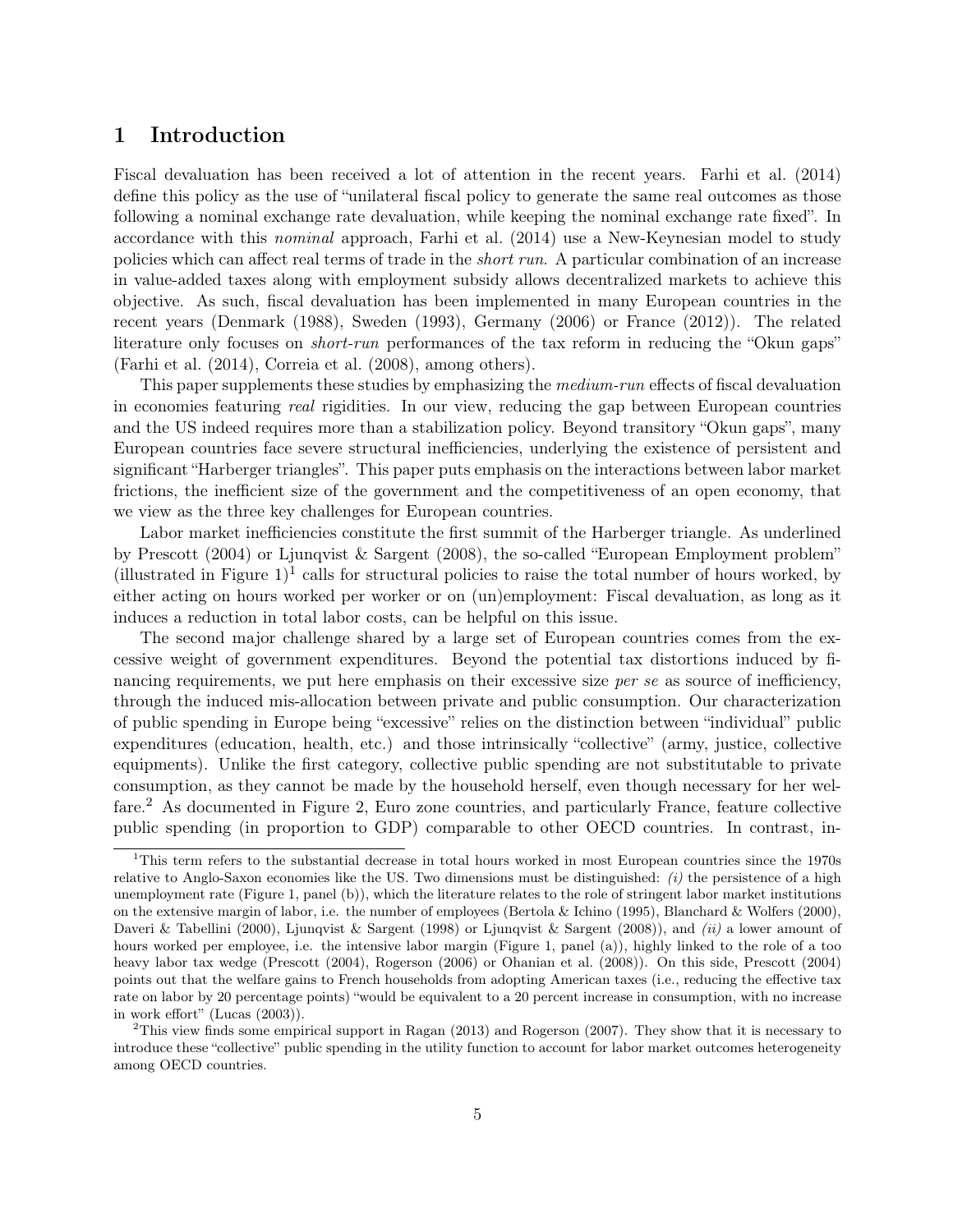

Figure 1: Hours worked and unemployment

In panel (b), for each country, the vertical line (without marker) corresponds to the mean value of the unemployment rate over the period. Source : OECD data (see Appendix A).

dividual government spending are much larger. If a reform of the (excessive) government size is hardly implementable in the medium run, then imposing taxes may be desirable, as a signal sent to private agents that a part of their overall consumption is taken care of through (individual) government expenditures. In contrast to labor market frictions, this rather calls for fiscal revaluation.<sup>3</sup> If, in contrast, the tax reform is accompanied by a reduction in the government size, then fiscal devaluation can be more efficient to reduce the labor wedge attributable to labor market rigidities.

The third aspect of the Harberger triangle is based on the "optimal" competitiveness of a small open economy that has comparative advantages, as it is the case for the European countries. As illustrated in Figure 3, most European economies are  $i^{\circ}$ ) open economies, where international trade matters substantially (the degree of trade openness is large, in particular relative to the US, Panel (b)), and  $ii^{\circ}$ ) with market comparative advantages (4 countries over 6 have a median value of the RCA larger than one, Panel (a)), upon which they may rely to exploit the terms of trade externality in view of improving their consumers' surplus.<sup>4</sup> In this context, optimal taxation in international trade theory recommends to use taxes to increase the relative price of the Home good, i.e. reduce the terms of trade, so as to exploit the monopoly power in the supply of the home good (see e.g. Costinot et al. (2013)): This argument stands in favor of a fiscal revaluation.

Our paper contributes to the literature by studying the trade-off between fiscal revaluation/

<sup>&</sup>lt;sup>3</sup>That is, a fall in consumption tax along with rise in payroll tax, as long as it leads to an increase in the overall tax wedge (commonly defined as the conglomerate of the employer and employee's labor tax rates and the indirect tax rate).

<sup>&</sup>lt;sup>4</sup>The terms of trade externality comes from the Home social planner exploiting her monopoly power in the supply of the (specialized) Home good.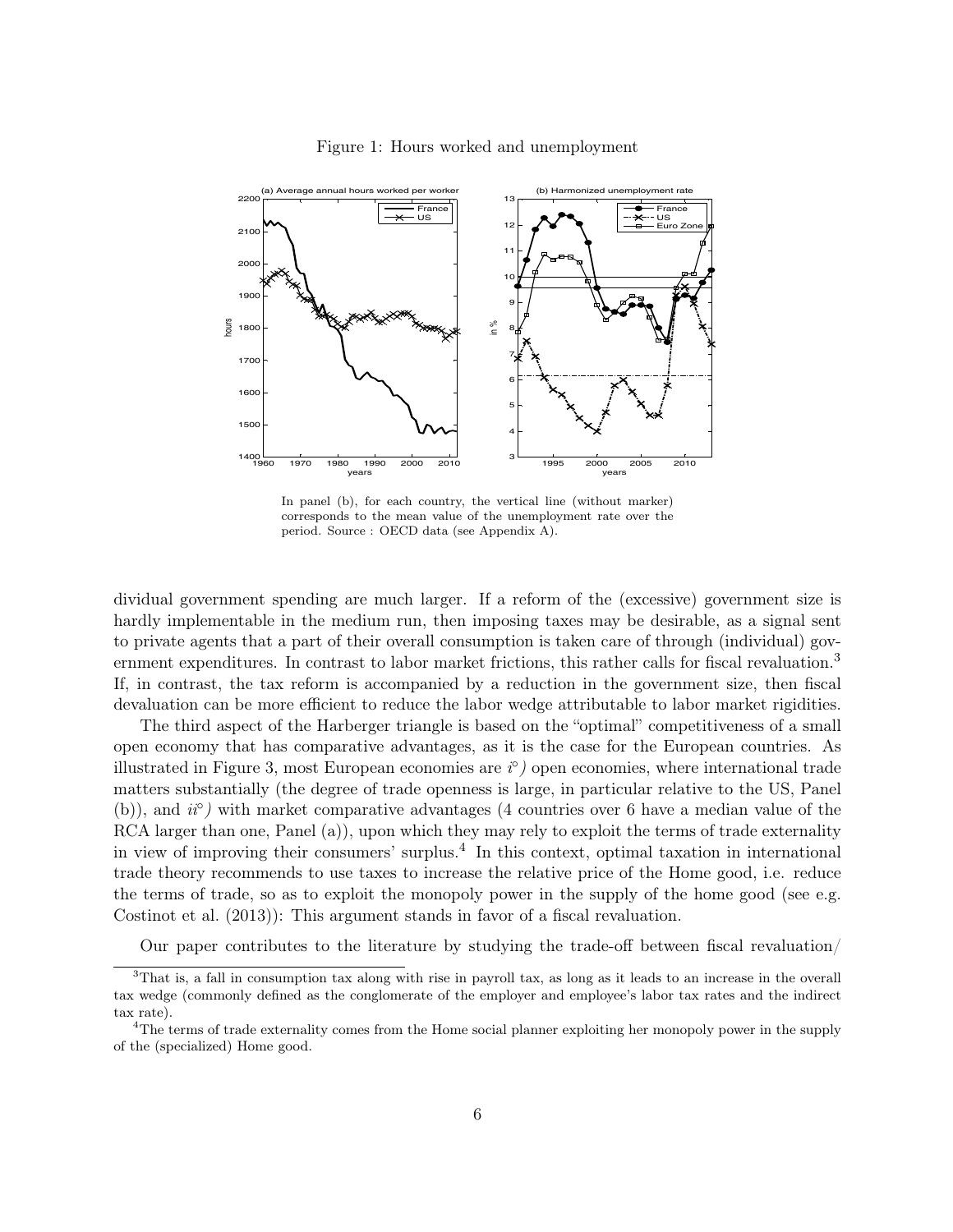

Figure 2: A decomposition of government expenditures

In each panel of Figure 2, for each year, the central mark is the median value over a sample of 32 OECD countries. The edges of the box are the  $25^{th}$  and  $75^{th}$  percentiles, the whiskers extend to the most extreme data points not considered outliers, and outliers are plotted individually. Source: OECD data (See Appendix A).

Figure 3: Revealed Comparative Advantage (RCA) & Openess



In the left-hand panel, each box represents the dispersion of the RCA index across sectors, the central mark being the median value. See Appendix A.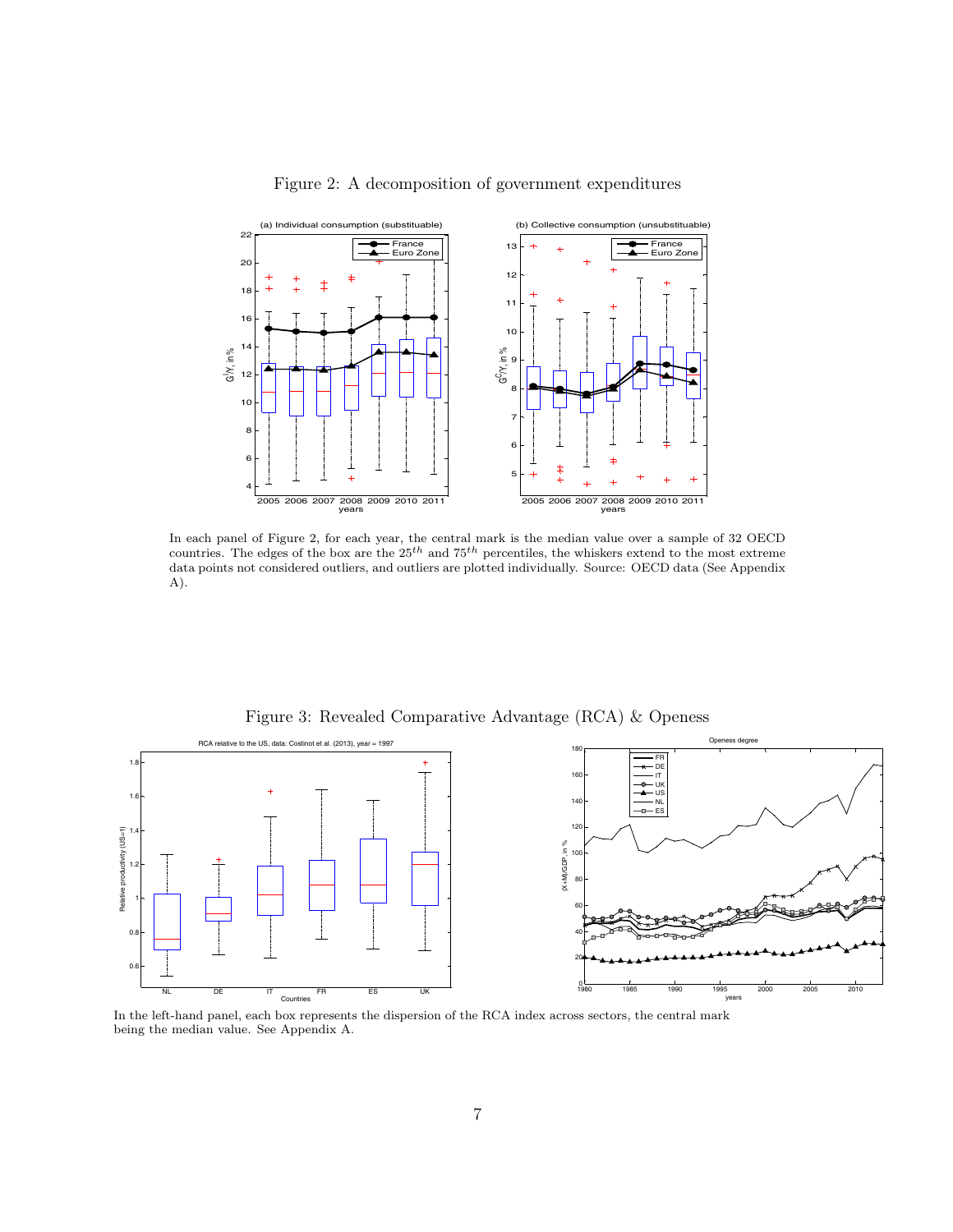devaluation in the medium run.<sup>5</sup> In accordance with the above identified Harberger triangle, we then assess the desirability of fiscal devaluation using i) a small-open economy model with ii) labor market search frictions and *iii*) possibly inefficient public spending. Importantly, we show that these dimensions are key in the understanding of the efficiency of fiscal devaluation in the medium run.

On the efficiency issue, it should be noted that the tax policy under focus can only achieve a second-best equilibrium: The government has more targets (the Harberger triangle) than fiscal tools, which are only made of domestic taxes. In contrast to the related trade literature (Costinot et al. (2013)), we purposely discard the question of trade taxes. This choice is based on two theoretical reasons (on top of a pragmatic one, that the WTO and European Union agreements forbid strategic tariffs). First, trade taxes have a lower tax base than domestic taxes. We show in the paper that this provides a solid argument in favor of a focus on the latter. Second, allowing for one more fiscal instrument (trade taxes) would not enable the tax policy to reach the first best. One originality of the paper is then to study how domestic taxes should be optimally designed to reach the second-best equilibrium in view of correcting not only inefficient public spending and labor market frictions, but also terms-of-trade externality.

All results are first derived analytically, using a static version of the model, before turning to a quantitative assessment through a dynamic general equilibrium model (DGE). In the analytical static matching framework, we characterize the optimal tax policy in the open economy fully specialized in the production of the Home good. The Home planner's allocation (the first-best solution from the Home country's viewpoint) is compared to the decentralized allocation. This allows us to characterize the optimal overall tax wedge that can be implemented by the Home government. We also contribute to the labor market literature, by pointing out the importance of modeling both the extensive and the intensive labor market margins for fiscal policy: In this context, the Ramsey tax policy cannot achieve the planner's allocation on both labor margins, because employment and the hours worked do not have the same elasticities with respect to the tax pressure. We show that the optimal tax scheme ultimately depends on the three main market failures at the root of the above identified Harberger triangle: Labor market frictions, the excessive government size and the terms of trade externality. If labor market imperfections are sizeable enough, then optimal taxation must reduce labor costs. We then identify the conditions under which this may be achieved through fiscal devaluation, i.e. a switch from direct labor taxation to indirect consumption taxes: As long as this reduces the overall tax wedge, this policy indeed amounts subsidizing employment, therefore bringing the economy closer to the planner's allocation. In contrast, if labor market frictions are low, in which case, the terms of trade and government externalities dominate, then optimal tax policy consists in fiscal revaluation. Compared with Farhi et al. (2014) who endorse fiscal devaluation in the short run, our result adds another argument in favor of fiscal devaluation, by laying stress on structural labor market imperfections as a rationale to this reform.

These analytical results make clear that the optimal tax policy then depends on the structure of the economy: Countries with rigid labor markets can benefit from fiscal devaluation, whereas countries with flexible labor markets could actually benefit more from fiscal revaluation. This calls for a quantitative assessment of the optimal tax reform, which we provide using a DGE model calibrated to France. Our quantitative results can be summarized in three main points:  $i$ ) The magnitude of labor market frictions in France calls for a fiscal devaluation (the labor tax rate should be reduced

<sup>&</sup>lt;sup>5</sup>We do not take into account the potential reaction of foreign partners. As in Costinot et al. (2013), we study how the Home government should optimally set taxes in an open-world, assuming the Foreign country is passive.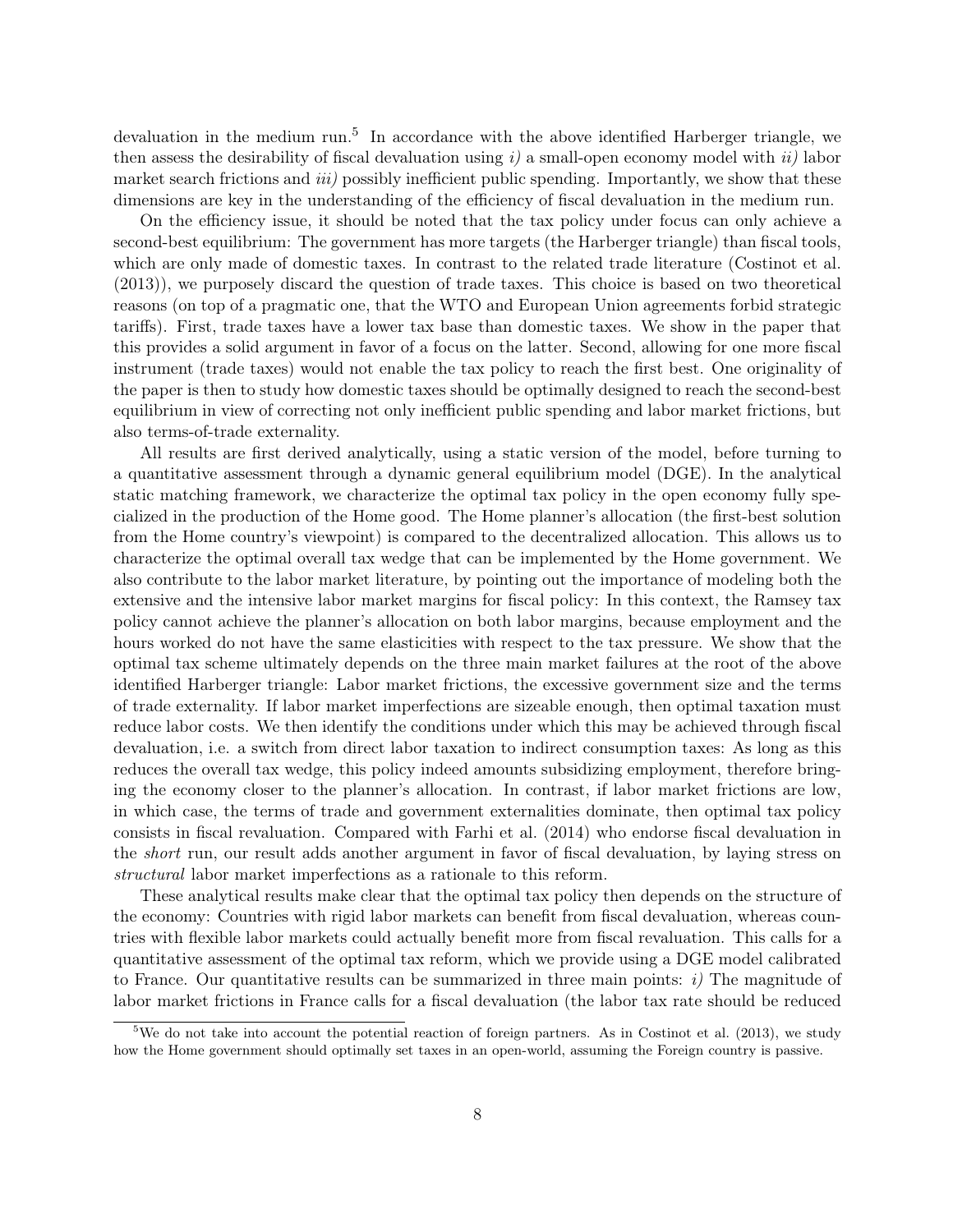to 34% to 0.027%, along with doubling the consumption tax from 0.22 to 0.44). In this respect, our results suggest that France would benefit more from fiscal devaluation than more flexible economies, like the US;  $ii)$  If the size of the government does not change, the welfare impact of this tax policy remains small (between  $0.2$  and  $1.5$  percent increase in permanent consumption). In contrast, *iii*) if the size of the government is also reduced to its optimal size, then fiscal devaluation leads to more substantial welfare gains (14 percent increase in permanent consumption).

The paper is organized as follows. In Section 2, we shed light on the key mechanisms underlying the optimal labor tax rate using a tractable analytical model. We abstract in particular from dynamics by adopting a pure static framework. In Section 3, we extend this analytic framework to a DGE model which we calibrate to quantify the optimal scheme of the tax system in France. Section 4 concludes.

## 2 Optimal Labor Taxation in an Open Economy: a Theoretical Characterisation

In this section, we develop a static and tractable analytical model which accounts for the main characteristics of the French economy: the open economy dimension and its inherent terms of trade externality, the government spending and the implied (in)efficient government-to-output ratio, and labor market frictions, inducing distortions (unemployment benefits and bargaining power) and bias in the substitution between the intensive and extensive margin. <sup>6</sup>After obtaining the equilibrium allocations in the decentralised and centralised cases respectively, we restrict our analysis to a second-best Ramsey tax scheme where the number of tax instruments is lower than the number of distortions. We then show that, if the economy initially features too low a level of labor (and output), increasing indirect taxation in exchange for reduced labor taxation is welfare enhancing up to a certain limit.

#### 2.1 Main Assumptions

Following Hungerbuhler et al. (2006), we capture labor market frictions (LMF hereafter) in a static setting. Unlike Hungerbuhler et al. (2006), our framework incorporates both the intensive (hours worked) and the extensive margin (the number of employees) of labor. Modeling both margins indeed turns out to have important implications in the design of the Ramsey tax scheme.

Matching frictions on the labor market. Each firm opens a vacancy that can be filled by a searching worker. Matching workers with vacancies is a costly process, with  $\overline{\omega}$  the cost of posting one vacancy. Hirings evolve according to a constant return to scale matching function:  $M = \chi V^{\psi} U^{1-\psi}$ with V the total number of new jobs made available by firms,  $U$  the number of searching workers,  $\chi > 0$  a scale parameter measuring the efficiency of the matching function and  $0 < \psi < 1$  the weight of vacant jobs in the matching process.

<sup>6</sup>We discard capital accumulation, international bond trading and government debt in order to get analytical results. More details underlying our analytical results are available in the online technical Appendix from the authors' web pages. Physical capital is included in the dynamic general equilibrium model (Section 3).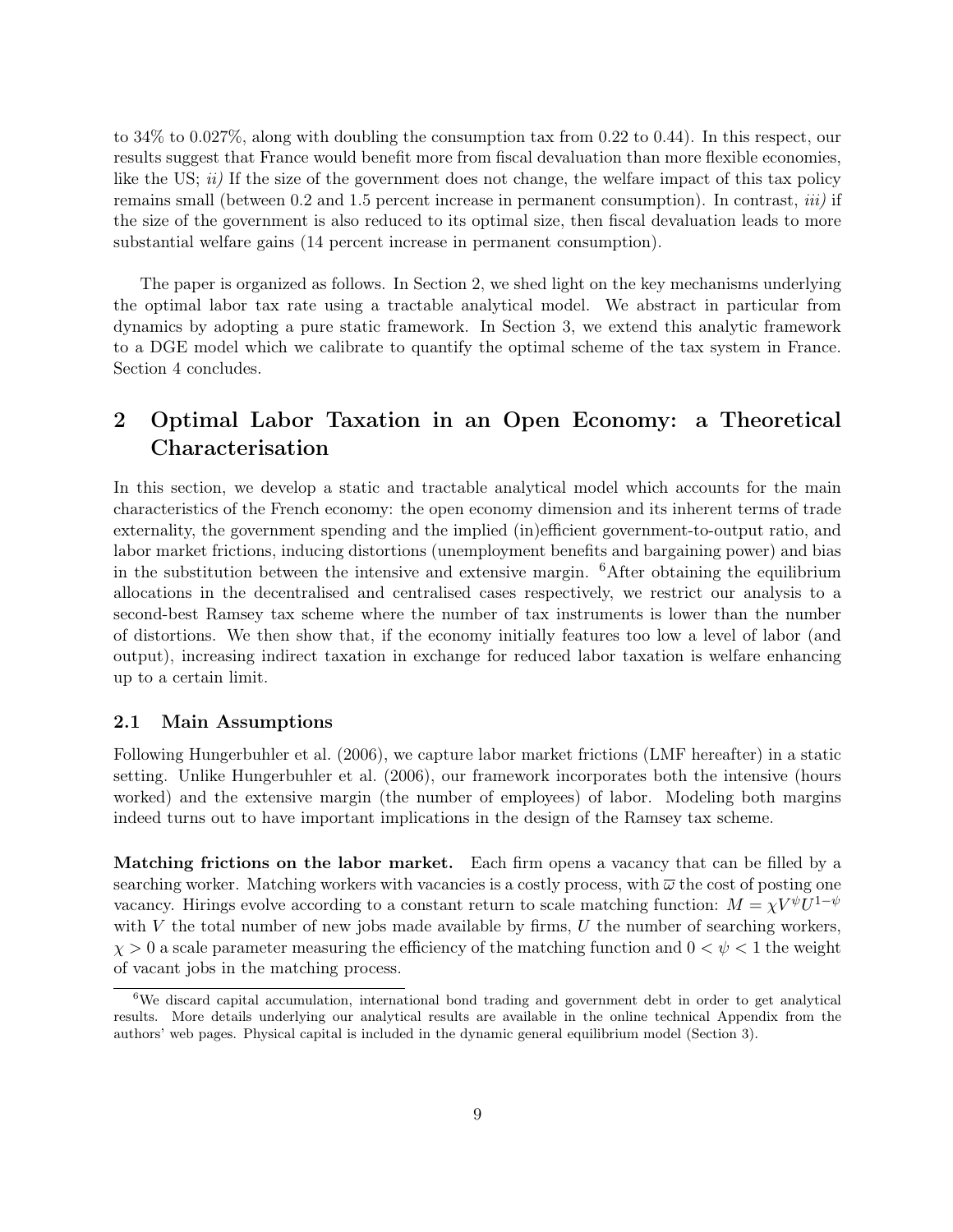The job finding rate p, defined by  $p\left(\frac{V}{U}\right)$  $\left(\frac{V}{U}\right) \equiv \frac{M}{U} = \chi\left(\frac{V}{U}\right)$  $\left(\frac{V}{U}\right)^{\psi}$ , is a function of labor market tightness  $\overline{V}$  $\frac{V}{U}$ . The vacancy filling rate q is given by  $q\left(\frac{V}{U}\right)$  $\left(\frac{V}{U}\right) \equiv \frac{M}{U} = \chi\left(\frac{V}{U}\right)$  $\left(\frac{V}{U}\right)^{\psi-1}$ . The size of the population is normalised to 1. At the beginning of the period, all workers are looking for a job, i.e.  $U = 1$ , implying  $M = N = p$ . Hence, the matching process in the economy is summarised by:

$$
N = \chi V^{\psi} \tag{1}
$$

The open economy dimension We model a small open economy which trades goods with the rest of the world (also referred to as the foreign country). The home country is specialised in the production of a homogenous good consumed domestically and abroad  $(Y, C_H$  and X respectively denoting the volumes of home production, domestic consumption of the home good, and home exports). The economy also consumes the homogenous good produced abroad, in quantity  $C_F$ , equal to domestic imports  $Z$ . Given that home exports (denoted by  $X$ ) necessarily constitute the imports of the rest of the world  $Z^*$ , it comes that:  $X = Z^*$ . Symmetrically, we have:  $Z = X^*$ . In addition, we normalise prices by considering the home good as numéraire. The relative price of the foreign good  $\phi \equiv P_F/P_H$  is also interpreted as terms of trade. Throughout the paper, we assume the following functional forms for the foreign imports  $Z^*$  and exports  $X^*$ , with  $\sigma^* > 1$  the price elasticity of foreign imports:<sup>7</sup>

$$
Z^* = \phi^{\sigma^*} \tag{2}
$$

$$
X^* = \phi^{\sigma^* - 1} \tag{3}
$$

In the absence of international trading of financial assets, the home country (as well as the rest of the world) is featured by a zero trade balance  $Z = X^* \iff Z = \phi^{\sigma^* - 1}$ .

**Preferences.** In each period, employed agents  $(N)$  work, while unemployed agents  $(1-N)$  spend their time enjoying leisure. Hence, after assuming separability between consumption and leisure, the representative household's programme is to maximise:

$$
\mathcal{U} = \xi \log(C_H) + (1 - \xi) \log(C_F) + \Phi \log(G) - N \sigma_L \frac{h^{1+\eta}}{1+\eta}
$$
\n
$$
\tag{4}
$$

with  $\eta > 0, \sigma_L > 0$  and  $0 < \xi < 1$ . The consumption bundle is made of home good  $(C_H)$  and foreign good  $(C_F)$  with respective weights in the expenditure function  $\xi$  and  $1-\xi$  respectively. Besides, we allow for public spending G providing utility flows, as scaled by the parameter  $\Phi \geq 0$ . We choose separable preferences. We are aware that it is a debated issue. However, with separability, marginal rates of substitutions and decision rules are not affected by G, which makes the model's first order conditions and results directly comparable with those prevailing in the existing literature.<sup>8</sup>

**Technology.** Each occupied job yields production using a decreasing production function  $Ah^{\alpha}$ with  $0 < \alpha < 1$  and h denoting the number of hours worked by an individual. As a result, at the

<sup>&</sup>lt;sup>7</sup>In the online appendix, section A.1, we derive the microfoundations of such trade flows. We thank Jean-Pascal Benassy for helpful input on the functional forms.

<sup>&</sup>lt;sup>8</sup>To maintain the analytical simplicity of the model, we assume that public expenditures are only made in domestic goods. We consider the more general case of G made of both domestic and foreign varieties in Section 3.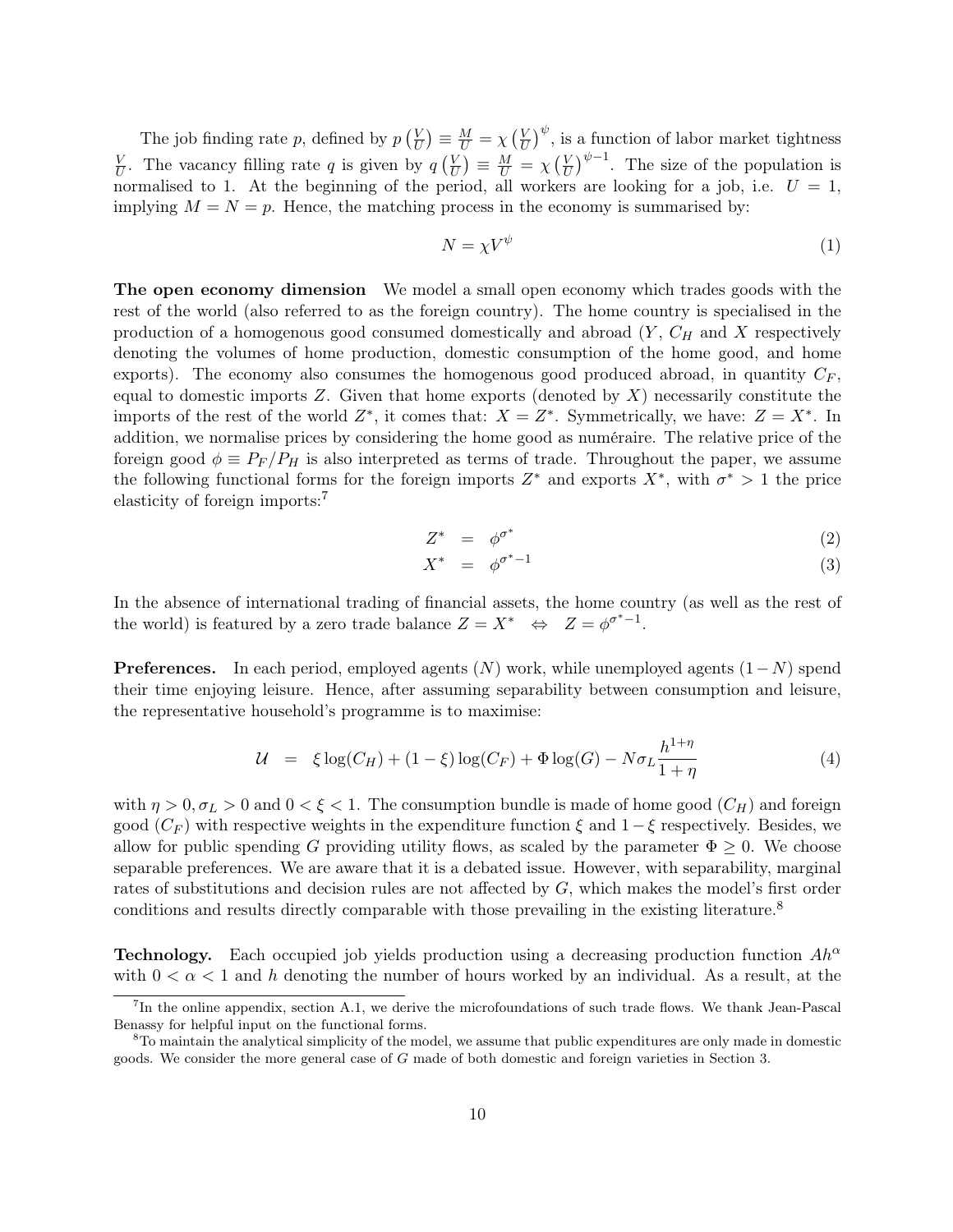aggregate level, with  $N$  the number of workers (i.e., of firms), the aggregate output  $Y$  is given by the following function:<sup>9</sup>

$$
Y = ANh^{\alpha}, \qquad 0 < \alpha < 1 \tag{5}
$$

#### 2.2 The Decentralised Economy

Firms. Firms are in perfect competition in the production of the home good. They are subject to direct labor taxation, with  $\tau_f$  denoting the payroll tax rate. Firms freely enter the goods market and, due to matching frictions, post vacancies as long as the return on vacancy posting exceeds its cost. The free entry condition then equalises the cost of posting one vacancy to its after-tax return. Using the definition of the vacancy filling rate  $q = \chi V^{\psi-1}$ , we obtain:

$$
\frac{\overline{\omega}}{q} = (Ah^{\alpha} - (1 + \tau_f)wh) \Rightarrow V = \left(\frac{\overline{\omega}/\chi}{Ah^{\alpha} - (1 + \tau_f)wh}\right)^{\frac{1}{\psi - 1}}
$$
(6)

Notice that this condition can also be interpreted as the zero-profit condition, with profits being given by  $\pi = Ah^{\alpha}N - \overline{\omega}V - (1 + \tau_f)whN$ .

**Workers.** The household maximises its utility function (4) with respect to  $C_H$ ,  $C_F$  subject to its budget constraint:

$$
(1 + \tau_c)(C_H + \phi C_F) = (1 - \tau_w)[wNh + b(1 - N)] + \pi - T
$$
\n(7)

with  $\tilde{b}$  the unemployment benefits net of social contributions  $\tilde{b} = b/(1 + \tau_f),^{10} \pi$  the firms' profit (equal to zero given the zero-profit condition) and  $T$  lump-sum taxes. Labor revenues are taxed at the employee tax rate  $\tau_w$ , while consumption expenditures are subject to indirect taxation, with  $\tau_c$ the indirect tax rate. The first-order conditions relative to home and foreign goods consumptions lead to the following arbitrage condition:

$$
\frac{U'_{C_F}}{U'_{C_H}} = \phi \iff \frac{1 - \xi C_H}{\xi C_F} = \phi
$$
\n
$$
(8)
$$

which shows that the sharing rule between domestic and foreign consumption is simply driven by the terms of trade.

 $9$ The aggregate production function thus exhibits increasing returns to scale. This does not jeopardise our assumption of perfect competition on the goods market though, as each firm is modeled as atomistic and does not internalise the effect of its job opening decision on aggregate employment. Also note that, even with a linear production function in N, the share of wages in the GDP  $wNh/Y$  is smaller than 1 in the presence of a non-zero vacancy cost (see the online appendix, section A.2.1).

<sup>&</sup>lt;sup>10</sup>If we do not make this assumption, a distortion is introduced in the taxation of work w versus non-work b. Discussing the impact of this distortion is beyond the focus of this paper. Furthermore, this hypothesis is consistent with the view that, in France for instance, unemployed workers pay a low social security contribution from their unemployment benefits. The Unemployment Agency pays for them. The total cost of unemployment benefits for the government must then include unemployment benefits with social security contributions. This is what appears in the government budget constraint, Equation (12).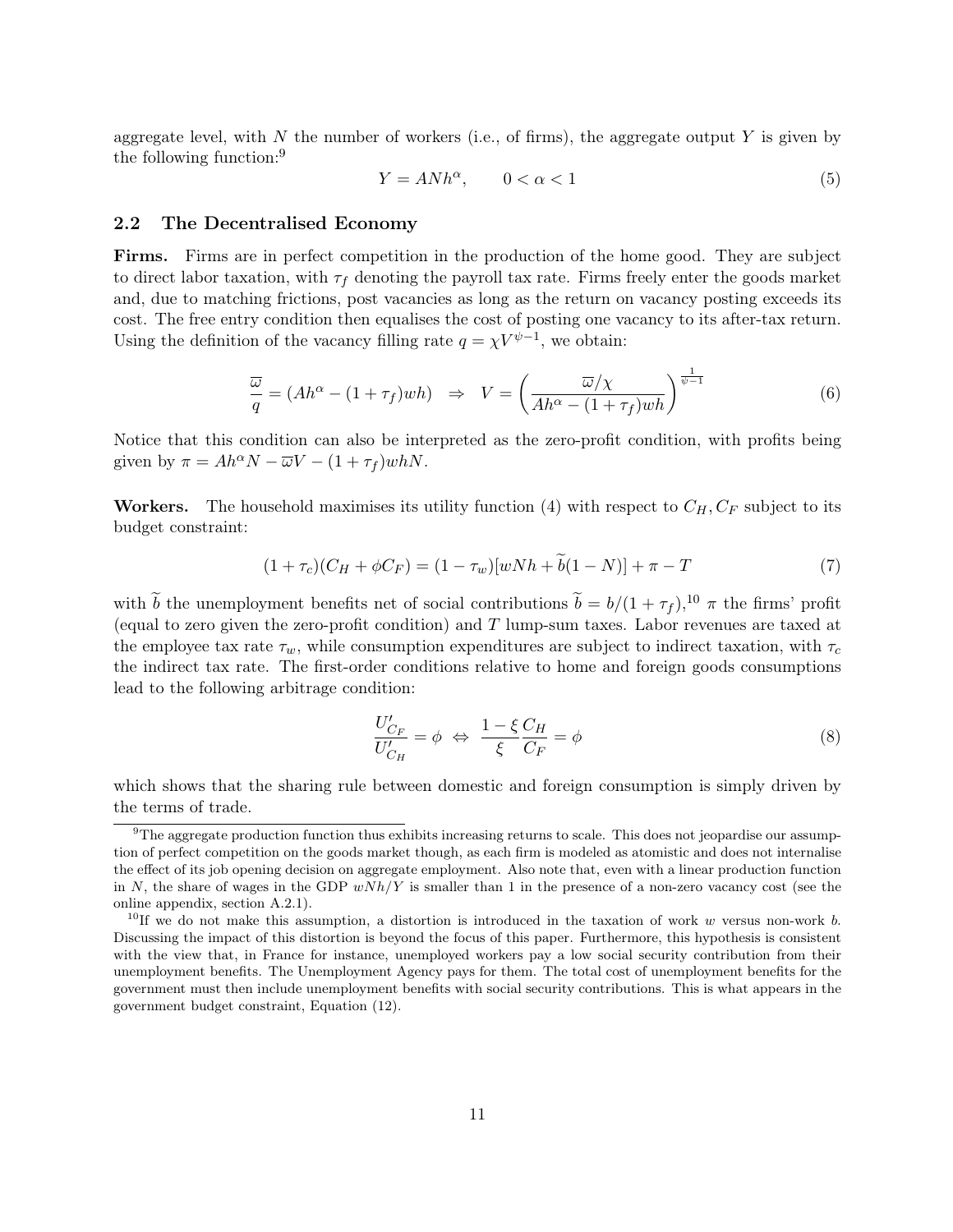Nash bargaining. We assume that wages and hours worked are determined via generalised Nash bargaining as follows:

$$
\max_{w,h} \left( \frac{1 - \tau_w}{1 + \tau_c} (wh - \tilde{b}) - \Gamma(h) \right)^{1 - \epsilon} (Ah^{\alpha} - (1 + \tau_f)wh)^{\epsilon} \tag{9}
$$

with  $0 < \epsilon < 1$  and  $\Gamma(h) = \sigma_L \frac{h^{1+\eta}}{1+\eta}$  $\frac{h^{1+\eta}}{1+\eta}(C_H + \phi C_F)$ .  $(1-\epsilon)$  represents the workers' bargaining power. Solving this leads to the following negotiated values for  $w$  and  $h$  in the decentralised economy:

$$
wh = \frac{1-\epsilon}{1+\tau_f}Ah^{\alpha} + \frac{\epsilon}{1-\tau_w} \left[ (1-\tau_w)\tilde{b} + (1+\tau_c)\Gamma(h) \right] \tag{10}
$$

$$
\sigma_L h^{\eta} (C_H + \phi C_F) = \frac{1 - \tau_w}{(1 + \tau_c)(1 + \tau_f)} \alpha A h^{\alpha - 1}
$$
\n(11)

As is standard in matching models (see Pissarides (1990)), the negotiated wage is a weighted average of the worker's outside option and the marginal product of a match, with the relative weights depending on the relative bargaining power of both players (Equation (10)). We also verify that the negotiated amount of hours worked is efficient, in that it equalises the marginal product of hours with the disutility of work given the tax scheme.

Equilibrium. The model is closed by taking the budget constraint of the government into account:

$$
G + (1 - \tau_w)\tilde{b}(1 - N) = \tau_c(C_H + \phi C_F) + (\tau_w + \tau_f)wNh + T
$$
\n(12)

given the rule for public expenditures  $G = \rho_q(Y - \overline{\omega}V)$  and lump-sum taxes  $T = \rho_T(Y - \overline{\omega}V)$ . We will also assume that unemployment benefits are proportional to the wage bill, i.e.:  $\tilde{b} = \rho_b w h$ , with  $0 < \rho_b < 1$ . The home good equilibrium condition and the zero-trade balance equation are still given by Equations (18) and (19) respectively.

Using the definition of firms' profits and the budget constraint of the government, the budget constraint of the household becomes:  $(1 + \tau_c)(C_H + \phi C_F) = (1 - \rho_g)(Y - \overline{\omega} V) + \tau_c(C_H + \phi C_F)$ . The FOC relative to  $C_H$  and  $C_F$  can then be written as:

$$
C_H = \xi (1 - \rho_g)(Y - \overline{\omega}V) \tag{13}
$$

$$
\phi C_F = (1 - \xi)(1 - \rho_g)(Y - \overline{\omega}V) \tag{14}
$$

The labor market equilibrium can be summarised by the system in  $\{V, h\}$ :

$$
\frac{\overline{\omega}}{\chi}V^{1-\psi} = \epsilon \left[ Ah^{\alpha} - b - \sigma_L \frac{h^{1+\eta}}{1+\eta} \frac{(1+\tau_c)(1+\tau_f)}{1-\tau_w} (1-\rho_g)(Y-\overline{\omega}V) \right]
$$
(15)

$$
\Leftrightarrow V^{dec} = \left[ \frac{\epsilon \chi}{\overline{\omega}} \left( \frac{(1+\eta)(1-\rho_b) - \alpha}{(1+\eta)(1-\rho_b \epsilon)} \right) A(h^{dec})^{\alpha} \right]^{\frac{1}{1-\psi}}
$$
(16)

$$
h^{dec} = \left[ \frac{\alpha A}{\sigma_L} \left( \frac{1 - \tau_w}{(1 + \tau_c)(1 + \tau_f)} \frac{1}{1 - \rho_g} \right) \frac{1}{\Theta} \right]^\nu \tag{17}
$$

with the subscript <sup>dec</sup> referring to the decentralised allocation,  $\nu \equiv \frac{1-\psi}{(1-\psi)(1+\eta)+\alpha\psi}$  and:

$$
\Theta = \left(\frac{A\chi}{(1+\eta)(1-\rho_b\epsilon)}\right)^{\frac{1}{1-\psi}} \left[\frac{\epsilon}{\omega}((1-\rho_b)(1+\eta)-\alpha)\right]^{\frac{\psi}{1-\psi}}[(1-\epsilon)(1+\eta)+\epsilon\alpha]
$$

recalling  $\rho_b$  being the exogenous unemployment benefit ratio.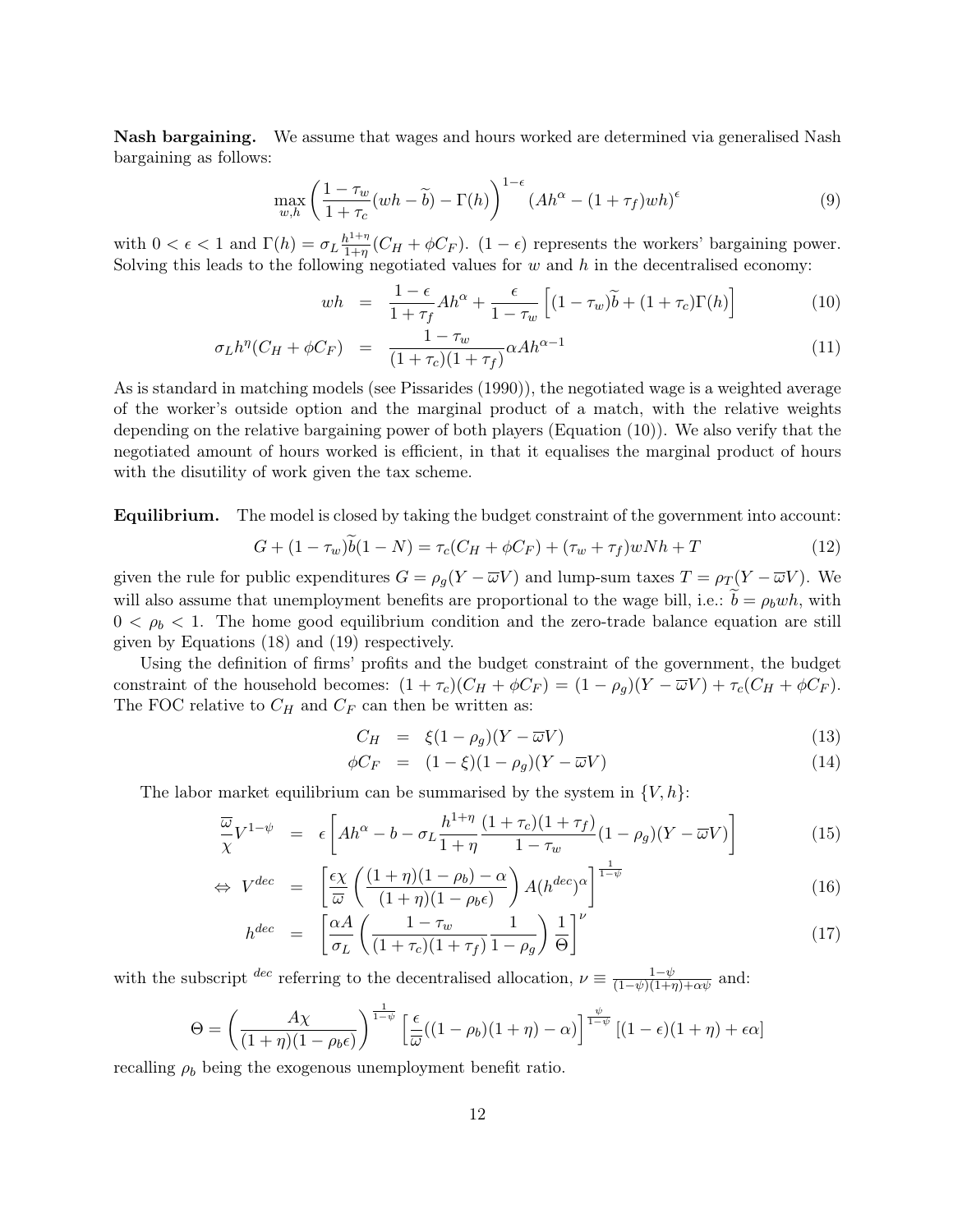#### 2.3 The Centralised Economy

As goods are imperfect substitutes at the international level, the planner of the home country can compute a "fictitious" allocation by acting as a monopoly vis-à-vis the foreign country. That is, the Home planner uses information regarding the finite price-elasticity of foreign demand for the Home good  $(\sigma^*)$  to extract a positive markup.<sup>11</sup> In this respect, we adopt a similar modeling of the centralised small open economy allocation as in related trade papers (Costinot et al. (2013)).

The planner's program Using the production function (5) and information on trade flows coming from import and export functions (Equations (3) and (2)), the resource constraint on the home good and the trade balance equilibrium condition that the planner takes into account are respectively given by:

$$
C_H = ANh^{\alpha} - \phi^{\sigma^*} - G - \overline{\omega}V \tag{18}
$$

$$
C_F = \phi^{\sigma^* - 1} \tag{19}
$$

The programme of the social planner is to maximise the utility function (4) with respect to  $C_H, C_F, G, h, V$  and V, subject to the resource constraints (18) and (19), as well as the matching process equation (1). By replacing private consumptions (18) and (19) in the objective function (4), this is equivalent to choosing  $\{\phi, G, h, V\}$  so as to maximise:

$$
\max_{\phi, G, V, h} \mathcal{U} = \max \left\{ \begin{array}{l} \xi \log(A \chi V^{\psi} h^{\alpha} - X(\phi) - G - \overline{\omega} V) \\ + (1 - \xi) \log(Z(\phi)) + \Phi \log(G) - \chi V^{\psi} \sigma_L \frac{h^{1 + \eta}}{1 + \eta} \end{array} \right\}
$$

given the foreign import and export functions (3) and (2). The first-order conditions with respect to  $\phi$ , G, h and V are respectively:

$$
\frac{U'_{C_F}}{U'_{C_H}} = \frac{\epsilon_{Z^*}/\phi}{\epsilon_{X^*}/\phi} \frac{Z^*}{X^*} \quad \Leftrightarrow \quad \frac{1-\xi}{\xi} \frac{C_H}{C_F} = \mu^* \phi \tag{20}
$$

$$
U'_{C_H} = U'_G \quad \Leftrightarrow \quad G = \frac{\Phi}{\xi} C_H \tag{21}
$$

$$
-\frac{U'_{C_H}}{U'_h} = Y'_h \quad \Leftrightarrow \quad \sigma_L h^{1+\eta} = \alpha \frac{Y}{C_H} \tag{22}
$$

$$
U'_{C_H} \left[ Y'_V - \overline{\omega} \right] = N'_V \sigma_L \frac{h^{1+\eta}}{1+\eta} \quad \Leftrightarrow \quad \psi \left[ A h^{\alpha} - \frac{\sigma_L \frac{h^{1+\eta}}{1+\eta}}{U'_{C_H}} \right] = \frac{\overline{\omega}}{\chi} V^{1-\psi}
$$
 (23)

with  $\epsilon_{Z^*/\phi}$  the elasticity of foreign imports (i.e., home exports  $X = Z^*$ ) and  $\epsilon_{X^*/\phi}$  the elasticity of foreign exports (i.e., home imports) with respect to terms of trade  $\phi$ .

Equation (20) determines the optimal arbitrage between home and foreign goods. The social planner, in choosing the terms of trade, acts as a monopolist who is able to take the impact of her price setting on the relative demand for goods coming from abroad into account. By doing so, she

 $11$ Notice that this implies the first-best allocation features quantities (total worked hours, production) and prices (the terms of trade) lower than the decentralised walrasian equilibrium, since in parallel the Hosios condition and the optimal size of government (the optimal arbitration between private and public goods) hold under the planner's allocation.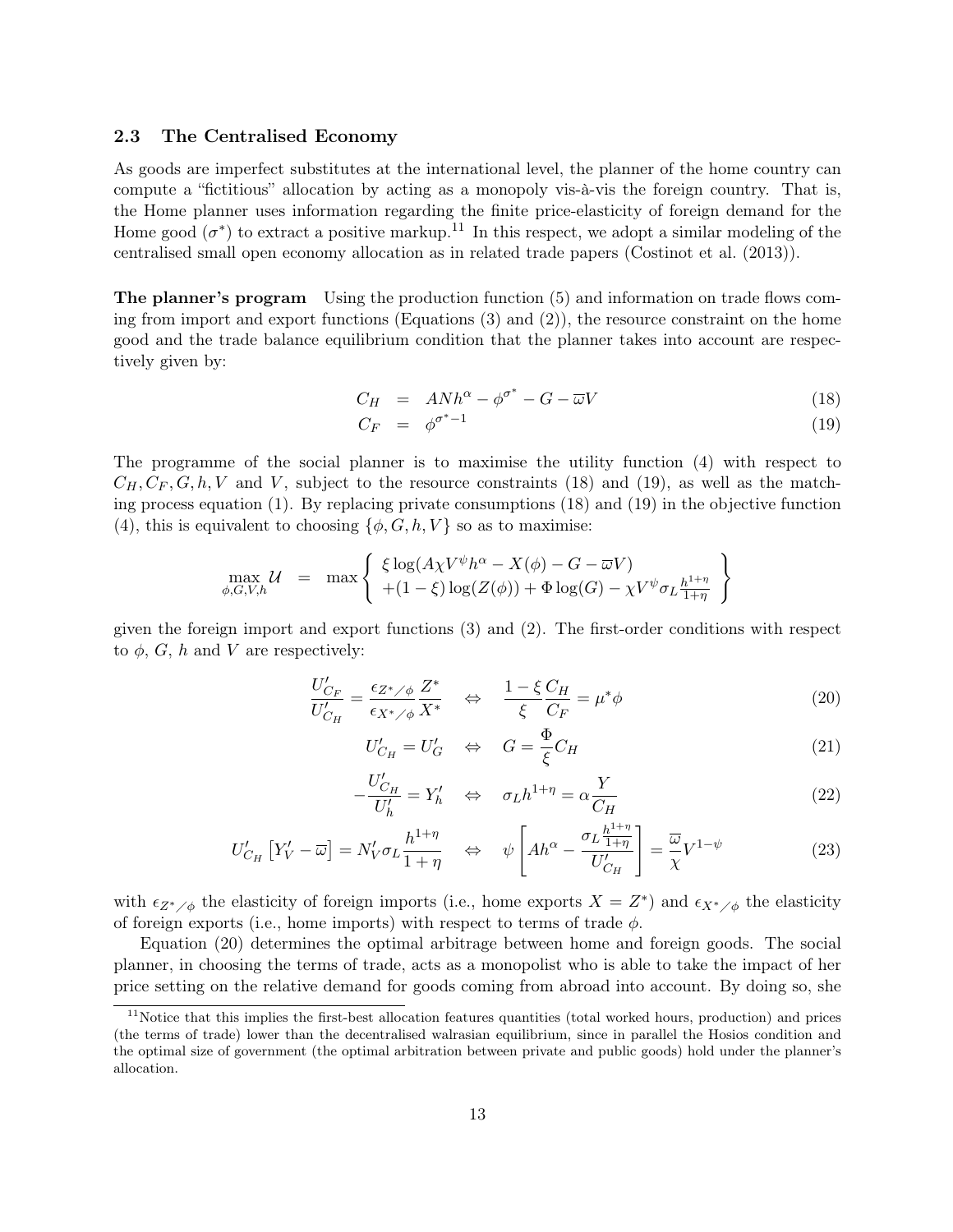extracts a part of the surplus of the foreign agents, whose magnitude is scaled by the foreign demand price elasticity. Using our functional forms, this markup is equal to  $\mu^* = \frac{\sigma^*}{\sigma^* - 1} > 1$ , decreasing with the price elasticity of foreign demand  $\sigma^*$ . The optimal level of government expenditures equalises the marginal gain to the marginal cost (Equation  $(21)$ ). Equation  $(22)$  equalises the marginal rate of substitution between hours and consumption of the home good to the marginal product of labor, while Equation  $(23)$  determines the optimal value of job vacancies.

Solving the model Using functional forms and given the resource constraints (18) and (19), we obtain:

$$
C_H = \frac{\xi}{\xi + (1 - \xi)/\mu^*} (1 - \rho_g^{sp}) (Y - \overline{\omega}V)
$$
  

$$
\mu^* \phi C_F = \frac{(1 - \xi)}{\xi + (1 - \xi)/\mu^*} (1 - \rho_g^{sp}) (Y - \overline{\omega}V)
$$
  

$$
G = \rho_g^{sp} (Y - \overline{\omega}V)
$$

where superscript  $^{sp}$  refers to the social planer's allocation. The markup  $\mu^*$  reduces the share of foreign goods in the total basket, which is  $(1 - \xi)/\mu^*$  for the planner, vs  $(1 - \xi)$  at the decentralised equilibrium. The optimal size of the government, denoted by  $\rho_g^{sp}$ , and measured by the ratio of public spending to output (net of the cost of vacancies), is:

$$
\rho_g^{sp} \equiv \frac{\Phi}{\xi + \Phi + (1 - \xi)/\mu^*}
$$

Notice that, the greater the market power of the planner  $\mu^*$ , the larger the optimal size of the government. As public spending is domestic goods, its optimal provision is positively affected by the markup involved in the process of reallocating expenditures towards domestic products. This result is in line with the theoretical result of Epifani & Gancia (2009), who also document its empirical relevance in a large set of countries over the last decade.

For the labor market aggregates, the planner's allocation is summarized by:

$$
\frac{\overline{\omega}}{\chi}V^{1-\psi} = \psi \left[ Ah^{\alpha} - \sigma_L \frac{h^{1+\eta}}{1+\eta} \left( \frac{1}{\xi + (1-\xi)/\mu^*} \right) (1-\rho_g^{sp}) (Y-\overline{\omega}V) \right]
$$
(24)

$$
\Rightarrow V^{sp} = \left[ \frac{\psi \chi}{\overline{\omega}} \left( \frac{1 + \eta - \alpha}{1 + \eta} \right) A (h^{sp})^{\alpha} \right]^{\frac{1}{1 - \psi}}
$$
(25)

$$
h^{sp} = \left[ \frac{\alpha A}{\sigma_L} \left( \left[ \xi + (1 - \xi) / \mu^* \right] \frac{1}{1 - \rho_g^{sp}} \right) \frac{1}{\Psi} \right]^\nu \tag{26}
$$

with:

$$
\Psi = \left(\frac{\chi A}{1+\eta}\right)^{\frac{1}{1-\psi}} \left(\frac{\psi}{\overline{\omega}}(1+\eta-\alpha)\right)^{\frac{\psi}{1-\psi}}[(1-\psi)(1+\eta)+\psi\alpha]
$$

#### 2.4 Implementing the Ramsey Policy

This section aims at characterising the optimal tax scheme that may be implemented by the government in the decentralised economy. To this aim, we analyze  $i^{\circ}$  the gap between the decentralised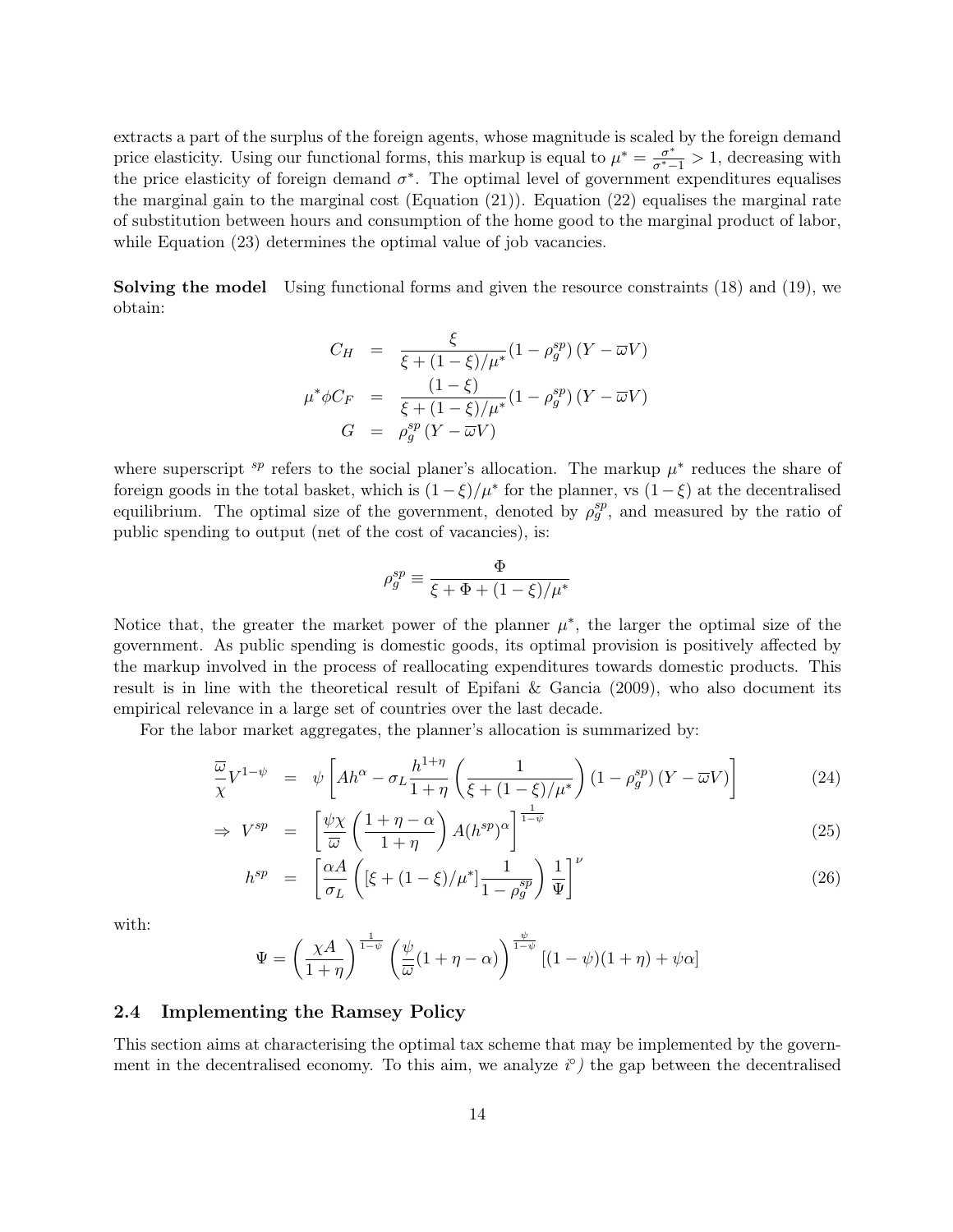allocation and the first-best solution and  $ii^\circ$ ) evaluate to what extent this can be offset by the Ramsey tax policy. We assume here that the objective is to find the optimal mix of distortive tax rates  $\tau_c$ ,  $\tau_f$  for given values of the ratios of public expenditures and lump-sum taxes (or transfers)  $\rho_q$ and  $\rho_T$ , as well as the unemployment benefit ratio  $\rho_b$  (with  $b = \rho_b wh$ ), and the employee's tax rate  $\tau_w$ . Contemplating the whole set of equations characterising the decentralised economy, it must be noted that the three tax rates  $(\tau_c, \tau_f, \tau_w)$  affect the decentralised equilibrium only in a joint manner through the tax wedge  $TW = \frac{(1+\tau_c)(1+\tau_f)}{1-\tau_c}$  $\frac{\tau_{c}(1+\tau_{f})}{1-\tau_{w}},$  with  $TW = 1$  for  $\tau_{f} = \tau_{c} = \tau_{w} = 0$ , and increasing above 1 with each (positive) tax rate.

#### 2.4.1 Tax policy and the terms of trade externality

Given that the fiscal tools available to the government (i.e., the tax wedge) have a direct effect on quantities (more precisely, hours) but not on prices  $(\phi)$ , we can infer that the Ramsey tax policy is likely to fail in offsetting the trade externality, measured by the gap between the decentralized and the planner's equilibrium values for the terms of trade. This is formally stated in Proposition 1.

**Proposition 1.**  $\forall \tau_i$ ,  $i = c, f, w$ , and as long as  $\sigma^* < \infty$ , the price of imports in the decentralised economy is inefficiently high ( $\phi^{dec} > \phi^{sp}$ ), the magnitude of the gap being inversely related to the price elasticity of foreign imports  $(\sigma^*)$ .

*Proof.* Recalling here Equations (8) and (20), and with  $\mu^* = \frac{\sigma^* - 1}{\sigma^*} \in [0, 1]$ , it comes that:

$$
\frac{C_H}{\phi C_F} = \begin{cases} \frac{\xi}{1-\xi} & \text{if } \text{decentralised economy} \\ \frac{\xi}{(1-\xi)/\mu^*} & \text{if } \text{ planner} \end{cases}
$$

implying that  $\frac{C_H^{dec}}{\phi^{dec}C_F^{dec}} < \frac{C_H^{sp}}{\phi^{sp}C_F^{sp}}$ , by noticing that  $\mu^* > 1$  as long as domestic and foreign goods are imperfect substitutes  $(\sigma^* < \infty)$ . Given that  $C_F = \phi^{\sigma^* - 1}$ , we deduce that:

$$
\phi = \begin{cases}\n\left[ (1 - \xi)(1 - \rho_g)(Y - \overline{\omega}V) \right]^{\frac{1}{\sigma^*}} & \text{if } \text{decentralised economy} \\
\left[ \frac{1 - \xi}{\mu^* \xi + (1 - \xi)} (1 - \rho_g^{sp})(Y - \overline{\omega}V) \right]^{\frac{1}{\sigma^*}} & \text{if } \text{ planner}\n\end{cases}
$$
\n(27)

implying, assuming that everything else equal quantities are at their first-best values, that  $\phi^{dec} > \phi^{sp}$ as  $\frac{1-\xi}{\mu^* \xi + (1-\xi)}$  $\frac{1-\xi}{\mu^*\xi+(1-\xi)}$  is decreasing in  $\mu^*$ .  $\Box$ 

The intuition is straightforward. In the decentralized economy, private agents do not internalize the effect of their choices on the terms of trade. Accordingly, the households ask for too much imported foreign goods  $(C_H/\phi C_F)$  is too low in the decentralised setting), which everything else equal drives the relative price of foreign goods  $\phi$  to an excessively high value in comparison to the first best. The consequences of a terms of trade externality, arising in an open economy facing a less-than-infinite price elasticity of foreign demand, is well documented in the trade literature, as discussed by Corben (1984) and debated in the context of the World Trade Organization (Bagwell & Staiger (1990), among others). We differentiate ourselves from these papers (see e.g. Costinot et al. (2013)) by studying how "domestic" fiscal tools, rather that trade taxes, can be used as protectionist tool. Moreover, our originality is to analyze the implications of the terms of trade externality for tax policy in a general equilibrium setting, in connection with other distortions such as labor market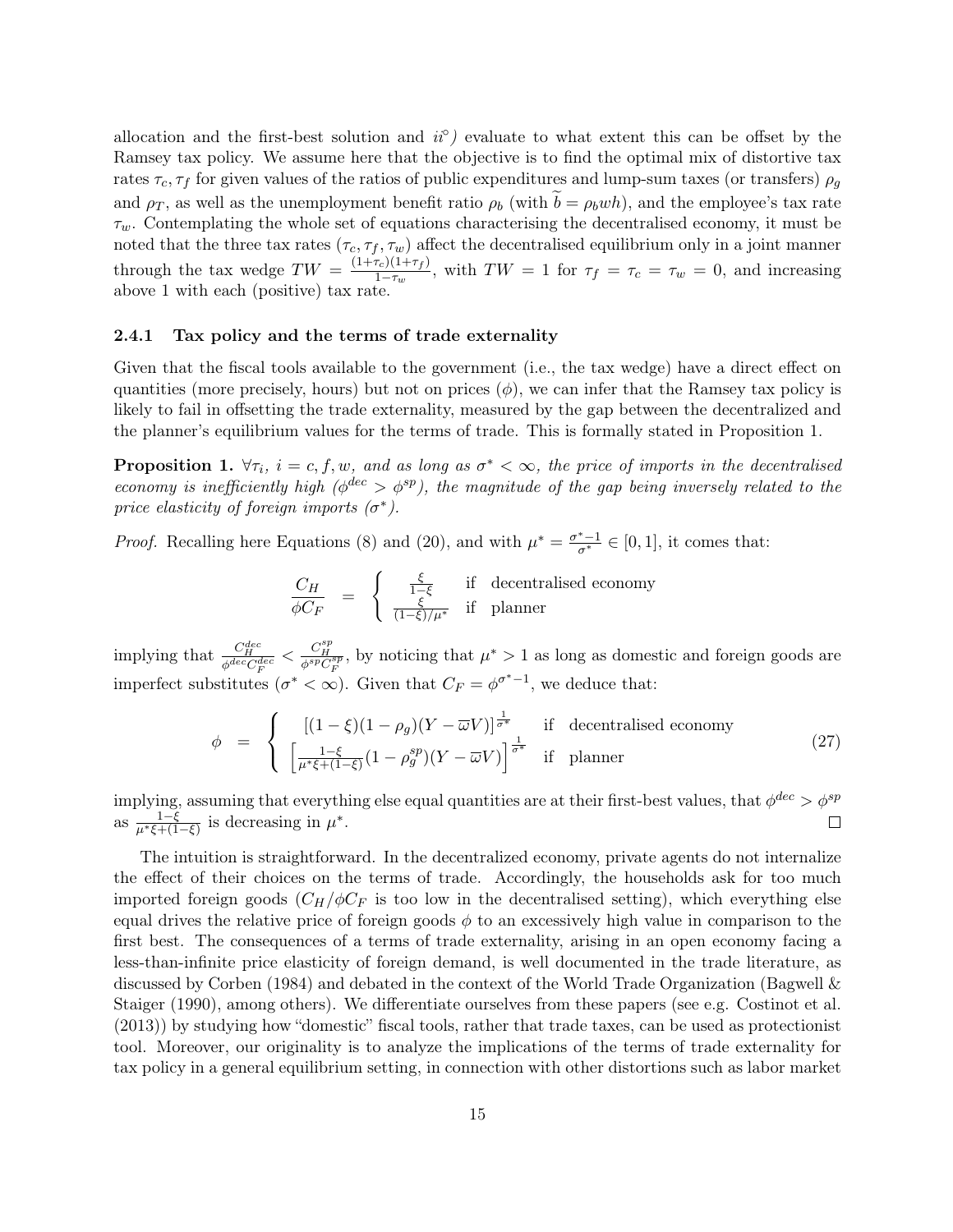imperfections. As shown in Equation (27), would the decentralised economy able to reach the firstbest values of quantities, there remains a gap attributable to the terms of trade externality. Further, labor market and government spending distortions may also induce inefficient values for aggregates. In this respect, manipulating fiscal policy can only reach a second-best equilibrium, which we now characterize.

#### 2.4.2 Characterizing the second-best Ramsey Tax Wedge

We now turn to characterizing the Ramsey tax policy. To do so, we adopt a two-step reasoning. We first determine the Ramsey tax wedge  $TW$ . We then use this result to derive the optimal payroll tax rate  $\tau_f$  given the exogenous values of the employee's tax rate  $(\tau_w)$  as well as  $\rho_g$ ,  $\rho_T$  and  $\rho_b$ , and given the government's budget constraint that determines the endogenous required adjustment of the indirect tax rate  $\tau_c$ .

Consider first the Ramsey problem relative to the overall tax wedge TW. The Ramsey problem consists in choosing the tax wedge TW so as to maximize the welfare function  $(4)$ , subject to technological constraints (Equations (1) and (5)), the optimal behaviors of the agents and market equilibria, as summarized by the two key relations:  $i^{\circ}$ ) between hours worked h and TW as given by Equation (17), and  $ii^\circ$ ) the relation between vacancies and hours worked as given by Equation  $(16)$ , after leaving out all terms independent of TW, V and h:

$$
\widetilde{\mathcal{U}} = \max_{TW} \left\{ \left[ \xi + (1 - \xi) \frac{1}{\mu^*} + \Phi \right] \log(Ah^{\alpha} \chi V^{\psi} - \overline{\omega} V) - \chi V^{\psi} \sigma_L \frac{h^{1 + \eta}}{1 + \eta} \right\} \tag{28}
$$

$$
\text{s.t. } \frac{\overline{\omega}}{\chi} V^{1-\psi} = \epsilon \left[ \frac{1+\eta-\alpha}{1+\eta} A h^{\alpha} - b \right] \tag{29}
$$

$$
\sigma_L \frac{h^{1+\eta}}{1+\eta} (1-\rho_g) T W (A h^{\alpha} \chi V^{\psi} - \overline{\omega} V) = \frac{\alpha}{1+\eta} A h^{\alpha}
$$
\n(30)

The first constraint (29) implicitly defines  $V = V(h)$ , whereas the second constraint (30) is such that  $h = \mathcal{H}(TW, \mathcal{V}(h))$  which implicitly define a relation between h and TW, denoted by  $h = \mathcal{H}(TW)$ . The Ramsey problem is then:

$$
\max_{TW}\widetilde{\mathcal{U}}(\mathcal{V}(\mathcal{H}(TW)),\mathcal{H}(TW))
$$

where  $TW = TW(\tau_f, \tau_c)$ . Given the previous notations, the FOC of the Ramsey problem can be reformulated as:

$$
\mathcal{H}'(TW^R) \times \left[ \mathcal{V}'(h)\widetilde{\mathcal{U}}'_V + \widetilde{\mathcal{U}}'_h \right] = 0 \tag{31}
$$

where:

$$
\widetilde{\mathcal{U}}'_V = \psi \left( Ah^\alpha - \sigma_L \frac{h^{1+\eta}}{1+\eta} \frac{1}{\xi + (1-\xi)/\mu^*} (1-\rho_g^{sp})(Y-\overline{\omega}V) \right) - \frac{\overline{\omega}}{\chi} V^{1-\psi} \tag{32}
$$

$$
\widetilde{\mathcal{U}}_h' = \alpha A h^{\alpha - 1} - \sigma_L h^{\eta} \frac{1}{\xi + (1 - \xi)/\mu^*} (1 - \rho_g^{sp})(Y - \overline{\omega} V) \tag{33}
$$

These two components of the FOC (31) are identical to the FOC of the planner problem (Equations (24) and (26)). But, for the planner, they are simultaneously equal to zero, whereas for the Ramsey problem, a linear combination of them is a sufficient condition for the optimality.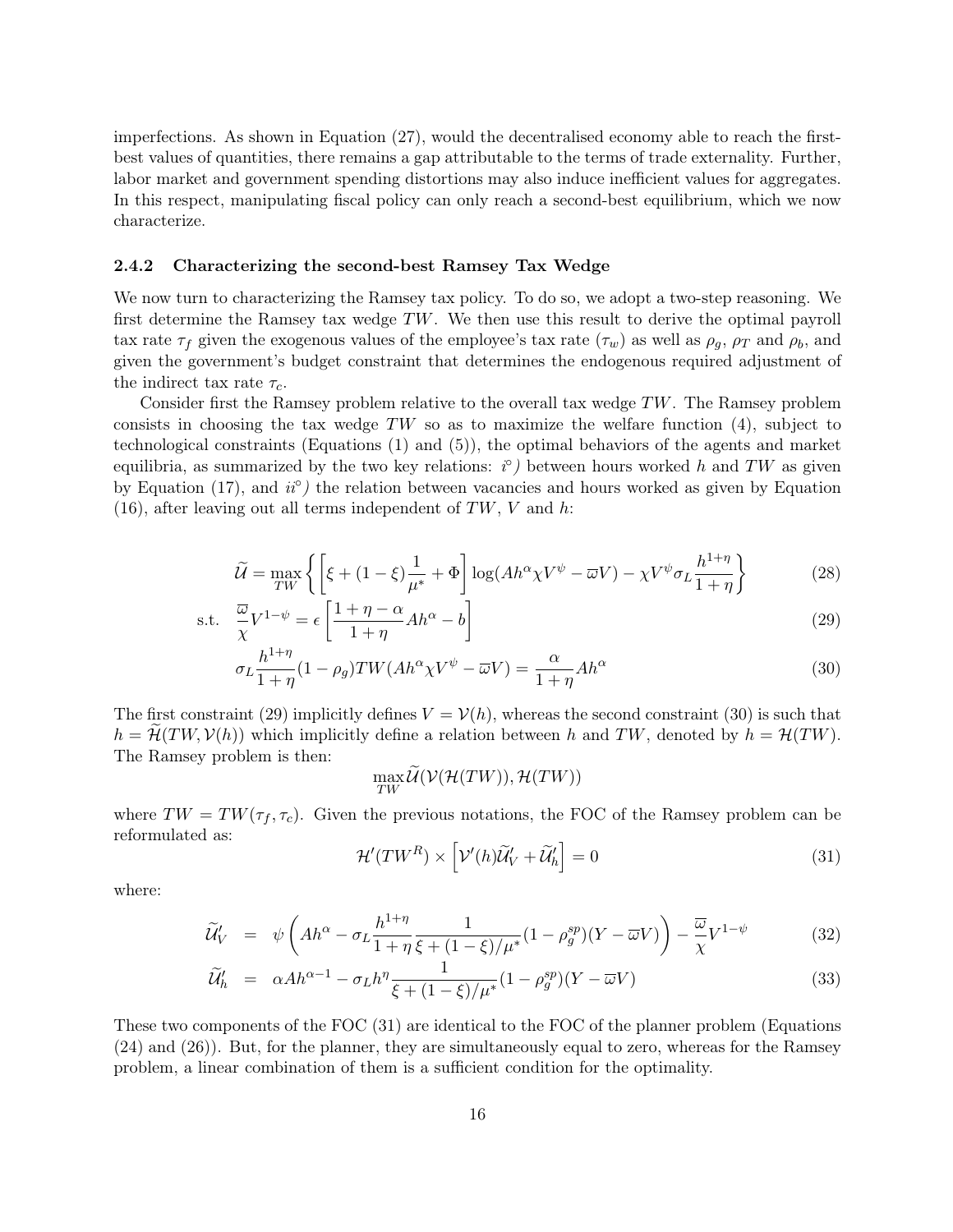Proposition 2. The optimal tax scheme lies between the fiscal policy that reduces the gap with respect to the intensive margin of labor (hours worked,  $\widetilde{\mathcal{U}}'_h = 0$ ) and the one that reduces the gap with respect to employment (through vacancies,  $\widetilde{\mathcal{U}}_V' = 0$ ).

Proof. Recall that constraints (29) and (30) of the Ramsey problem can be rewritten as follows:

$$
0 = \epsilon \left[ Ah^{\alpha} - b - \sigma_L \frac{h^{1+\eta}}{1+\eta} TW^{R} (1-\rho_g)(Y-\overline{\omega}V) \right] - \frac{\overline{\omega}}{\chi} V^{1-\psi}
$$
  
\n
$$
0 = \alpha Ah^{\alpha-1} - \sigma_L h^{\eta} TW^{R} (1-\rho_g)(Y-\overline{\omega}V)
$$

As the Ramsey tax wedge  $TW^R$  is such that these two constraints and (31) are simultaneously verified, it is not possible to also satisfy  $\widetilde{\mathcal{U}}'_h = 0$  or/and  $\widetilde{\mathcal{U}}'_V = 0$ . These constitute two additional restrictions which cannot be simultaneously handled by a single fiscal tool.  $\Box$ 

Hence, in the general case with labor market distortions, the Ramsey tax scheme cannot simultaneously eliminate the two biases on the extensive and the intensive margin of labor. Beyond its inability to manage the terms of trade externality, the government can thus only reduce the employment and hour gaps, without being able to eliminate them both.

These results have important implications for tax policy. Given that distortive taxation simultaneously affects hours worked and vacancies (by decreasing them both), it may indeed be optimal to manipulate taxes to correct for labor market inefficiencies. Things are not so clear-cut though, as labor market frictions do not affect the extensive and the intensive margin of labor in a similar direction. From Equation (17), it can be shown that labor market frictions, either through unemployment benefits  $(\rho_b > 0)$  or too strong a bargaining power for workers  $(\epsilon \langle \psi \rangle)$ , increase the equilibrium value of hours worked relative to their first-best level (i.e.,  $h^{dec} > h^{sp}$ ):<sup>12</sup> When the number of employees is restricted by labor market frictions, the market allocation compensates for this inefficiency by an over-adjustment of hours per worker. If we assume the government only focuses on the intensive margin of labor, it calls for an increase in the tax wedge. In contrast, it is clear from Equation (16) that either  $\rho_b > 0$  or  $\epsilon < \psi$  have a dampening effect on vacancies (everything else equal for a given h), thereby calling for a reduced tax wedge. Given the contradictory effect of labor market frictions on the intensive and extensive margin of labor, this suggests that an optimal tax scheme may exist.

When Hosios conditions hold on the labor market. This constitutes a special case of interest, as it allows us to isolate the intensive margin on the labor market. Assuming that  $\rho_b = 0$  and  $\epsilon = \psi$ , the optimal Ramsey tax, denoted  $TW^{\tilde{H}}$ , can indeed be devoted to one objective, restoring the efficiency of the hours worked. This is formally stated in Proposition 3.

**Proposition 3.** In the absence of labor market distortions ( $\epsilon = \psi$  and  $b = 0$ ), the optimal policy allowing the government to reach the first best with respect to the aggregates ( $h^{dec} = h^{sp}$ ,  $V^{dec} = V^{sp}$ ,  $N^{dec} = N^{sp}$  and  $Y^{dec} = Y^{sp}$ ) is:

$$
TW^{H} = \frac{1 - \rho_g^{sp}}{1 - \rho_g} \frac{1}{\xi + (1 - \xi)/\mu^*} > 1
$$
  
\n
$$
\Rightarrow \tau_c + \tau_f + \tau_w \approx \rho_g - \rho_g^{sp} + t^* \quad \text{with} \quad 1 + t^* = \frac{1}{\xi + (1 - \xi)/\mu^*}
$$
\n(34)

<sup>12</sup>See the online Appendix, Section A.4.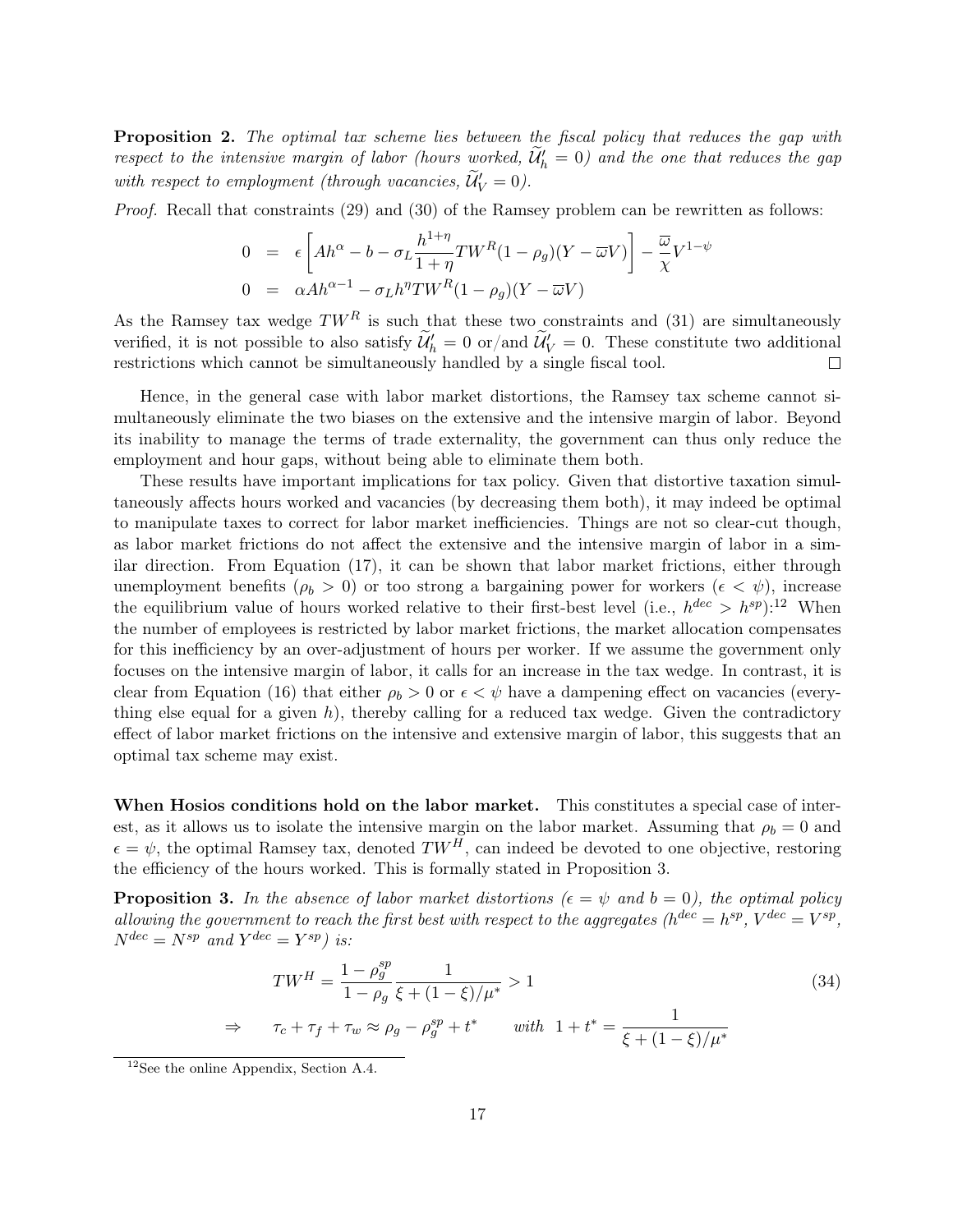Proof. If  $\epsilon = \psi$  and  $b = 0$ , then  $\Theta = \Psi$ . Using this result and Equations (26) and (17), we deduce (34) insuring  $h^{dec} = h^{sp}$ . From Equation (16), we then deduce that  $V^{dec} = V^{sp}$  and from Equations (1) and (5), that  $N^{dec} = N^{sp}$  and  $Y^{dec} = Y^{sp}$ .  $\Box$ 

**Corollary 3.1.** In the absence of labor market distortions ( $\epsilon = \psi$  and  $b = 0$ ), fiscal revaluation is optimal in order to exploit the terms of trade externality and to correct for an excessive size of the government. From Equation  $(34)$ , we indeed deduce that:

$$
TW^H > 1 \text{ as long as } \mu^* > 1 \ (\leftrightarrow t^* > 0) \ \text{and/or } \rho_g > \rho_g^{sp}
$$

This can be interpreted as fiscal revaluation, as increasing TW also implies a reduction in the terms of trade φ.

*Proof.* The decreasing link between TW and  $\phi$  is straightforward to establish, starting from Equation (17), which indicates that hours worked are decreasing with the tax wedge. Manipulating the model's equations<sup>13</sup>, we can infer that net output is also decreasing with the tax wedge:  $Y - \overline{\omega}V = \Theta h^{\frac{\alpha}{1-\psi}}$ . As shown in Proposition 1, terms of trade  $\phi$  are monotonically increasing with  $Y - \overline{\omega}V$ . Accordingly, increasing the tax wedge induces a reduction in the terms of trade: This justifies our interpretation of such policy as fiscal revaluation.  $\Box$ 

These results drive the following interpretation. First, when public spending is efficient  $(\rho_g^{sp} =$  $(\rho_g)$ ,  $TW^H > 1$  as the trade externality  $(t^* > 0)$  requires positive distortive tax rates: Taxes are used to reduce the quantities exchanged. As made in clear in Corollary 3.1, this a fiscal revaluation.<sup>14</sup>

Second, if  $\rho_g > \rho_g^{sp}$ , then  $TW^H > 1$ : It is optimal to compensate the effects of an excessive of public spending by a high tax burden. The underlying mechanism is straightforward: The high tax burden induces the households to forgo private consumption. As such, this policy (indirectly) indicates to households that part of total spending (entering in their utility function) is already provided for by the government, thereby allowing to internalize the externality of public spending.<sup>15</sup> Hence, because there is no conflicting arbitrage between the extensive and the intensive margin when the Hosios condition is satisfied, increasing the overall tax wedge (i.e., fiscal revaluation) allows to remove the trade externality and the inefficient government size, so as to reach the first-best value of the hours worked, thus vacancies, employment and aggregate output. Furthermore, implementing the Ramsey tax wedge also makes the terms of trade closer to their first-best value, even though a discrepancy remains (See Equation (27)).

With exogenous hours worked. This constitutes a second special case of interest, as this allows us to isolate the extensive margin of labor. In this case, the optimal Ramsey tax, denoted  $TW^V$ , can indeed be devoted to restore the efficiency of employment.

<sup>&</sup>lt;sup>13</sup>See the web Appendix, section A.2.3.

<sup>&</sup>lt;sup>14</sup>Note that we refer to fiscal devaluation/revaluation (which by nature refers to a *change* in tax rates, hence in terms of trade φ) by analysing the level of the overall tax wedge (i.e.,  $TW \ge 1$ ). This slight abuse of terminology in fact amounts considering as "benchmark" situation the decentralized economy with no distortive taxation (ie,  $TW = 1$ .

<sup>&</sup>lt;sup>15</sup>The above reasoning implicitly assumes an endowment economy, in which tax policy affects the sharing between private and public consumptions. The argument also holds in an economy with production. In this case, raising the overall tax wedge also distorts labor supply and production downwards, again pointing in the same direction as exploiting the terms of trade externality through fiscal revaluation.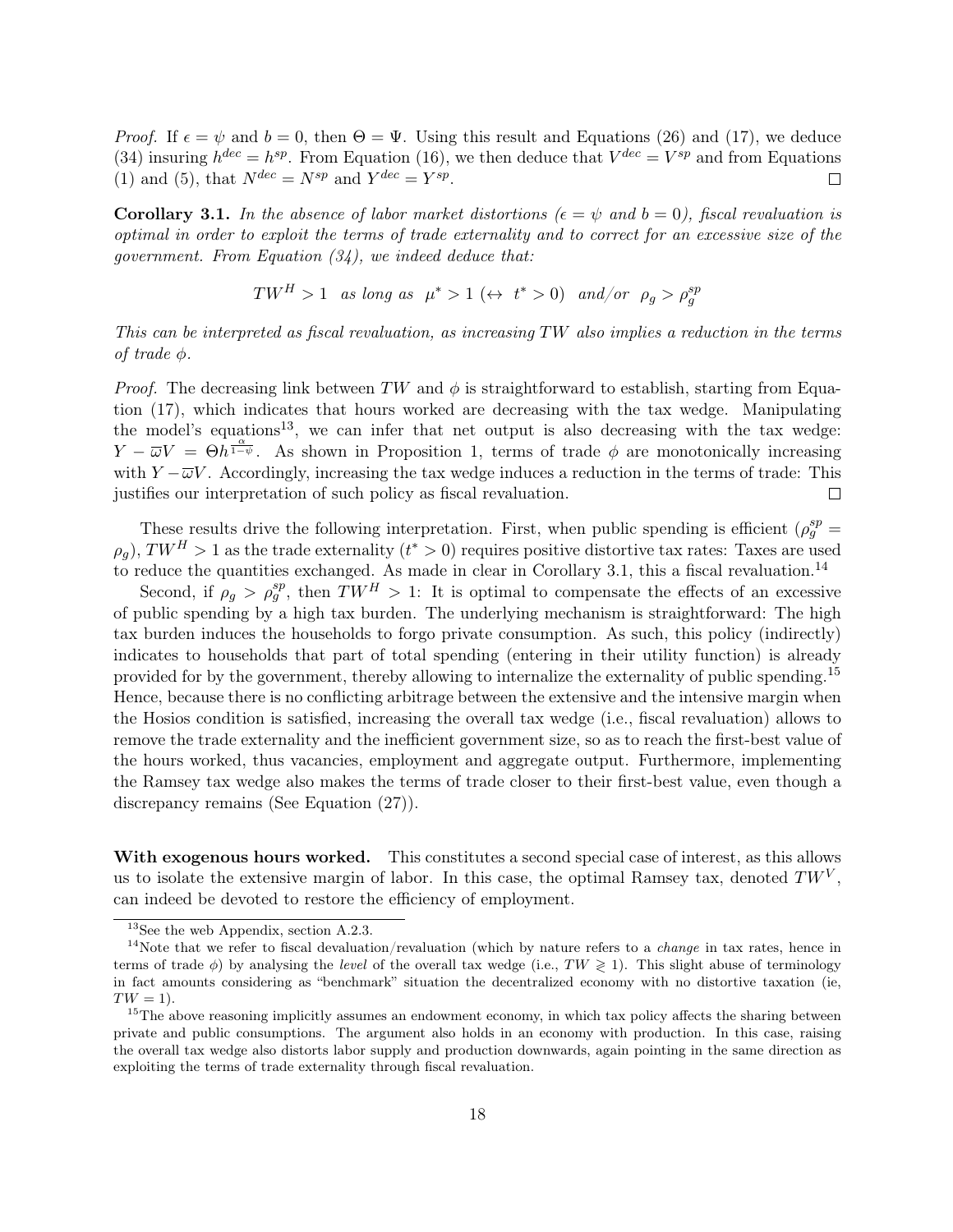**Proposition 4.** If hours worked are fixed at an exogenous level  $\overline{h}$ , then  $\widetilde{\mathcal{U}}'_h$  does not exist. In this case, the optimal taxation scheme is:

$$
TW^{V} = \frac{1 - \rho_g^{sp}}{1 - \rho_g} (1 + t^*) - \frac{\left(\frac{1}{\epsilon} - \frac{1}{\psi}\right) \omega (V^{sp} |_{\overline{h}})^{1 - \psi} + b}{\sigma_L \frac{\overline{h}^{1 + \eta}}{1 + \eta} (1 - \rho_g) (Y^{sp} |_{\overline{h}} - \omega V^{sp} |_{\overline{h}})}\tag{35}
$$

with  $Y^{sp}|_{\overline{h}}$  and  $V^{sp}|_{\overline{h}}$  the (known) first-best values of output and vacancies for given hours worked  $\overline{h}$ 

*Proof.* We have  $V_R = V_{sp}$  (conditional on  $\overline{h}$ ) if and only if:

$$
(\epsilon - \psi)A\overline{h}^{\alpha} - \epsilon b + \psi \sigma_L \frac{\overline{h}^{1+\eta}}{1+\eta} \frac{Y - \overline{\omega}V}{\left[\xi + (1-\xi)\frac{1}{\mu^*} + \Phi\right]} = \epsilon \ TW \ \sigma_L \frac{h^{1+\eta}}{1+\eta} (1-\rho_g)(Y - \overline{\omega}V)
$$

One can then derive the optimal tax wedge value as stated in Proposition 4.

**Corollary 4.1.** When  $\epsilon \neq psi$  and  $b \neq 0$ , fiscal devaluation can be optimal (ie. TW<sup>V</sup> can be lower than 1) if and only if labor market frictions ( $\epsilon > \psi$  and/or  $b > 0$ ) induce higher distortions than the excessive government size  $(\rho_g > \rho_g^{sp})$  and the trade externality  $(t^* > 0)$ .

This solution for the optimal taxation in an economy without an intensive margin shows the constraints faced by the government on the extensive margin of labor. On the one hand, the trade externality  $(t^* > 0 \Leftrightarrow \sigma^* < \infty)$  and excessive public spending  $(\rho_g > \rho_g^{sp})$  call for increased taxation. On the other hand, labor market frictions  $(b > 0 \text{ or } \epsilon < \psi)$  require a lower tax burden. From Equation (35), it is clear that the optimal tax burden is strictly positive as long as the first two dimensions dominate the inefficiency induced by labor market frictions.

#### 2.4.3 Indirect Versus Direct Taxation

If we now reformulate the Ramsey problem in terms of optimal labor taxation, the FOC of the Ramsey problem with respect to  $\tau_f$  is:

$$
\mathcal{H}'(TW)\left[\frac{\partial TW}{\partial \tau_f} + \frac{\partial TW}{\partial \tau_c} \frac{\partial \tau_c}{\partial \tau_f}\right] \times \left[\mathcal{V}'(h)\widetilde{\mathcal{U}}'_V + \widetilde{\mathcal{U}}'_h\right] = 0 \tag{36}
$$

In view of Equation (36), two cases should be considered. First, if  $\left[\frac{\partial TW}{\partial \tau}\right]$  $\frac{\partial TW}{\partial \tau _{f}}+\frac{\partial TW}{\partial \tau _{c}}$  $\partial \tau_c$  $\partial \tau_c$  $\overline{\partial \tau_f}$  $\Big] = 0.$ In this case, any change in the payroll tax is offset by the opposite change in the indirect tax, such that it does not affect the tax wedge. Consequently, changing the payroll tax rate has no impact on hours worked or vacancies and more broadly on the decentralised equilibrium allocation. Secondly, if  $\left[\frac{\partial TW}{\partial \tau_i}\right]$  $\frac{\partial TW}{\partial \tau _{f}}+\frac{\partial TW}{\partial \tau _{c}}$  $\partial \tau_c$  $\partial \tau_c$  $\partial \tau_f$  $\vert \neq 0$ . In this case, under the Ramsey allocation the government is able to manipulate the payroll tax rate such that it improves the decentralised allocation. It is the government budget constraint that determines the condition under which changes in direct taxation

 $\Box$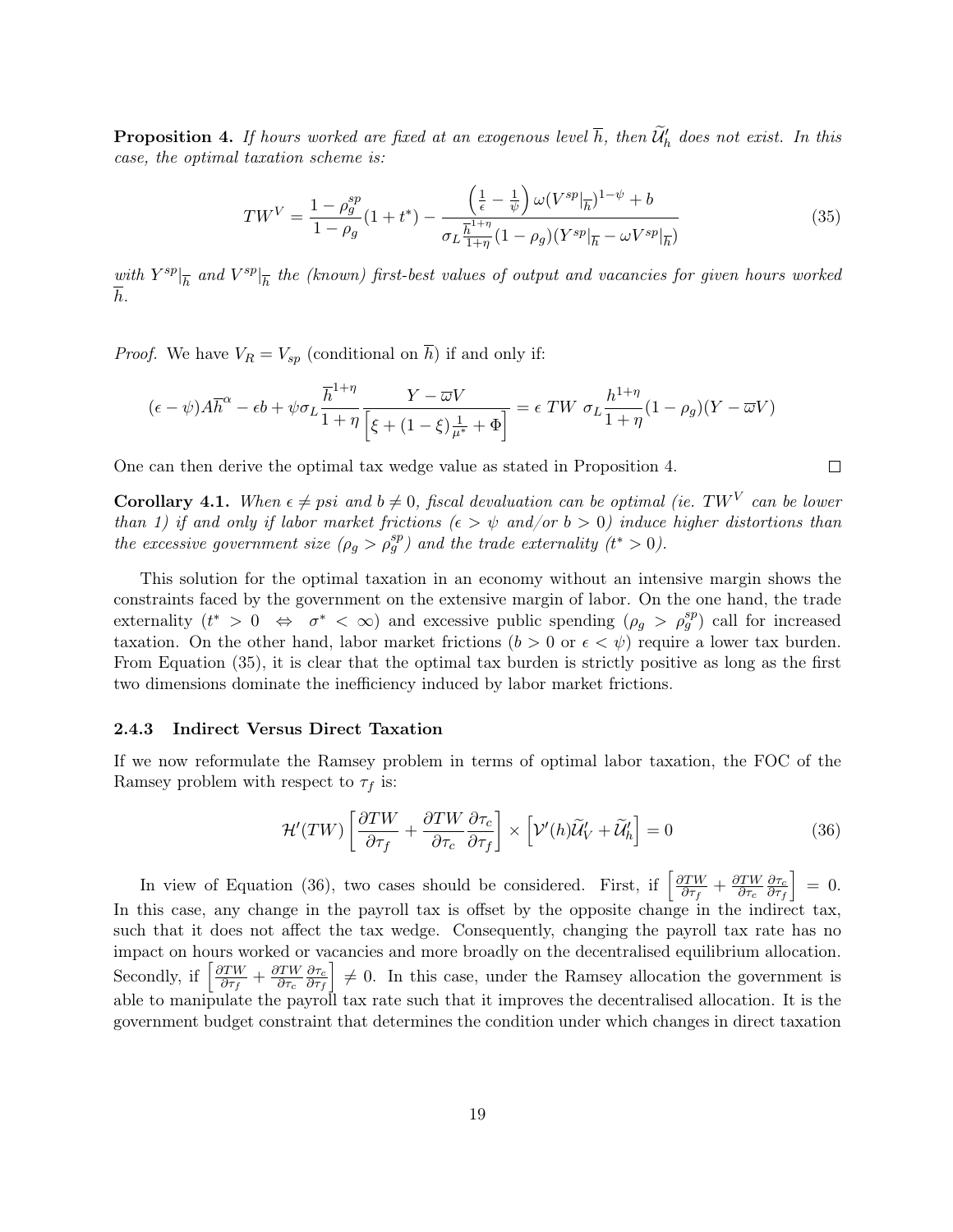are offset or not by the opposite change in indirect taxation.  $^{16}$  This leads to Proposition 5, which we refer to as the "tax base" effect.

Proposition 5. Starting from an initial decentralised allocation where labor market frictions dominate, it is optimal to switch from direct labor taxation to indirect taxation if the wage share of output is lower than the consumption share of output. Indeed, for non-negative labor tax rates  $\tau_w, \tau_f$  and with  $C \equiv C_H + \phi C_F$  aggregate consumption, the condition  $\frac{C}{Y-\overline{\omega}V} > \frac{wNh}{Y-\overline{\omega}V}$  is a sufficient condition for  $\frac{dTW}{d\tau_f} > 0$  given the required adjustment in  $\tau_c$ .

Proof. Using the decision rules, the budgetary constraint of the government is:

$$
\tau_c (1 - \rho_g) + \frac{\tau_f + \tau_w}{1 + \tau_f} + \rho_T = \rho_g + (1 - \tau_w) \rho_b \frac{1 - N}{N}
$$

where we assume that  $\frac{b}{1+\tau_f} = \rho_b w h \Rightarrow \frac{b}{1+\tau_f} N = \rho_b (Y - \omega V)$ . We thus deduce that a sufficient condition for  $\Big|$  $d\tau_c$  $\overline{d\tau_f}$  $\vert$  < 1 is

$$
\frac{1-\tau_w}{1+\tau_f}\frac{whN}{Y-\omega V}<\frac{C_H+\phi C_F}{Y-\omega V}+\rho_b\varepsilon\frac{\tau_f-\tau_c}{TW}
$$

where  $\varepsilon \equiv -N'(TW) \frac{TW}{N}$ W stands for the elasticity of employment to the tax burden. If  $\frac{whN}{Y-\omega V}$  <  $\frac{C_H + \phi C_F}{Y - \omega V}$ , then  $\Big|$ | < 1 because  $\frac{1-\tau_w}{1+\tau_f}$  < 1 and  $\rho_b \varepsilon \frac{\tau_f-\tau_c}{TW} > 0$ .  $d\tau_c$  $d\tau_f$  $\Box$ 

The tax base condition stated in Proposition 5 is a sufficient condition for a decrease in  $\tau_f$  to be compensated for by a less than proportional increase in  $\tau_c$ . In this case, switching from labor taxation to indirect taxation reduces the overall size of the tax distortion  $TW$ , which is optimal to implement provided the decentralized economy initially features under-work and under-employment due to the dominant role of stringent labor market institutions. This result also provides a solid argument for focusing on domestic taxes rather than on trade taxes. If the indirect tax on overall consumption satisfies the tax base effect condition, this is not likely to be the case for fiscal revenues coming from tariffs, ie taxes directed on imported goods alone. This suggests that a tax reform relying on total consumption dominates a tariff-based policy in a context where the terms of trade externality is dominated by labor market distortions. Importantly, one has to note that the tax base condition is satisfied empirically.<sup>17</sup> In this respect, asking the question of direct versus indirect taxation is more than of theoretical interest. If the single source of consumption expenditures came from labor revenues, the question would be pointless. However, in a (realistic) environment where households have other sources of revenues, our results demonstrate the relevance of switching from direct to indirect taxation: As long as the tax base condition holds, which is the case in the data, it

<sup>&</sup>lt;sup>16</sup>We here study the switch from direct payroll taxation to indirect consumption taxation. We would obtain virtually the same results if considering a reduction in the employee's labor tax rate  $\tau^w$  (rather than in  $\tau^f$ ) as long as the tax base condition holds, since what ultimately matters in changing the overall tax wedge  $TW$ . We have verified this point in quantitative terms by running experiments where  $\tau^w$  is reduced (offset by an increase in  $\tau^c$ ). These quantitative results are not reported for sake of space saving but they are available upon request to the authors.

<sup>&</sup>lt;sup>17</sup>We have verified that this holds for a large number of countries over the recent decades, using OECD data on national accounts. Results are available upon request.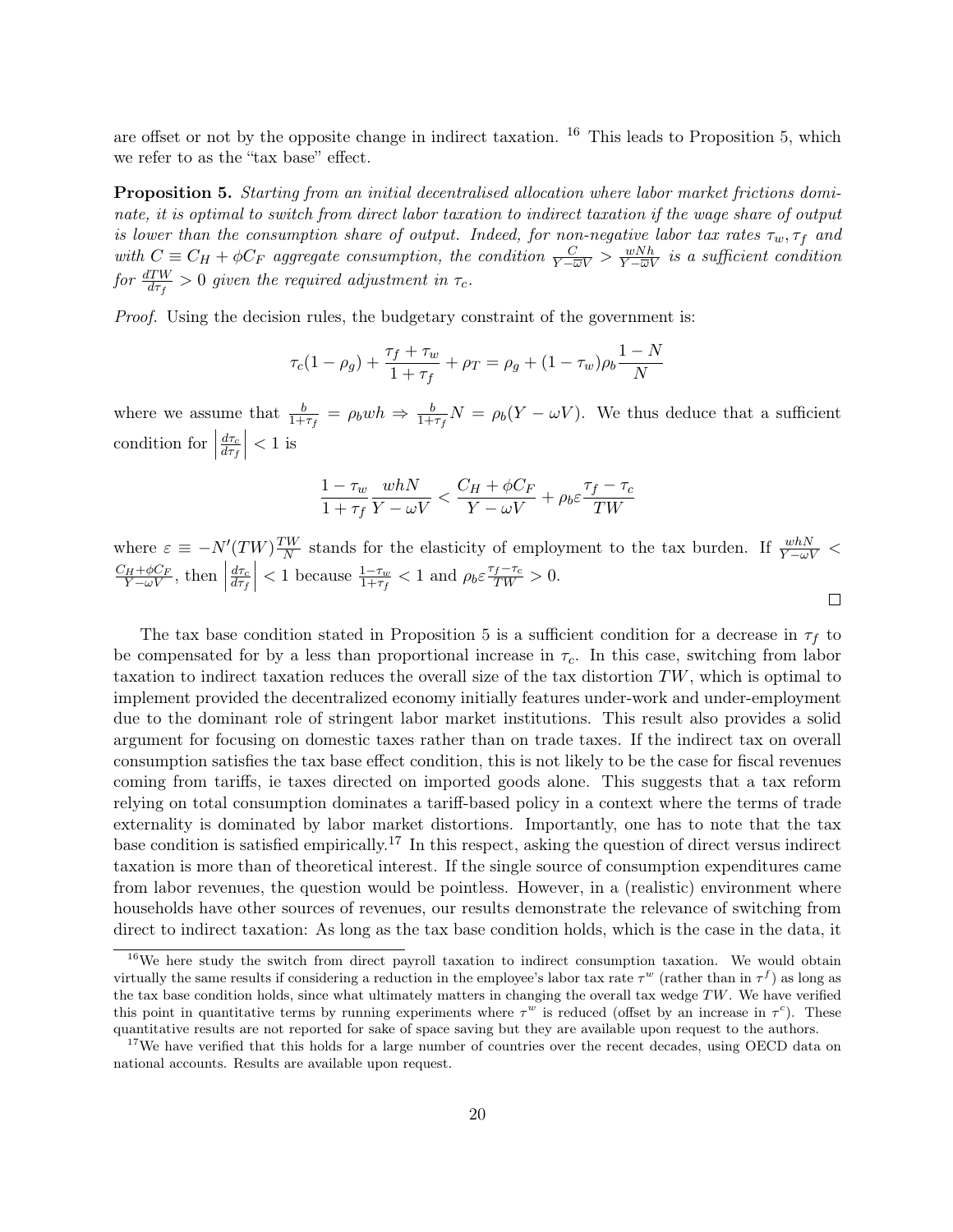is optimal to do so, as long as implementing the Ramsey tax policy requires alleviating the overall tax burden in the economy. These analytical results call for a quantitative assessment. This is the purpose of next section.

## 3 Optimal Labor Taxation: a Quantitative Assessment

The dynamic general equilibrium (DGE) model remains close to our analytical setup in many respects. The open economy dimension in particular is similarly modeled, as we stick to the analytical import and export functions and we still discard foreign debt analysis. As in the analytical setup, we also preserve the assumption of a balanced budget. The main extension consists in including capital dynamics, which enables us to quantify the role of transitional dynamics in shaping the optimal tax scheme. In addition, with the DGE, we can assess the impact of alternative fiscal adjustments, as in Prescott (2004).

#### 3.1 The Model

In what follows, we provide a brief overview of the model, putting particular emphasis on the aspects that differ from the analytical setup. A more detailed presentation of the DGE model is made in the online appendix (Section B).

Labor market modeling Employment is predetermined at each time and changes only gradually as workers separate from jobs, at the exogenous rate  $s$  ( $0 < s < 1$ ), or unemployed agents find jobs. The matching function is identical to that in the previous section, except that we now introduce an endogenous search effort, denoted by  $e_t$ . Thus, at each date  $t$ , the number of unemployed workers in efficiency units is  $e_t(1 - N_t)$  and thus employment evolves as follows:

$$
N_{t+1} = (1 - s)N_t + M_t \quad \text{with } M_t = \chi V_t^{\psi} \left[ e_t (1 - N_t) \right]^{1 - \psi}, \ \ 0 < \psi < 1 \tag{37}
$$

The labor force is constant and normalised to one, then  $1 - N_t$  is also the unemployment rate.

The household The representative household's preferences are now given by:

$$
\mathcal{U} = \sum_{t=0}^{\infty} \beta^t \left[ U(C_t, N_t, h_t, e_t) + \Phi \log G_t \right] \tag{38}
$$

with 
$$
U(C_t, N_t, h_t, e_t) = \log C_t + N_t \Gamma_t^n(h_t) + (1 - N_t) \Gamma_t^u(e_t)
$$
 (39)

with  $\Gamma_t^n(h_t) \equiv -\sigma_L \frac{h_t^{1+\eta}}{1+\eta}$  and  $\Gamma_t^u(e_t) \equiv -\sigma_u \frac{e_t^{1+\eta}}{1+\eta}$  the disutility of working and searching for a job respectively. The aggregate current consumption  $(C_t)$  is spread over domestic goods  $(C_{Ht})$  and imports  $(C_{Ft})$ , given CES preferences with elasticity of substitution  $\eta$ :

$$
C_t = \left[ \xi^{\frac{1}{\eta}} C_{Ht}^{\frac{\eta - 1}{\eta}} + (1 - \xi)^{\frac{1}{\eta}} C_{Ft}^{\frac{\eta - 1}{\eta}} \right]^{\frac{\eta}{\eta - 1}} \qquad \eta > 1 \tag{40}
$$

As in the analytical setup, the household is subject to lump-sum taxes T and distortive taxation (with a direct labor tax  $\tau_w$  and an indirect tax  $\tau_c$ ). Unemployed people still receive unemployment benefits b.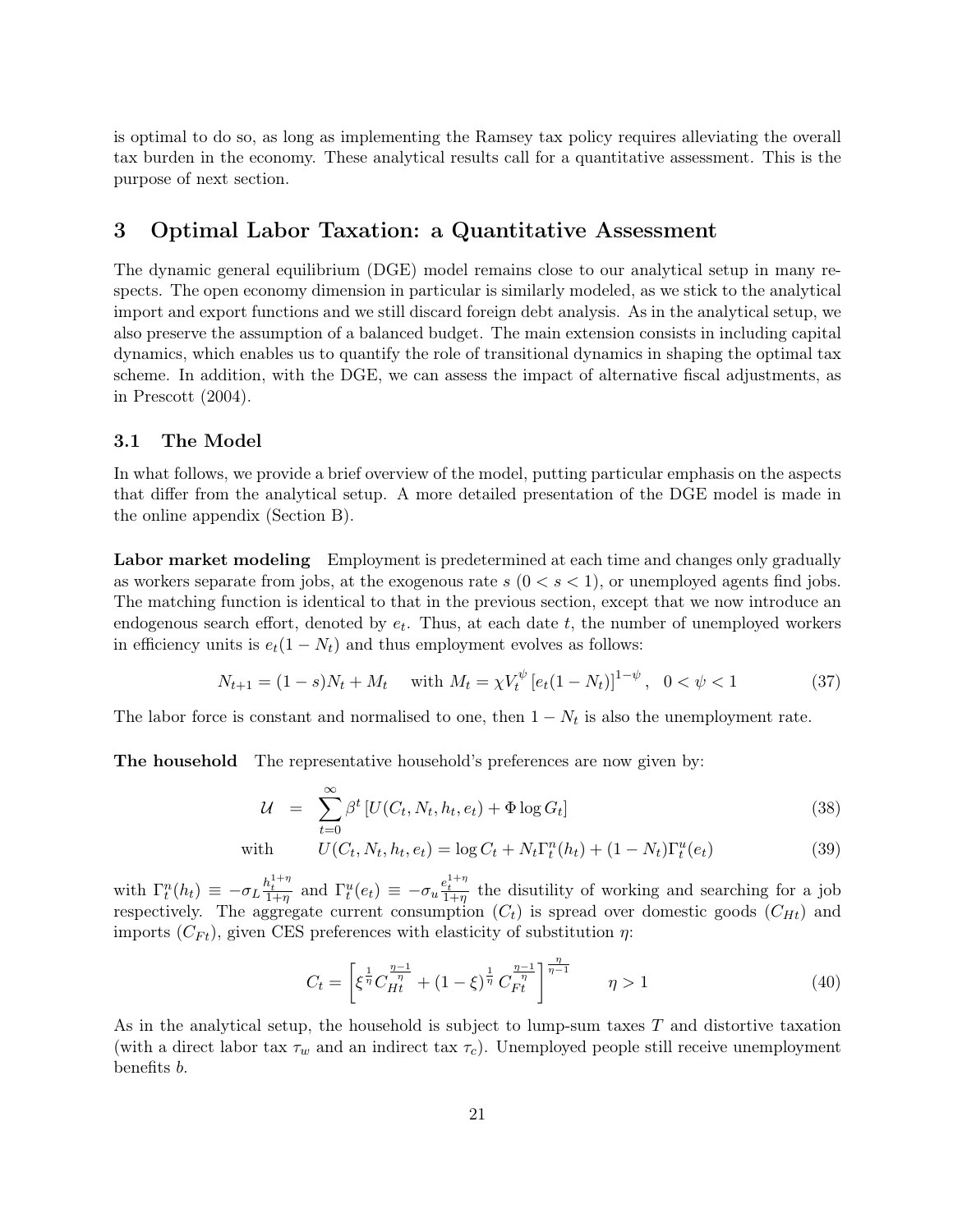Firms There are many identical firms in the economy producing a homogeneous good at price 1. Each firm has access to a Cobb-Douglas production technology to produce output:

$$
Y_t = AK_t^{1-\alpha}(N_t h_t)^{\alpha}, \quad 0 < \alpha < 1
$$
\n<sup>(41)</sup>

A is the global productivity of factors in the economy (assumed to be constant) and  $K_t$  the physical capital stock, whose law of motion is:

$$
K_{t+1} = (1 - \delta)K_t + I_t \tag{42}
$$

with  $0 < \delta < 1$  the capital depreciation rate and  $I_t$  the aggregate investment. To preserve homogeneity in the aggregate demand, investment (as well as public spending  $G_t$  and the cost of job posting  $\overline{\omega}V_t$ ) is assumed to be a CES aggregator with the same elasticity of substitution as the consumption basket (Equation (40)). Search frictions require firms to post vacant jobs to be matched by unemployed workers. Accordingly, each firm chooses a number  $V_t$  of job vacancies, the unit cost of maintaining an open vacancy being  $\overline{\omega}$ . As in the analytical model, firms are subject to direct labor taxation, scaled by the payroll tax rate  $\tau_f$ .

Wages, hours and search effort In the presence of labor market search frictions, the match between a worker and a firm gives rise to a rent, which is shared by both players through a bargaining process. We assume that wages and hours are determined via generalised Nash bargaining according to  $\max_{w_t, h_t} (\lambda_t \mathcal{V}_t^F)^{\epsilon} (\mathcal{V}_t^H)^{1-\epsilon}$ , with  $\mathcal{V}_t^F$  the marginal value of a match for a firm and  $\mathcal{V}_t^H$  the marginal value of a match for a worker. The negotiated values for hours worked and wages are respectively given by:

$$
\alpha \frac{Y_t}{N_t h_t} = TW_t \sigma_L h_t^{\eta} P_t C_t \tag{43}
$$

$$
(1 + \tau_t^f) w_t h_t = \epsilon \left[ b_t + TW_t \left( \Gamma_t^u - \Gamma_t^u \right) P_t C_t \right] + (1 - \epsilon) \left[ \alpha \frac{Y_t}{N_t} + SC_t \right] \tag{44}
$$

with 
$$
SC_t \equiv \overline{\omega} \left[ \frac{1 - s}{q_t} \left( 1 - \frac{1 + \tau_t^f}{1 + \tau_{t+1}^f} \frac{1 - \tau_{t+1}^w}{1 - \tau_t^w} \right) + e_t \theta_t \left( \frac{1 + \tau_t^f}{1 + \tau_{t+1}^f} \frac{1 - \tau_{t+1}^w}{1 - \tau_t^w} \right) \right]
$$

where  $SC_t$  refers to search costs and  $\theta_t$  is the labor market tightness (standardly defined as  $\theta_t =$  $V_t/(e_t(1-N_t))$ . As shown by Equation (43), with an efficient bargaining process over wages and hours, the optimal choice of hours worked by the employee is close to the Walrasian case (up to payroll tax rates). In contrast, according to Equation (44), the wage contract is a weighted average of the worker's outside option and the marginal product of a match, where the relative weights depend on the relative bargaining power of both players, distorted by the tax rates. Finally, given the sharing rule determined by the Nash programme, the optimal search effort level is given by:

$$
\frac{1 - \epsilon}{\epsilon} \overline{\omega} \theta_t = TW_t \sigma_u e_t^{\eta} C_t \tag{45}
$$

Government budget constraint and market equilibria As in the analytical framework, we assume a balanced budget for each period with  $P_tG_t = \rho_g Y_t$  and  $P_tT_t = \rho_T Y_t$ . In Section 3.2.3, we will measure how our results change if we modify this assumption. The model is closed by taking the equilibrium conditions on the home and foreign good markets into account, as well as the zero-trade balance condition. The functional forms for the export and import functions are identical to the analytical framework (Equations (3) and (2)).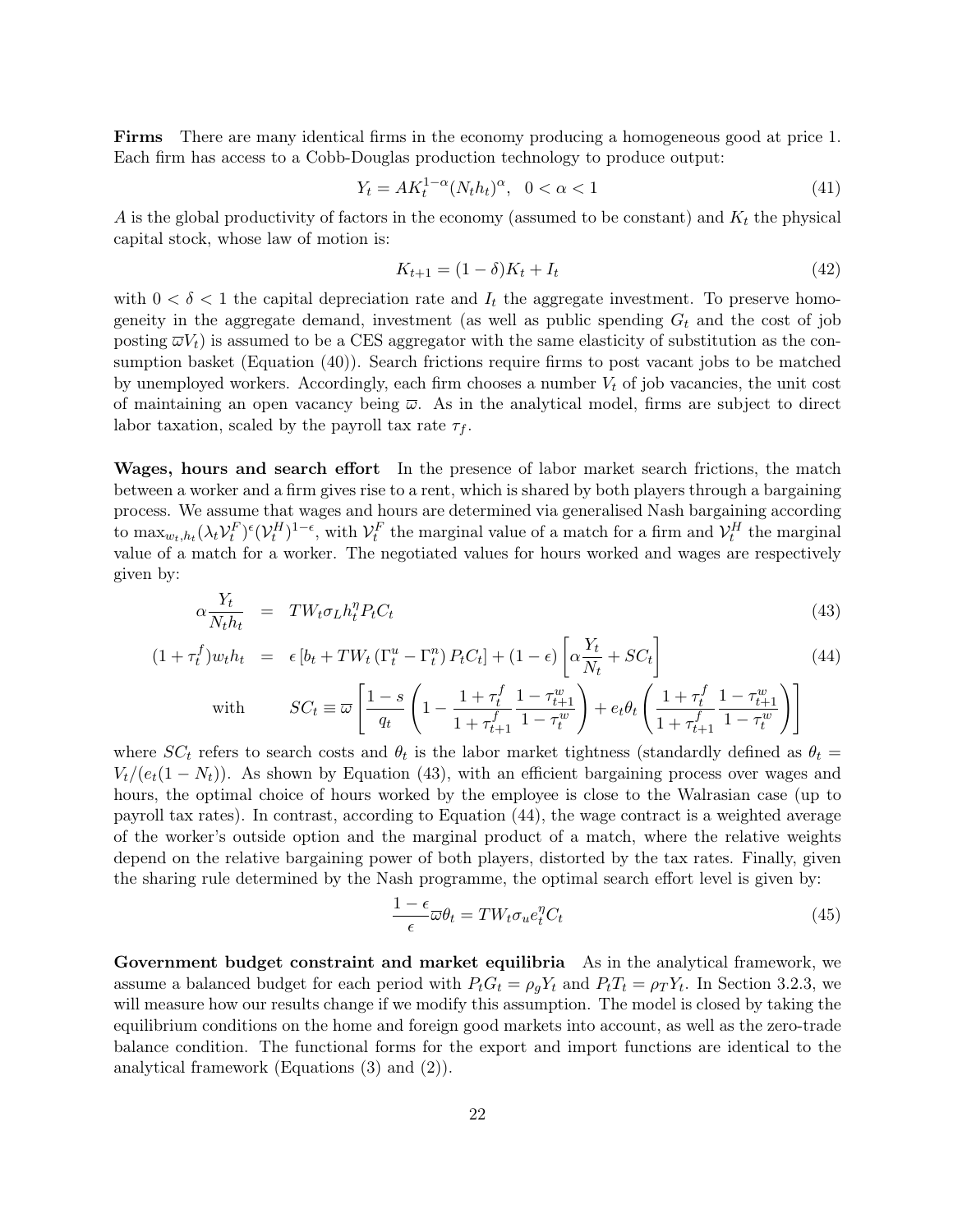### 3.2 The Optimal Tax Scheme: a Quantitative Assessment

We consider France as the benchmark economy, as it exemplifies a rigid labor market.<sup>18</sup> We thus proceed to a careful calibration of the deep parameters of the model (full details are provided in Appendix B).

#### 3.2.1 Calibration and Method

Calibration. We briefly detail the calibration of the key parameters here, as highlighted in Section 2. At the benchmark equilibrium, the model matches the tax base difference in consumption and payroll taxes. The initial taxes are  $\{\tau^f = 0.34, \tau^c = 0.22, \tau^w = 0.13\}$ . The Hosios condition does not hold as  $\rho_b = 0.37$ , which is consistent with French data over the recent decades. The price elasticity of foreign demand for domestic goods  $\sigma^*$  is set equal to 1.5, as for  $\eta$ , thus following Backus et al. (1995), which lies within the range of values commonly used in the international macroeconomic literature, typically between 1 and 2. The calibration for  $\Phi$ , which captures the valuation of public spending in the utility, is an open question. In contradiction with Prescott (2004) and others, we believe that it is essential to discuss the optimal tax design in an environment where taxes are used to finance valuable public spending. In terms of calibration, this imposes  $\Phi > 0$ . There is however no clear benchmark value in the related literature. Our calibration for  $\Phi$  obeys the following reasoning, based on the actual record of public spending in national accounts (OECD and INSEE). Government spending  $G$  is separated in two components, "collective" consumption expenditures (defense, justice, police, collective equipments, etc., hereafter denoted  $G<sup>c</sup>$  and "individual" consumption expenditures (health, education, etc.). This last category can in fact be considered as representing social transfers "in kind", as they could be directly handled by households provided adequate social monetary transfers from the government. To calibrate  $\Phi$ , we thus assume that the Home planner limits public spending to items that only fall into "collective" consumption expenditures, as these cannot be bought by single consumers alone (the rest of public expenditure being efficiently allocated by the market). Then we pick the calibration for  $\Phi$  on the actual ratio between collective consumption expenditures and private consumption in France (thereby assuming that this corresponds to its optimal level), which yields  $\Phi = G^{c}/C = 0.10^{19}$ 

Method: Welfare cost and the optimal policy. In the spirit of Lucas (1987) and (2003), the welfare gain (or loss) from a given reform is evaluated by the compensation  $\zeta$  such that:

$$
\mathcal{W}\left[\left\{(1+\zeta)C^0, N^0, h^0, G^0\right\}_{t=0}^{\infty}\right] = \mathcal{W}^*\left[\left\{C_t^*, N_t^*, h_t^*, G_t^*\right\}_{t=0}^{\infty}\right] \tag{46}
$$

<sup>&</sup>lt;sup>18</sup>One may argue that France is not a small open economy within the European Union, in which case picking up calibration on this country would not be well-suited to our small-open economy modeling. We view our framework as more general however, modeling trade flows between a small open economy (France) and the rest of the world, under a flexible exchange rate regime would we have embodied monetary aspects. Furthermore, in accordance with the small open economy assumption, the foreign price  $P_F$  is considered as exogenous (precisely, constant), which is consistent with our approach of the Foreign country being passive, i.e. has no tax policy in place to manipulate its own price. Exploring this issue is left for further research.

<sup>19</sup>See Appendix B for details. Also note that the same spirit of calibration can be found in Christiano et al. (2011) or Coenen et al. (2013). These authors pick  $\Phi$  such that the model replicates the observed  $PG/Y$  ratio, and thus assume that the actual size of the government is optimal. We share the view that government actually chooses optimally its spending, but only for the "collective" spending. Thus, we diverge from the view that all the government expenditures cannot be made by households (the individual consumption expenditure), leading us to introduce only collective consumption expenditure in the utility function.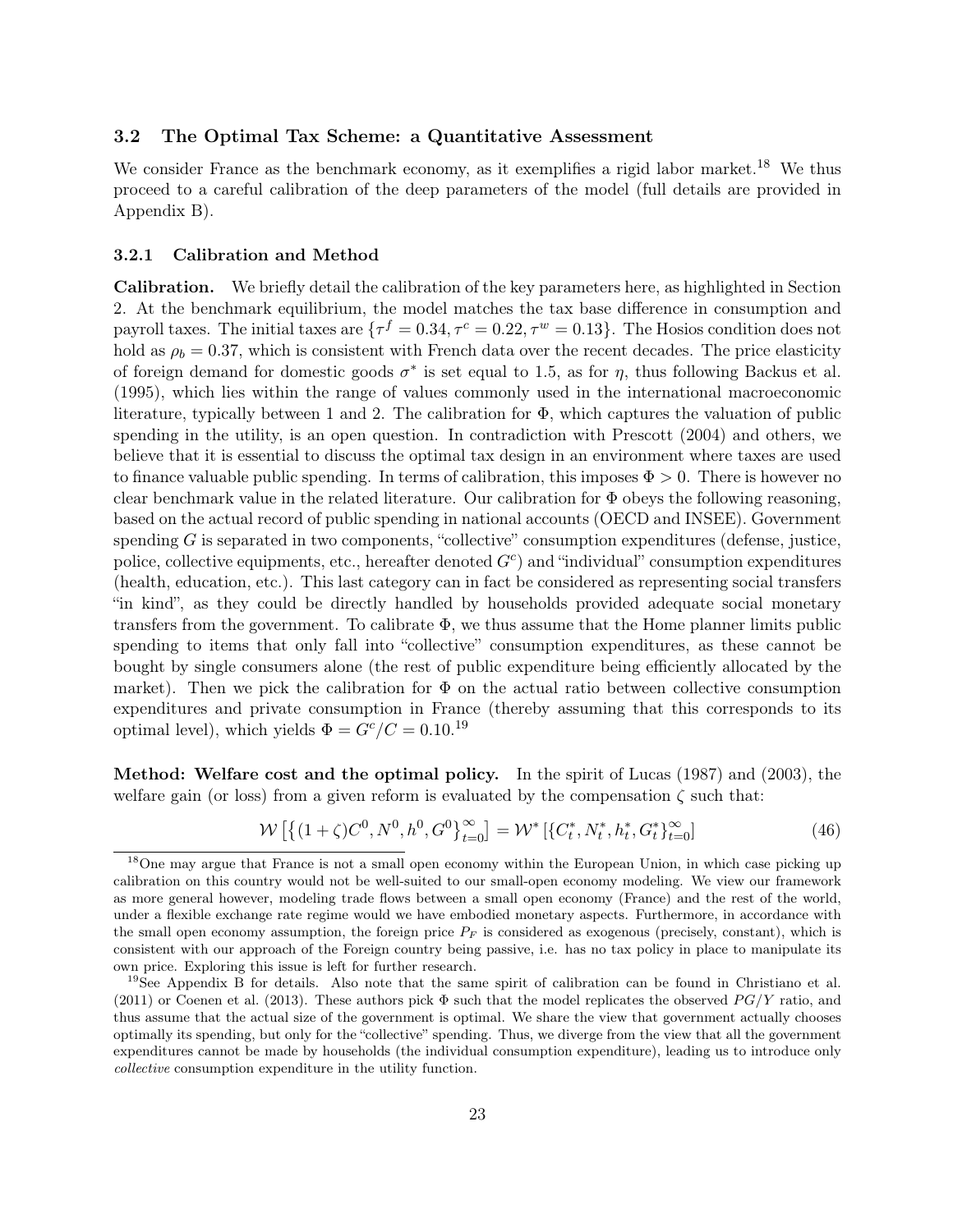A positive (negative) value of  $\zeta$  means that the reform is welfare improving (welfare deteriorating). To determine the optimal tax policy, we derive the values of  $\zeta$  associated with various ranges of tax reforms. Following the pioneering contributions of Kydland & Prescott (1977) and Barro & Gordon (1983), the credibility problem associated with optimal policy has stimulated a huge literature. Its central message is the existence of significant gains from "enhancing credibility" through formal commitment to a policy rule or through institutional arrangements. Nevertheless, there are vivid debates in the literature regarding the appropriateness of conducting fully optimal Ramsey-type policies rather than "simple" rules. Proponents of simple rules emphasize both their simplicity and transparency, and their robustness to model-misspecification (see e.g. McCallum (1999) or Taylor & Williams (2011)). We adopt this view by considering the following "simple" tax reform: The government commits ex-ante for a new constant payroll tax rate  $\tau^f$ , adjusting the indirect tax rate  $\tau^c$  periodically to fulfill its budget constraint during the transition path. The optimal scenario  $\{\tau^f, \tau_t^c | \rho_g, \rho_T, \tau^w\}_{t=0}^{\infty}$  is thus chosen such that  $\zeta$  is maximized, for an initial jump in  $\tau^f$ , a budgetary adjustment via a time-varying consumption tax  $\tau_t^c$ , and keeping the other instruments as their previous values.

#### 3.2.2 Steady-State impact of the Tax Reform

In this section, we study the optimal tax reform when we abstract from the transition. One interest of this experiment is to provide a quantitative assessment of our analytical results. In particular, we can evaluate the sensitivity of the optimal tax scheme and the induced welfare gains, to aligning the government size on its efficient value (Proposition 3) and to the magnitude of labor market frictions (Proposition 2). To be more specific, we determine the optimal tax scheme in a steady state economy under here three alternative scenarii:  $\hat{i}$ ) for the excessively large government size and stringent labour market institutions (as in the benchmark French case,  $\rho_g > \rho_g^{sp}$  and  $\rho_b > 0$ ),  $ii^{\circ}$ ) when the government also targets the efficient provision of public spending (modifying taxes along with setting  $\rho_g = \rho_g^{sp}$ ), and  $iii^{\circ}$ ) when it is also able to eliminate labor market frictions (i.e., for  $\rho_b = 0$ ). In this respect, running this experiment goes far beyond simply quantifying the analytical results. In our view, it constitutes an attempt to answer the very naive -but key question: Where is it better to live in? Suppose the agent (in the benchmark French economy) can choose her place to be, where does she get the larger welfare gains? The answer gives an evaluation of the inefficiencies that can be corrected by the taxes in each place, and thus an upper bound of the optimal tax reform, abstracting from the transitional costs which are conditional to the current state of the economy.

In the first scenario, we characterize the optimal tax reform (ie, the optimal tax wedge  $TW$  and its articulation  $\{\tau_f, \tau_c\}$ , for given labour market institutions and government size (as observed in French data). In this case, the optimal tax scheme is reached for  $\{\tau_f^R = -0.69, \tau_c^R = 2.63\}$ , whereas in the benchmark economy (French tax system) we have  $\{\tau^f = 0.34, \tau_c = 0.22\}$ . This implies a reduction in the tax wedge  $TW$  from 1.88 to 1.29. This fiscal devaluation scenario induces welfare gains equivalent to 2.99% increase in permanent consumption.<sup>20</sup>

One may then wonder, what are the welfare costs of an excessive size of the government? To answer the question, we determine the optimal long-run tax scheme when the government size matches its efficient value (i.e.,  $\rho_g = \rho_g^{sp}$ ). In accordance with Proposition 3, this suppresses one motive to impose distortive taxes in the economy. Put it differently, this strengthens the need to subsidize

<sup>&</sup>lt;sup>20</sup>From Equation (46) (adjusted to the long-run situation), we get  $\zeta^{LT} = \exp(W^* - W^0) - 1 = 0.0299$ .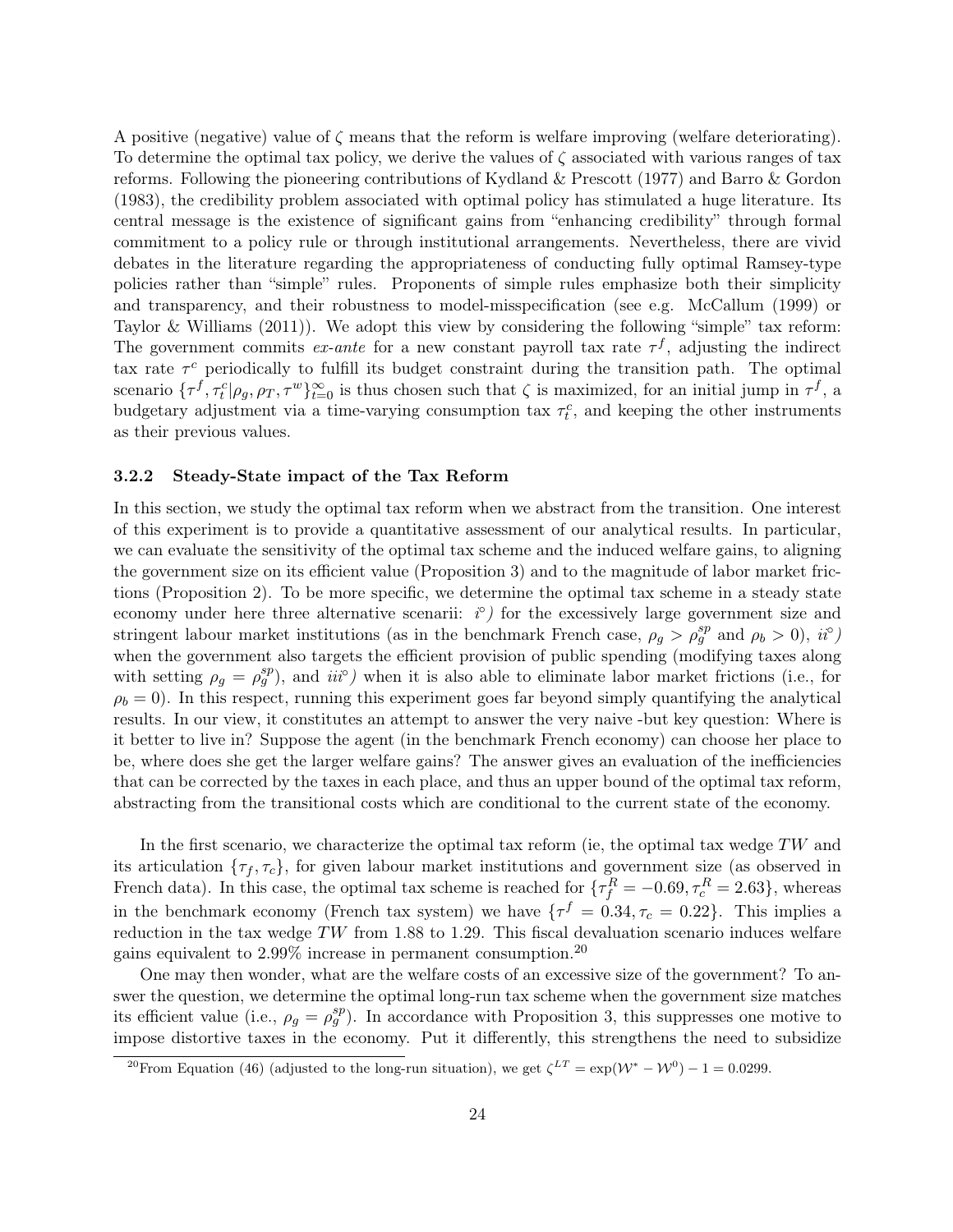labor, meaning a stronger fiscal devaluation:  $\{\tau_f^R = -0.69, \tau_c^R = 1.84\}$ , implying a tax wedge equal to 1.01, along with a reduction of the government size from  $PG/Y = 24\%$  to  $PG/Y = 7.92\%$ . This "double reform" scenario induces substantial welfare gains, that now amount to 17.05% increase in permanent consumption. In accordance with Proposition 3, if  $G/C$  is equal to  $\Phi$ , lower taxes are needed to get closer to the optimal allocation. Moreover, the difference in welfare between these two scenarii (14 percentage points in consumption) gives a measure of the crowding out effect by public spending of a fiscal devaluation.

Even if the size of the crowding-out effect is large, this should not lead us to conclude that the most important distortion is linked to a downward rigidity in the size of the State. One can only conclude that the direct choice of public spending is more effective than the indirect manipulation of labor wedges via distortive taxes. To assess the welfare costs of labor market rigidities, it is necessary to measure welfare in their absence. In comparison with the benchmark economy, the welfare gain reached by the Home planner would bring an increase in permanent consumption of 28%. In view of the gain of aligning the government size on its efficient value (17%), this indicates that substantial welfare gains remain to be achieved, would the decentralized government also reform the labor market.

#### 3.2.3 Taking the Dynamics of the Tax Reform into Account

Optimal tax reform and transition dynamics To what extent is the optimal tax scheme modified by taking transition dynamics into account? The quantitative results are very different.<sup>21</sup> Starting from the benchmark current tax policy  $\{\tau^f = 0.34, \tau^c = 0.22\}$ , the optimal tax reform is reached for  $\{\tau_f^R = 0.0275, \tau_c^R = 0.44\}$ . This contrasts with the analysis focusing only on the steady state. The difference with the steady-state optimal tax reform comes from the bigger responses of hours worked in the short run. Indeed, workers prefer to smooth their consumption and work more in order to accumulate and then reach the (higher) level of capital which characterizes the final steady state. Even if the decrease in the payroll tax can be welfare improving in the long run, these potential gains are counteracted by the short-run effort necessary for the accumulation process.

The quantitative effects of implementing the optimal tax reform (with transition) are reported in Table 1, Column (1). The optimal tax reform implies an increase in the terms of trade of 3% (real devaluation), as well as an increase in total worked hours and output. On this side, most adjustment occurs along the intensive margin (as reported in Column (1), employment and hours worked per employee rise by 0.55 pp and 5.32%, respectively): By lowering the elasticity of the extensive margin, stringent labor market institutions lead the reform to favor insiders. On the normative side, implementing the optimal tax reform results in an increase in lifetime consumption of 0.19 %. The gains from the tax policy are small. One can rationalize this result using our analytical findings: The large labor wedge asking for employment subsidies is counterbalanced by the large oversize of the government and the terms of trade externality which, at the opposite, call for higher taxes. Balancing these effects implies a moderate reduction in the overall tax wedge  $(\Delta TW = -9.5\%)$ which explains the moderate welfare gains induced by this tax reform. One may yet argue that

<sup>&</sup>lt;sup>21</sup>The hump-shape welfare curve associated to varying tax couples ( $\tau_f, \tau_c$ ) is reported in Figure 1, Section C.1. of the online Appendix. In the online appendix (Section C), we also present the impulse response functions of the aggregate variables when the optimal tax reform is implemented.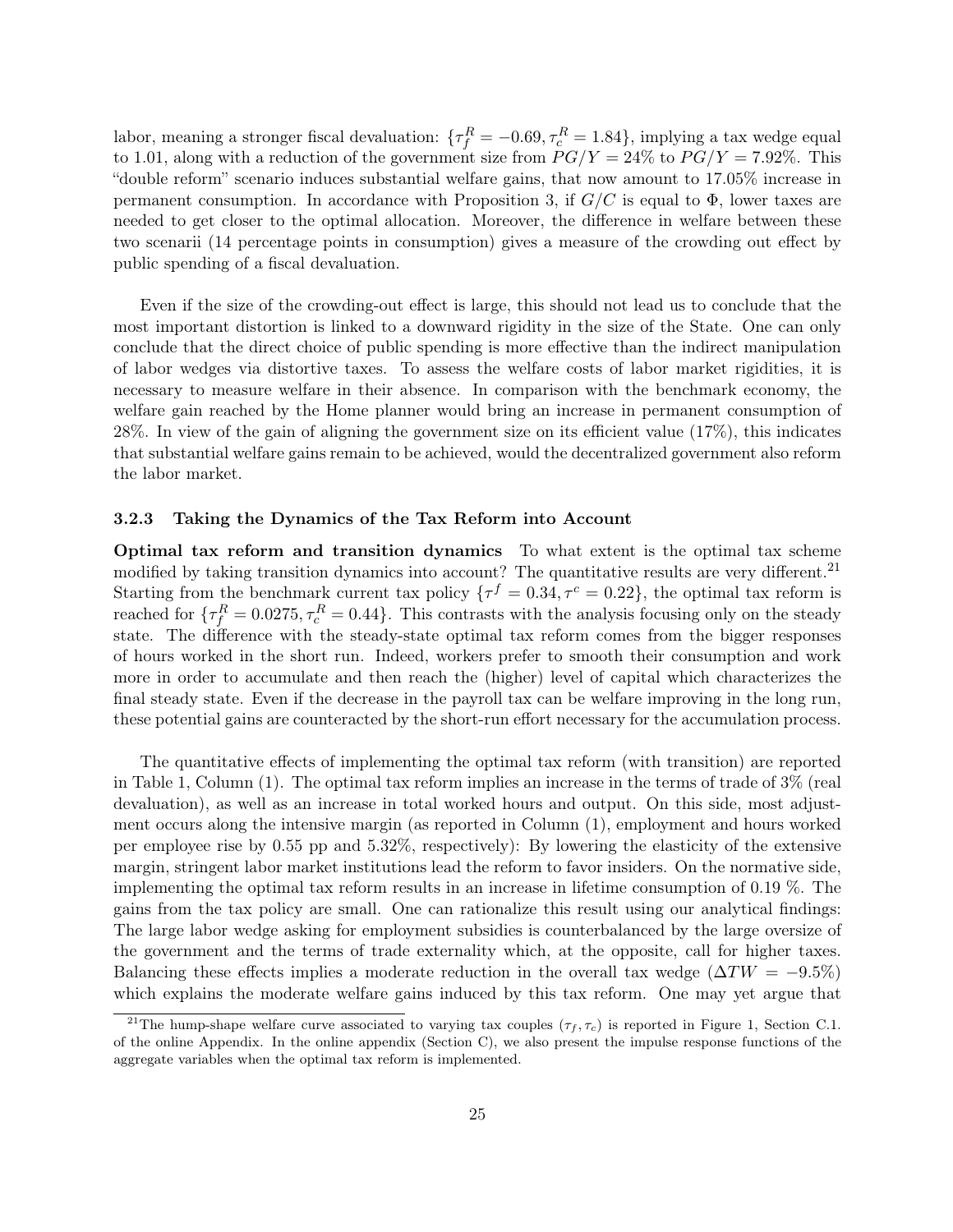these welfare gains are surprisingly much lower than those advocated by Prescott (2004), who obtains a 20 percent increase in lifetime consumption for a decrease in the tax burden of 20 percentage points. We thus go further in examining this difference in results, by studying the implications of implementing the optimal tax reform for alternative budgetary adjustments. Results are reported in Table 1.

Assessing the role of alternative budgetary adjustments First, we compare scenarios in which the government size is constant in *level* rather than constant in *relative size* (Columns  $(2)$ ) to  $(4)$ ). Second, we evaluate a reform which implements the optimal tax scheme and the optimal government size simultaneously (Column (5)).

|                                             | 1                   | $\overline{2}$ | 3            | 4         | 5                      |
|---------------------------------------------|---------------------|----------------|--------------|-----------|------------------------|
| Budget adjustment                           | $(a)(\overline{a})$ | (b)            | $\rm _{c}$ ) | 'd)       | $(e)^{(\overline{*})}$ |
|                                             | 0.34                | 0.34           | 0.34         | 0.34      | 0.34                   |
|                                             | 0.0275              | 0.0275         | 0.0275       | 0.0275    | $-0.0875$              |
| $\tau_{f1}^0 \tau_{f0}^1 \tau_c^0 \tau_c^1$ | 0.22                | 0.22           | 0.22         | 0.22      | 0.22                   |
|                                             | 0.440               | 0.407          | 0.22         | 0.22      | 0.222                  |
| $\Delta TW \times 100$                      | $-9.52$             | $-11.540$      | $-23.321$    | $-23.321$ | $-31.8$                |
| $\Delta PG/Y \times 100$                    | $\theta$            | $-4.372$       | $-9.275$     | $-43.171$ | $-68.3$                |
| $\Delta PT/Y \times 100$                    | $\Omega$            | $-4.372$       | $-102.87$    | $-4.372$  | 0                      |
| $\Delta Y \times 100$                       | 5.451               | 5.739          | 12.898       | 5.739     | 7.679                  |
| $\Delta h \times 100$                       | 5.317               | 5.599          | 12.627       | 5.599     | 7.496                  |
| $\Delta N$ (pp)                             | 0.555               | 0.583          | 1.222        | 0.583     | 0.765                  |
| $\Delta\phi \times 100$                     | 2.961               | 3.115          | 6.893        | 3.115     | 4.150                  |
| $\zeta \times 100$                          | 0.192               | 1.464          | 2.627        | 11.37     | 14.123                 |

Table 1: Impact of alternative budget adjustments (with transition)

In all experiments,  $\tau_w$  maintained constant equal to 0.13.

 $^0$  and  $^1$ : For the pre-reform and post-reform tax rates.

∗ : Identifies the optimal tax reform in this scenario.

(a)  $PG/Y$  and  $PT/Y$  kept constant (in ratios);

(b)  $G$  and  $T$  kept constant (in levels);

(c) G and  $\tau^c$  constant, T adjusts;

(d) T and  $\tau^c$  constant, G adjusts;

(e) Reforming both  $G/C(=\Phi)$  and  $\tau_f$ ,  $PT/Y$  constant and  $\tau^c$  adjusts.

Comparing Column  $(2)$  to Column  $(1)$  of Table 1, maintaining G and T constant in level rather than relative to the GDP does not significantly increase the welfare gains from the tax reform (which rise from 0.19% to 1.46% only). In contrast, as reported in Columns (3) and (4), the welfare gains are much higher when the payroll tax cut is compensated for by an increase in lump-sum taxation (with no distortive effect, Column (3)) or even more, by reducing the government size (Column (4), scenario (d)).

The significant welfare gains in Columns (3) and (4) are reminiscent of Prescott's (2004) results on the benefits from lowering labor taxation. In his exercise, using a closed economy Walrasian model where public expenditures are wasteful, the decrease in proportional taxes is compensated for by an increase in lump-sum taxation (which has no distortive effect) while maintaining the level of public spending constant. In this respect, Scenario (c) (reported in Column (3)) is the closest to Prescott's case. Table 1 contributes to putting Prescott's results into perspective. First, in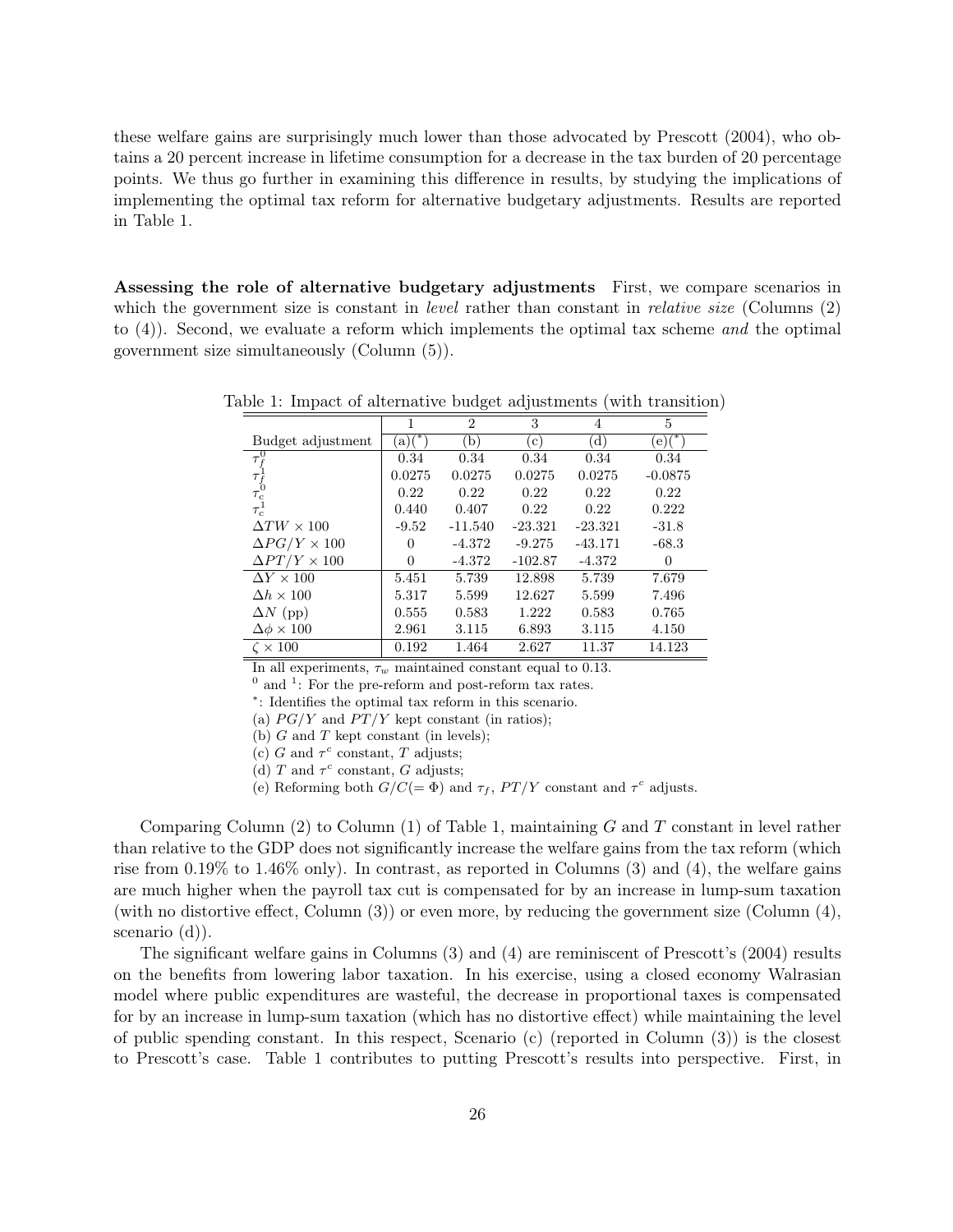contrast to his case, in benchmark scenario (a), the tax scheme is designed to preserve the size of welfare state programmes, i.e. with public spending and transfers both maintained constants (in proportion of GDP). This difference in budgetary adjustment undoubtedly moderates the decrease in tax distortions in comparison with Prescott (2004), hence the welfare gains associated with the tax reform (as may be inferred from Columns (3) and (4), in comparison with Column (1) of Table 1).

Second, the large welfare gains obtained by Prescott (2004) rely on the strong assumption that public spending is wasteful ( $\Phi = 0$  in our setting). In our view, this assumption is highly disputable. From the empirical point of view first, Rogerson (2007) and Ragan (2013) show that including public expenditure as an argument in the utility function helps to explain trends in hours worked in the OECD countries. Second, from the theoretical side, Prescott's (2004) conclusion are questionable, as they rely on mixing two distinct elements, the impact of reducing distortive taxation on the one hand, and the alignment of the government size on the efficient one on the other hand.

In order to investigate this point, we run the following experiment. Now assuming that the government can manipulate the budget on top of taxes, at the date of the tax reform the government decides to also bring the economy to the optimal ratio of government spending to consumption  $(G/C = \Phi \leftrightarrow \rho = \rho^{sp})$ , in parallel to reforming labor taxation. In Column (5) of Table 1, we report the effects of the optimal tax reform in this scenario (labeled  $(e)$ ).<sup>22</sup> In comparison with the benchmark scenario, the optimal labor tax is lower (and even slightly negative, equal to −0.0875). This is consistent with our analytical findings (Propositions 3 and 4): An excessive size of public spending provides a motive for increasing the tax burden ( $\tau^{f*} = 0.0275$  in the benchmark scenario (a), Column (1))). Aligning public expenditures on their efficient value suppresses one motive for taxation, thereby enlarging the optimal magnitude of fiscal devaluation ( $(\tau^{f*} = -0.0875)$ ). When the size of government is optimal, the optimal tax wedge is lower as putting more weight on counteracting labor market frictions. As a consequence, the welfare gains from the reform significantly increase, up to 14.12  $\%$  in terms of lifetime consumption.<sup>23</sup> These results somehow provide a better perspective on Prescott's (2004) findings. We show that substantial welfare gains can be obtained when the tax reform comes along a reduction of the government size, provided that it is initially "too" large  $(Column (5) vs (1)).$ 

#### 3.2.4 Optimal Taxation: Sensitivity Analysis

We study the sensitivity of the optimal tax reform (under benchmark scenario (a)) to the key dimensions identified in Section 2, i.e. the size of the public spending, the open-economy dimension and labor market frictions. They can respectively be captured by  $i^{\circ}$ )  $\Phi$ , which is the weight in the household utility function of the public goods,  $ii^\circ$ )  $\sigma^*$ , which measures the sensitivity of the trade balance to the terms of trade, and  $iii°$ )  $\rho_b$  and  $\epsilon \neq \psi$ , which govern labor market frictions. The

 $^{22}$ More precisely, the deterministic simulation is performed under the following assumptions. Starting from the benchmark initial steady state, the economy benefits from a drop in  $\tau^f$  and a shift in the government spending-toconsumption ratio  $G/C$  set to  $\Phi$ , consistently with the planner's optimal choice of G. The budget adjustments are still insured by the consumption tax.

 $23$ Welfare gains remain substantial when the payroll tax rate is aligned on its optimal value under the benchmark scenario (i.e., 0.0275), with the compensation  $\zeta$  equal to 14% in this case.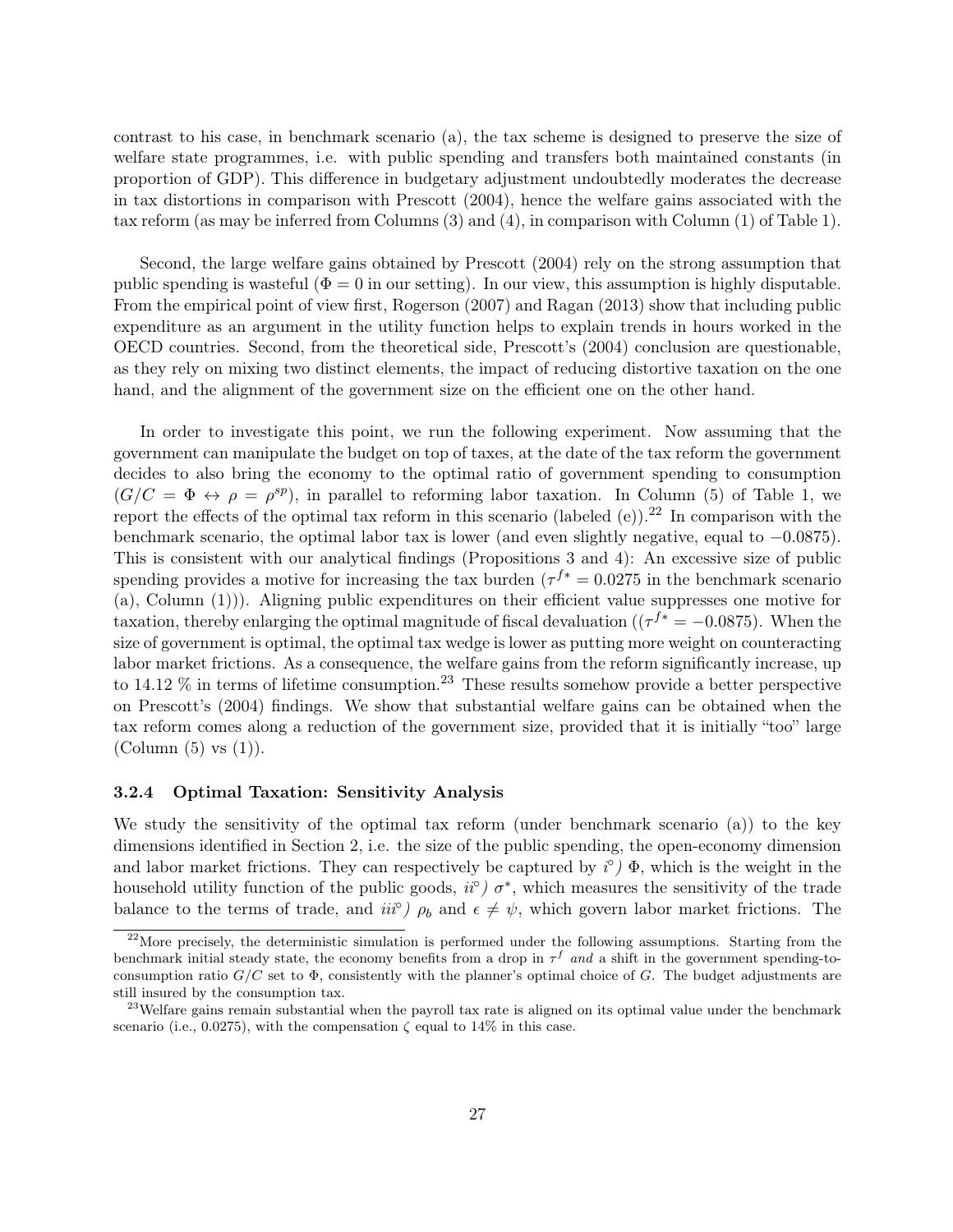results are reported in Table  $2^{24}$  For the sake of comparison, Column (1) recalls the benchmark results.

|                         |           |        | $\overline{2}$ |       | 3               |           | 4            |        | $\mathbf{5}$      |         |
|-------------------------|-----------|--------|----------------|-------|-----------------|-----------|--------------|--------|-------------------|---------|
|                         | Benchmark |        | $\Phi = 0$     |       | High $\sigma^*$ |           | Low $\rho_b$ |        | $\epsilon < \psi$ |         |
|                         | Initial   | Final  | Initial        | Final | Initial         | Final     | Initial      | Final  | Initial           | Final   |
|                         | 0.34      | 0.0275 | 0.34           | 0.368 | 0.34            | $-0.1825$ | 0.34         | 0.1675 | 0.34              | $-0.01$ |
| $\tau^{c}$              | 0.22      | 0.44   | 0.22           | 0.206 | 0.222           | 0.684     | 0.198        | 0.301  | 0.227             | 0.485   |
| TW                      | 1.879     | 1.70   | 1.890          | 1.895 | 1.882           | 1.582     | 1.845        | 1.747  | 1.890             | 1.690   |
| $\Delta TW \times 100$  | $-9.52$   |        | 0.84           |       | $-15.92$        |           | $-0.054$     |        | $-10.60$          |         |
| $\Delta Y \times 100$   | 5.45      |        | $-0.44$        |       | 9.89            |           | 2.84         |        | 6.20              |         |
| $\Delta h \times 100$   | 5.32      |        | $-0.43$        |       | 9.35            |           | 3.03         |        | 5.88              |         |
| $\Delta N$ (pp)         | 0.56      |        | $-0.05$        |       | 1.03            |           | 0.07         |        | 0.76              |         |
| $\Delta\phi \times 100$ | 2.96      |        | $-0.24$        |       | 4.14            |           | 1.55         |        | 3.36              |         |
| $\zeta \times 100$      | 0.192     |        | 0.001          |       | 0.618           |           | 0.057        |        | 0.244             |         |

Table 2: Sensitivity Analysis

Note: In all experiments,  $\tau_w$  maintained constant equal to 0.13.

Note: In all experiments, the final steady state corresponds to the Ramsey tax policy.

Sensitivity to the valuation of the public expenditures. In Section 2, we obtained that an excessive government size provides a motive to optimally impose distortive taxation, which amounts running fiscal revaluation ( $\Delta \phi < 0$ ). Results reported in Column (2) of Table 2 are perfectly consistent with the analytical finding. In comparison with the benchmark scenario (Column (1)), setting  $\Phi = 0$  enlarges the gap between the current and the efficient government size. Precisely, it becomes large enough to dominate the incentives to reduce taxation linked to the labor market institutions: It is optimal to increase the tax wedge  $(\Delta TW^* > 0$ , resulting in reduced terms of trade,  $\Delta \phi < 0$ ).

Sensitivity to the open economy dimension. As shown in Section 2, when foreign demand is strongly sensitive to the terms of trade (high  $\sigma^*$ ), the centralized allocation converges to the one in a perfect competitive market. Accordingly, the tax reform can fight more easily the labor market distortions, the opportunity to keep a markup on tradable goods being negligible (Proposition 2). To put it differently, the magnitude of the tax cut rises with  $\sigma^*$ . In this case, labor market inefficiencies are likely to play a dominant role, calling for a reduced labor cost. According to this reasoning, the higher  $\sigma^*$ , the lower the optimal tax rate  $\tau_f^R$ . The results shown in Table 2, Column (3) confirm the relevance of the previous reasoning. In an economy with labor market frictions and with  $\sigma^* = 2$  (versus 1.5 in the benchmark calibration), the optimal tax policy is reached for a negative payroll tax rate  $(\tau_f^R = -0.18)$ . This leads to a larger devaluation and larger increases in both labor market margins than in the benchmark case. Besides, the magnitude of welfare gains is significantly affected, thereby illustrating the importance of the open economy dimension in the evaluation of a tax reform in the French economy. This result is consistent with Epifani & Gancia (2009)'s paper, in which the elasticity of substitution between home and foreign goods scales the terms of trade externality.

 $24$ Note that in all experiments, the indirect tax rate in the initial steady state has been adjusted to the new environment.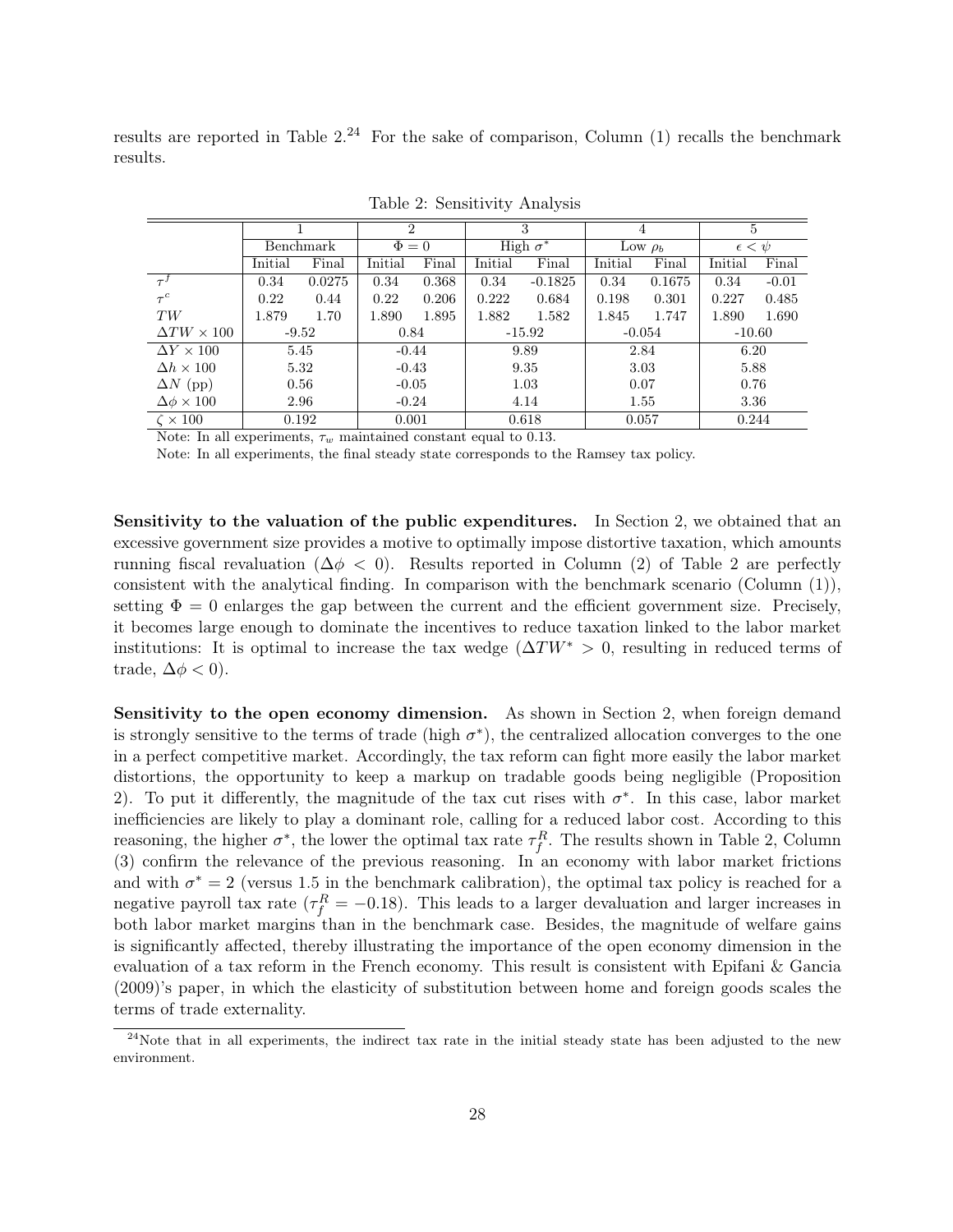Sensitivity to labor market institutions. First, we investigate the sensitivity of the result to the generosity of the unemployment benefit system. In Column (4) of Table 2, we determine the optimal tax scheme for a lower unemployment benefit ratio  $\rho_b = 0.15$ , which corresponds to the values observed in the United States and the United Kingdom in recent decades (1993-2003 in Nickell's (2006) database).

The optimal tax policy is reached for  $\tau_f^R = 0.1675$ , vs 0.0275 when  $\rho_b = 0.37$ . The magnitude of fiscal devaluation and labor market adjustments are smaller than in the benchmark case. That is, the optimal need to reduce the tax burden decreases when the unemployment benefit system is not very generous. This result is fully consistent with our analytical findings (see Equation (35)). The direct effect of the unemployment benefit ratio is to increase labor costs, which reduces labor market tightness below its first-rank level. A large  $\rho_b$  also reduces the unemployed search effort. This effect suggests that a large  $\rho_b$  must be compensated for by lower fiscal distortions, so as to entice both firms and workers to search more intensively. This is achieved by lowering the payroll tax. On the contrary, with low unemployment benefits, the call for increased taxation attributable to the open economy dimension and the inefficient government size is more likely to dominate, in which case it is optimal to increase the tax pressure, as reported in Column 2 of Table 2. However, for  $\rho_b = 0.15$ , the magnitude of the change in tax pressure remains modest hence the associated welfare gains.

Our modeling allows for another labor market inefficiency, whenever the firm's bargaining power  $(\epsilon)$  differs from its contribution to the matching process  $(\psi)$ . Table 2, Column (5) reports the results in the case where the firm's bargaining power is lower than under Hosios ( $\epsilon < \psi$ ). In this case, the optimal tax reform consists in lowering the payroll tax rate, with a null (and even slightly negative)  $\tau_f^R = -0.01$  for  $\epsilon = 0.5$  and  $\psi = 0.6$ . Indeed, the low share of the matching rent attributed to firms (in comparison with their contribution to the matching process) reduces their incentives to search for workers. Thus, the distortion induced by  $\epsilon < \psi$  implies that increasing the firm's search effort should be a priority for the tax policy, which is achieved by lowering the payroll tax (See Equation (35)) and results in greater welfare gains than in the benchmark case with  $\epsilon = \psi$  (Column (1) of Table 2).

### 4 Conclusion

In this paper, we propose an re-assessment of welfare gains of fiscal devaluation in an open-economy setting. Supplementing the short-run nominal analysis of Farhi et al. (2014), the paper focuses on the medium run effects of fiscal-devaluation in economies featuring real rigidities. An original contribution of the paper is to establish the link between the desirability of fiscal devaluation/revaluation and relevant structural inefficiencies in Europe, i.e. rigidities on the labor market and government budget adjustments. We characterize how these inefficiencies interact with the terms of trade externality inherent to the open-economy dimension in shaping the optimal tax scheme. Precisely, we identify the role of each of the following dimensions:  $(i)$  open economy,  $(ii)$  labor market frictions with the extensive and intensive margin of employment, and  $(iii)$  an excessive size of public expenditure, in the optimal tax design. We also put forward the strong interaction between the three dimensions. Our conclusions draw on both analytical and quantitative results. On the analytical side, we identify the conditions under which i) it is optimal to reduce the overall tax wedge, and  $ii)$  this can be achieved by a switch from direct labor taxation to indirect taxes. As for the first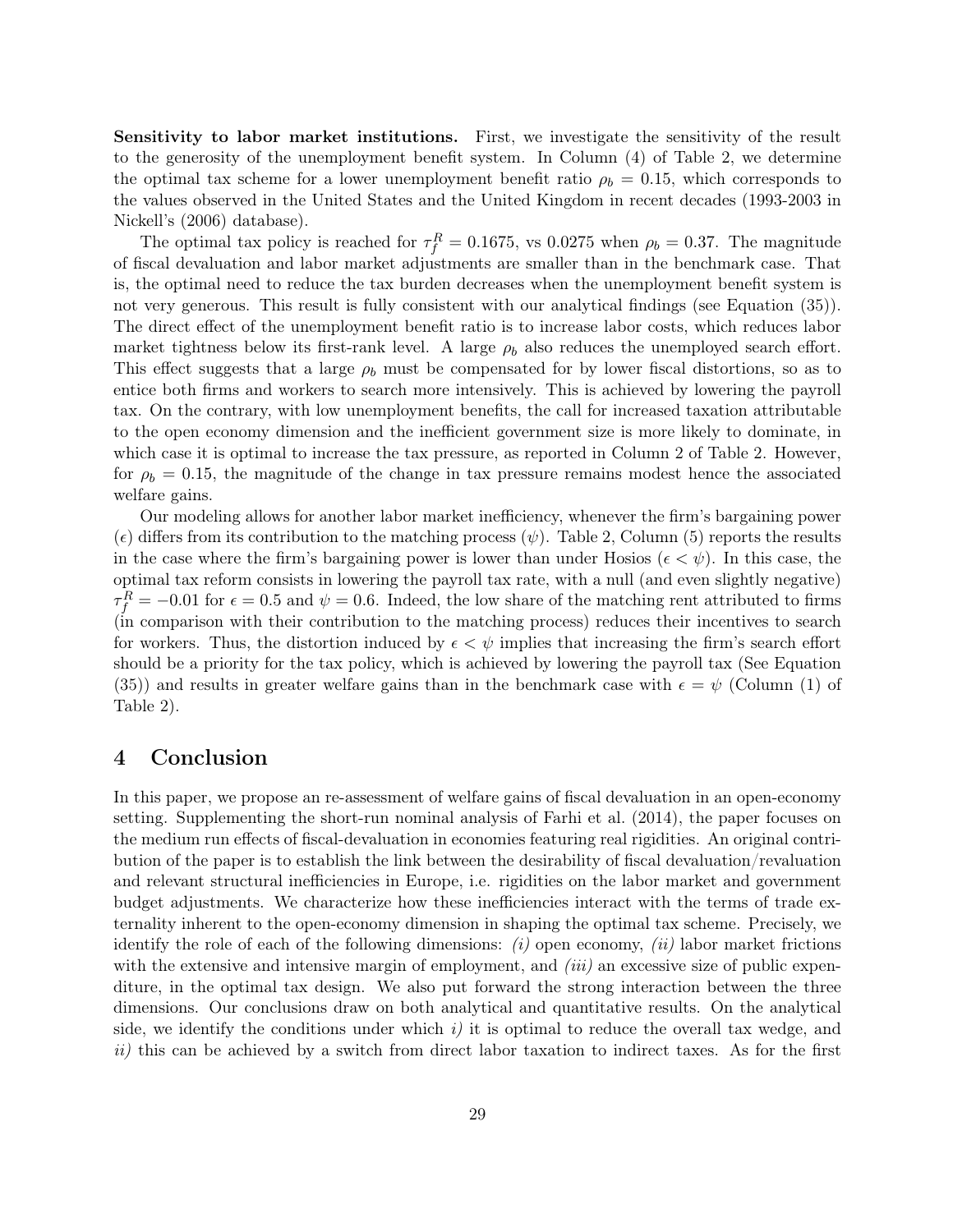point, we demonstrate that, while the terms of trade externality and an excessive government size call for higher taxes (a fiscal revaluation), labor market frictions require rather alleviating taxes (a fiscal devaluation). These opposing forces thus yield to a non-zero optimal tax burden. Regarding the second point, our paper provides an additional argument in favor of implementing tax reform in European countries which promotes indirect taxation and reduces the direct taxation on labor, if it decreases the tax wedge on labor: Beyond a short-run impact on the Okun gap, we show that fiscal devaluation can be welfare-improving in the medium run, provided labor market rigidities are strong enough. Our contribution to the literature is also on quantitative grounds. We indeed evaluate the optimal tax reform in quantitative terms, using France as the benchmark economy. Our calibrated DGE on the French economy indicates that there is room for a lower payroll tax, as our model predicts an optimal payroll tax rate of 0.0275% (versus 34% in the benchmark (current) situation). However, one may expect greater benefits from the tax reform when it comes along, aligning the size of the welfare state to its optimal value.

These results open the route to further research. We somewhat understate the inefficiency associated with the open economy dimension as we preclude any change in the external balance and we assume a balanced government budget. Public debt introduces an additional instrument for the government that affects the intertemporal trade-off. Foreign debt also implies another externality in the Euler equation, thereby affecting the mechanisms allowing the small open economy to have a saddle path. The optimal interplay between direct and indirect taxes may also be sensitive to firms' market power. Last, one might wonder about the fiscal policy response from the foreign country to the change in tax scheme in the home country. These are non trivial research questions that deserve to be studied in a separate paper. We therefore leave this for future research.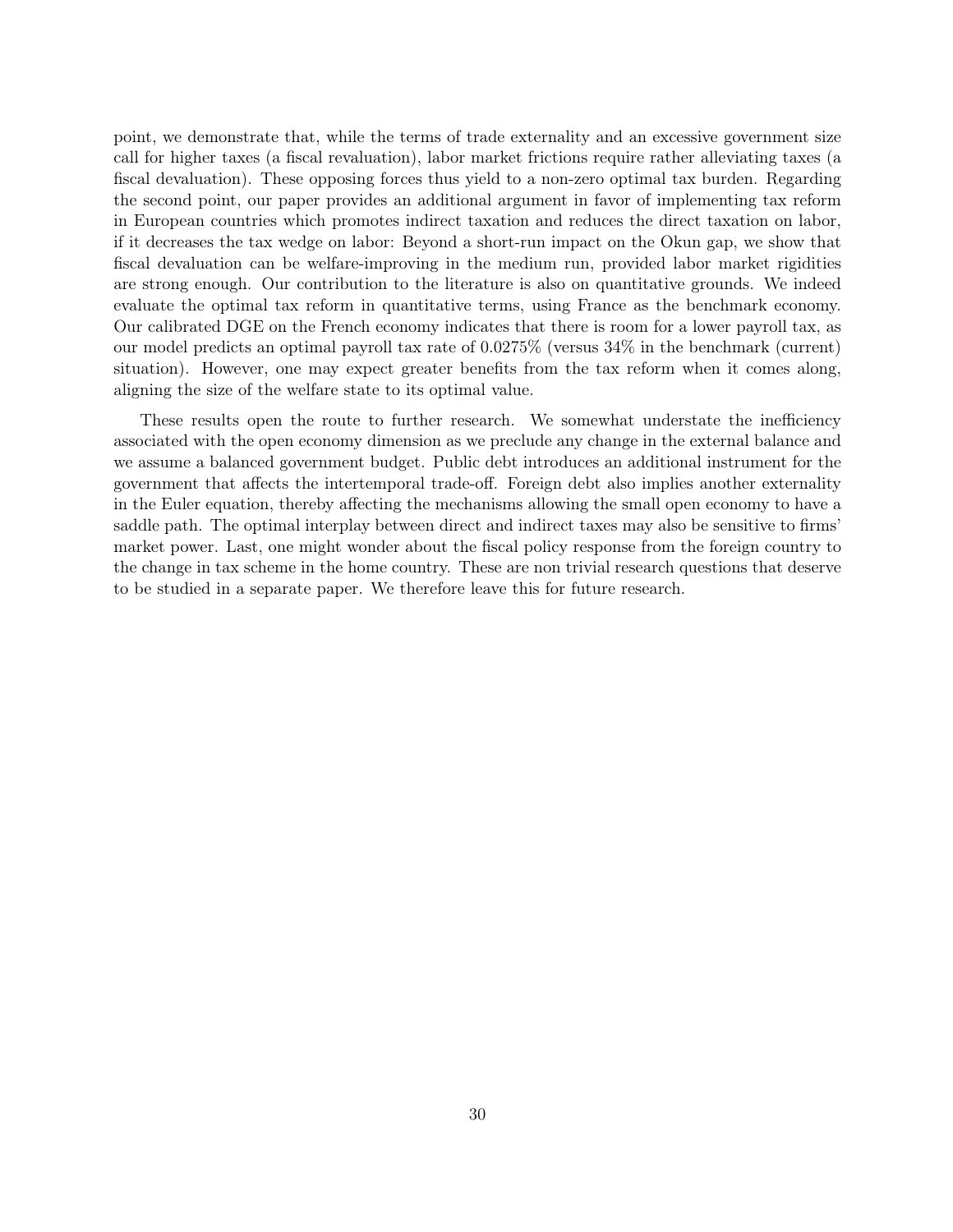## References

- Andolfatto, D. (1996). Business cycles and labor-market search. The American Economic Review, (1), 112–132.
- Backus, D., Kehoe, P., & Kydland, F. (1995). International real business cycles: Theory versus evidence. In T. Cooley (Ed.), Frontiers of Business Cycle Research (pp. 213–231). Princeton University Press.
- Bagwell, K. & Staiger, R. (1990). A theory of managed trade. American Economic Review, 80(4), 779–95.
- Barro, R. & Gordon, D. (1983). Rules, discretion and reputation in a model of monetary policy. Journal of Monetary Economics, 12(1), 101–121.
- Bertola, G. & Ichino, A. (1995). Wage inequality and unemployment: United states vs. europe. In E. Besson (Ed.), NBER Macro Annual (pp. 13–53).: NBER.
- Blanchard, O. & Wolfers, J. (2000). The role of shocks and institutions in the rise of european unemployment: The aggregate evidence. Economic Journal, 110.
- Christiano, L., Eichenbaum, M., & Rebelo, S. (2011). When is the government spending multiplier large? Journal of Political Economy, 119(1), 78–121.
- Coenen, G., Straub, R., & Trabandt, M. (2013). Gauging the effects of fiscal stimulus packages in the euro area. Journal of Economic Dynamics and Control, 37, 367–386.
- Corben, W. (1984). The normative theory of international trade. In R. Jones & P. Kenen (Eds.), Handbook of International Economics chapter 2. Elsevier.
- Correia, I., Nicolini, J., & Teles, P. (2008). Optimal fiscal and monetary policy: Equivalence results. Journal of Political Economy, 116(1), 141–170.
- Costinot, A., Donaldson, D., & Komunjer, I. (2012). What goods do countries trade? a quantitative exploration of ricardo's ideas. Review of Economic Studies, (pp. 581–608).
- Costinot, A., Donaldson, D., Vogel, J., & Werning, I. (2013). Comparative Advantage and Optimal Trade Taxes. Technical report.
- Cotis, J.-P. (2009). Partage de la valeur ajoutée, partage des profits et écarts de rémunérations en France. Report, INSEE.
- Daveri, F. & Tabellini, G. (2000). Unemployment, growth and taxation in industrial countries. Economic Policy, 30, 49–90.
- Epifani, P. & Gancia, G. (2009). Openness, government size and the terms of trade. Review of Economic Studies, 76(2), 629–668.
- Farhi, E., Gopinath, G., & Itskhoki, O. (2014). Fiscal devaluations. Review of Economic Studies, Forthcoming.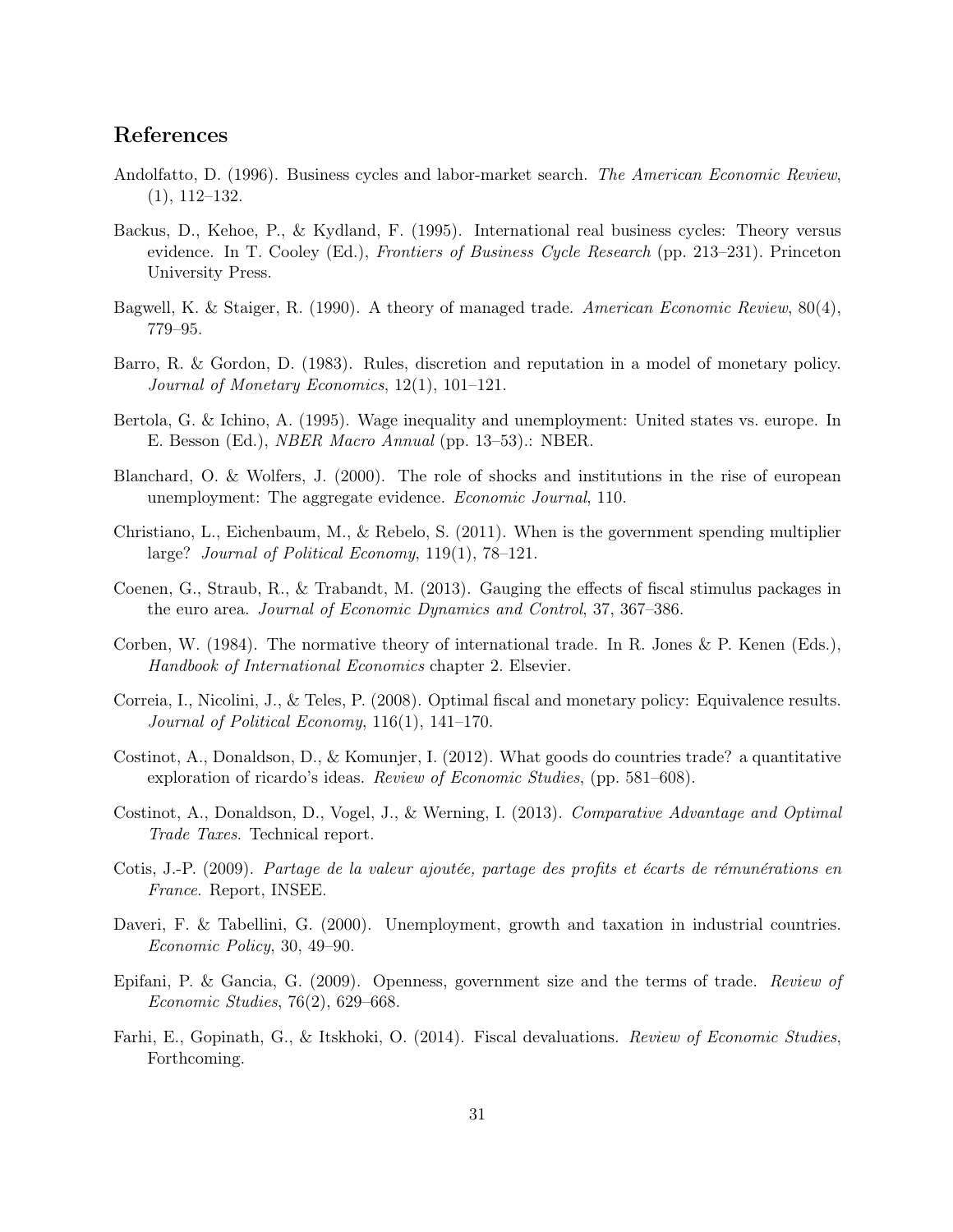- Fève, P. & Langot, F. (1996). Unemployment and the business cycle in a small open economy: Gmm estimation and testing with french data. Journal of Economic Dynamics and Control, 20, 1609–1639.
- Hairault, J.-O. (2002). Labor-market search and international business cycles. Review of Economic Dynamics, 5, 535–558.
- Hungerbuhler, M., Lehmann, E., Parmentier, A., & Van Der Linden, B. (2006). Optimal redistributive taxation in a search equilibrium model. Review of Economic Studies, 73(3), 743–767.
- Krause, M. & Lubik, T. A. (2007). The (ir)relevance of real wage rigidity in the new keynesian model with search frictions. Journal of Monetary Economics, 54(4), 706–727.
- Kydland, F. & Prescott, E. (1977). Rules rather than discretion: The inconsistency of optimal plans. Journal of Political Economy, 85, 473–91.
- Landais, C., Piketty, T., & Saez, E. (2011). Pour une révolution fiscale Un impôt sur le revenu pour le 21<sup>e</sup> siècle. Paris: Seuil.
- Ljunqvist, L. & Sargent, T. (1998). The european unemployment dilemma. Journal of Political Economy,  $106(3)$ ,  $514-550$ .
- Ljunqvist, L. & Sargent, T. (2008). Two questions about european unemployment. Econometrica, 76(1), 1–29.
- Lucas, R. (1987). Models of Business Cycles. Oxford: Blackwell.
- Lucas, R. E. (2003). Macroeconomic priorities. American Economic Review, 93(1), 1–14.
- McCallum, B. T. (1999). Issues in the Design of Monetary Policy Rules. Elsevier, taylor, j.b. and woodford, m. edition.
- Nickell, W. (2006). The CEP OECD Institutions Dataset (1960-2004). Discussion Paper 0759, Centre for Economic Performance.
- Ohanian, L., Raffo, A., & Rogerson, R. (2008). Long-term changes in labor supply and taxes: Evidence from oecd countries, 1956-2004. Journal of Monetary Economics, 55(8), 1353–1362.
- Pissarides, C. (1990). Equilibrium Unemployment Theory. Oxford: Basil Blackwell.
- Prescott, E. (2004). Why do Americans work so much more than Europeans? Federal Reserve Bank Of Minneapolis Quarterly Review.
- Ragan, K. (2013). axes and time use: Fiscal policy in a household production model. American Economic Journal: Macroeconomics, 5(1), 168–192.
- Rogerson, R. (2006). Understanding Differences in Hours Worked. Review of Economic Dynamics, 9(3), 365–409.
- Rogerson, R. (2007). Taxation and market work: is scandinavia an outlier? Economic Theory, 32(1), 59–85.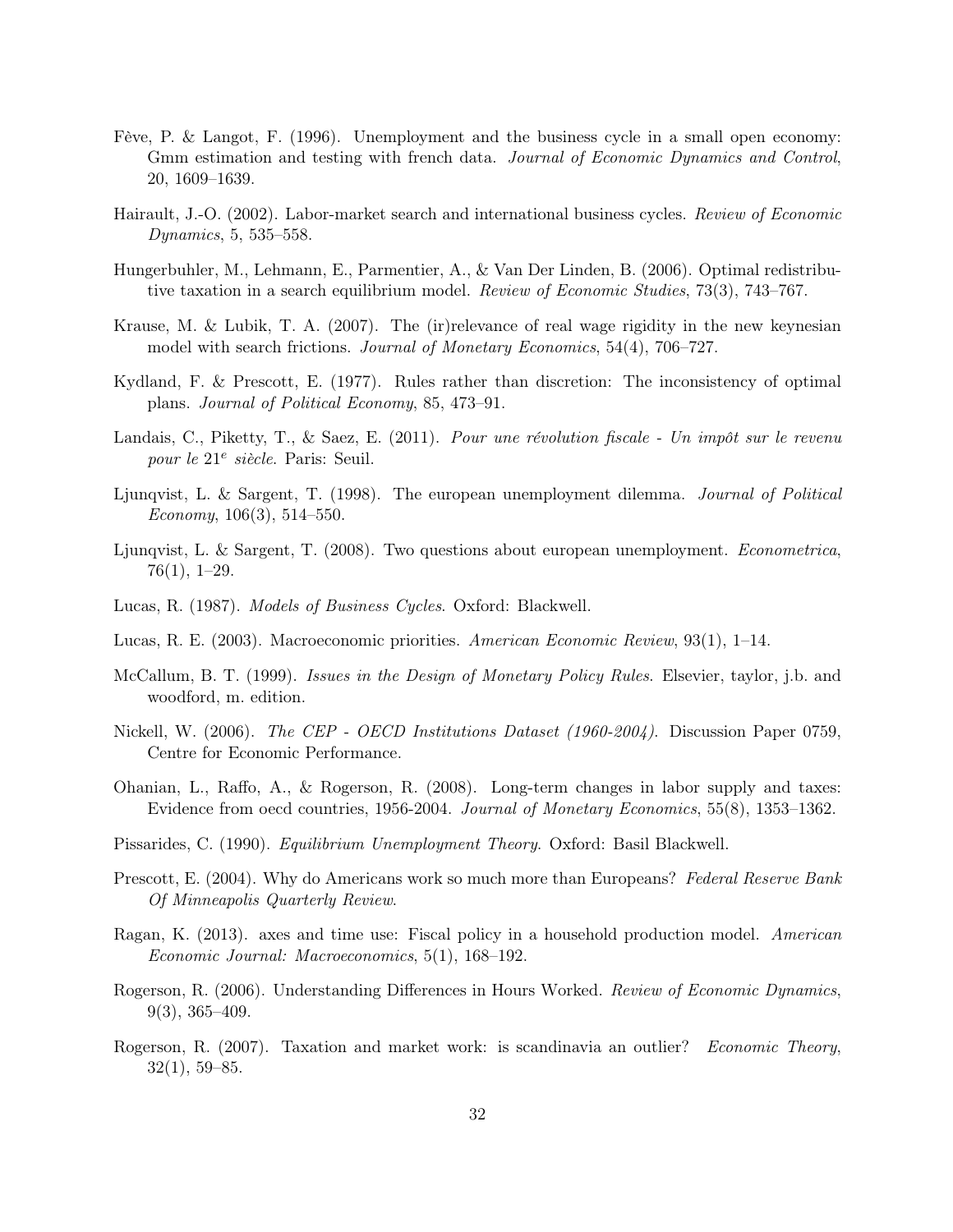Taylor, J. & Williams, J. (2011). Simple and robust rules for monetary policy, volume 3. Friedman, b. and woodford, m. edition.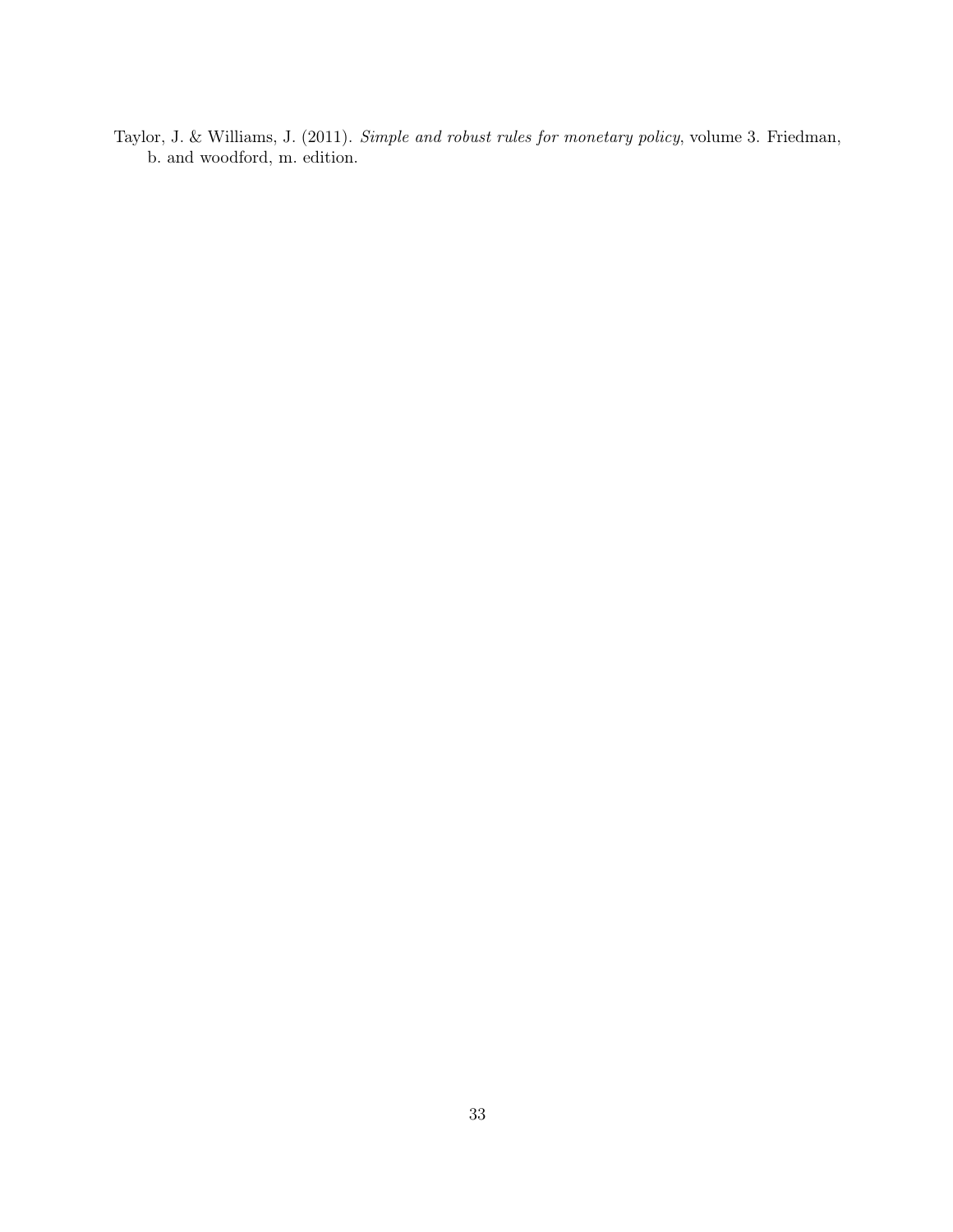## A Data description for Figures 1, 2 and 3

Figure 1: unemployment rates and hours worked per worker coming from the OECD.

Figure 2: Source: OECD data (Annual national accounts, section "National accounts at a glance", sub-division "Expenditures"). The sharing of final consumption expenditures (made by the OECD) between in the "individual" and "collective" categories is detailed in the General Notes associated to the sub-section "government deficit/surplus, revenue, expenditure and main aggregates".

Figure 3: Panel (a) is built using the series of revealed comparative advantages provided by Costinot et al. (2012). They build measures of relative productivity using relative producer prices (from the Groeningen Growth and Development Centre Productivity Level Database), for various countries and 13 sectors: Food, textiles, wood, papers, fuel, chemicals, plastic, minearls, metals, machinery, electrical, transport, miscellaneous manufacturing (See Table 1 in Costinot et al. (2012)). Within each industry, the United States has unit productivity, and within each country, the "Food" industry has unit productivity. The degree of openness (panel (b)) equals the sum of exports and imports divided by GDP, expressed in percent. Series for imports, exports and GDP are taken from the OECD National accounts (all series expressed in national currency units, current prices, seasonally adjusted).

## B The DGE Model: Calibration

Step 1: The calibrated parameters using external information. We calibrate a first set of parameters using econometric studies. Table 4 gives the references used and the parameter values retained. All these parameters are in the range of the values commonly retained. Without any robust information for the bargaining power on French data, we assume, as usual  $\epsilon = \psi$ .

| rable 5: Calibrated parameters (Step 1)    |            |         |                                   |  |  |  |
|--------------------------------------------|------------|---------|-----------------------------------|--|--|--|
| Parameter                                  |            |         | Reference                         |  |  |  |
| Label                                      | Notation   |         |                                   |  |  |  |
| Labor market features                      |            |         |                                   |  |  |  |
| Firms' weight in match                     | $\psi$     | 0.6     | Fève & Langot $(1996)$            |  |  |  |
| Firms' bargaining power                    | $\epsilon$ | 0.6     | $\epsilon = \psi$                 |  |  |  |
| Open economy dimension                     |            |         |                                   |  |  |  |
| Home elasticity of subst. between goods    | $\eta$     | $1.5\,$ | Backus et al. (1995)              |  |  |  |
| Foreign elasticity of subst. between goods | $\sigma$   | 1.5     | Backus et al. (1995)              |  |  |  |
| Preferences and technology                 |            |         |                                   |  |  |  |
| TFP level                                  |            |         | Normalisation                     |  |  |  |
| Discount rate                              |            | 0.99    | Annual real interest rate of 4\%. |  |  |  |
|                                            |            |         | France, $1995-2008(^{a})$         |  |  |  |

Table 3: Calibrated parameters (Step 1)

 $\binom{a}{b}$ : Authors' calculations, based on OECD data.

Step 2: Calibrated parameters using model and aggregate data. In Table 4, we report the targets of our calibration. Since the consumption tax applies to all consumption expenditures, the consumption aggregate includes non-durables and durables, which implies  $PC/Y = 62\%$  and  $PI/Y$ = 13%. This low value of investment to output ratio will result in a low depreciation rate of capital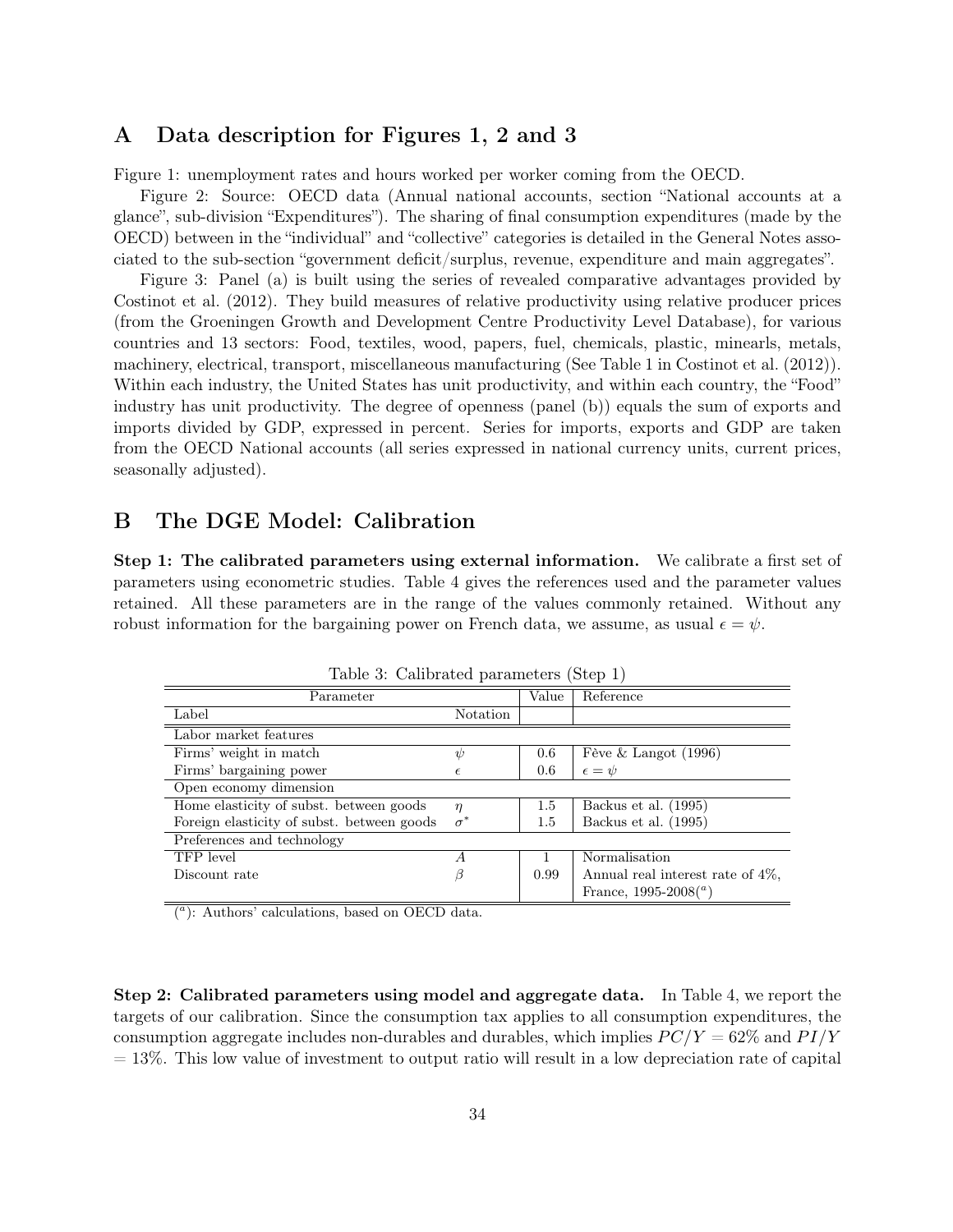δ. Secondly, in the French data we observe  $(1 + \tau^f)$  wNh/Y and wNh/Y, which yields  $\tau^f$ . We also observe tax revenues from indirect taxation  $\tau^c \frac{PC}{Y}$  and employers' social security contributions  $\tau^f \frac{wNh}{Y}$  (Landais et al. (2011)), which yields  $\tau^c$  given  $\tau^f$ . In addition, National Accounts yield the macroeconomic ratios  $PC/Y$ ,  $PI/Y$  and  $PG/Y$ , where the purchases of durable goods by households (purchases by firms) are included in  $C$  (in  $I$ ). Thus, in the data, the tax base for indirect taxation  $(PC/Y = 62\%)$  is larger than that for payroll taxation  $(wNh/Y = 50\%)$ . Finally, we want our model to be consistent with the main labor market features: the unemployment rate, the vacancy filling probability and the job finding rate observed in France, such that the mean duration of unemployment is 14 months. We also calibrate the parameters of the model so as to match the unemployment benefit ratio observed in France over the recent decades (1995-2003), based on Nickell's (2006) CEP database.<sup>25</sup>

To calibrate  $\Phi$ , we use data on the sharing of public spending  $(G)$  between collective  $(G<sup>c</sup>)$  and individual public spending, using a detailed presentation of public accounts of the French government (from the INSEE website  $http://www.insee.fr/fr/thenes/theneeasp?thene=16)$ . We consider as collective public spending the following items: General services of public administration (item 01), precisely: Functioning of executive and legislative administrations, fiscal and financial affairs, foreign affairs (item 01.1), General services (item 01.3), fundamental research  $(01.4 \& 01.5)$ , Defense (item 02), Public Sagfety and Security (item 03), Protection of environment (Item 01.5), Housing and public equipments (01.6). Taking the mean value over 1995-2008, we obtain  $PG<sup>c</sup>/Y = 0.065$ . This is lower than the "collective" consumption expenditures as recorded by OECD (8.5% of GDP over the period), as we do not include the expenditures which are targeted to firms, which represent 2 percentage points of collective public spending. Combining the ratio  $PG^c/Y = 0.065$  to the observed ratio  $PC/Y = 0.62$ , we obtain  $G^{c}/C = 0.10$ , hence  $\Phi$ .

In Table 5, we present the parameter values that allow the model to match these targets.

<sup>&</sup>lt;sup>25</sup>More precisely, the empirical target is the average across the first five years of unemployment for three family situations and two money levels (brroecd in Nickell's database.)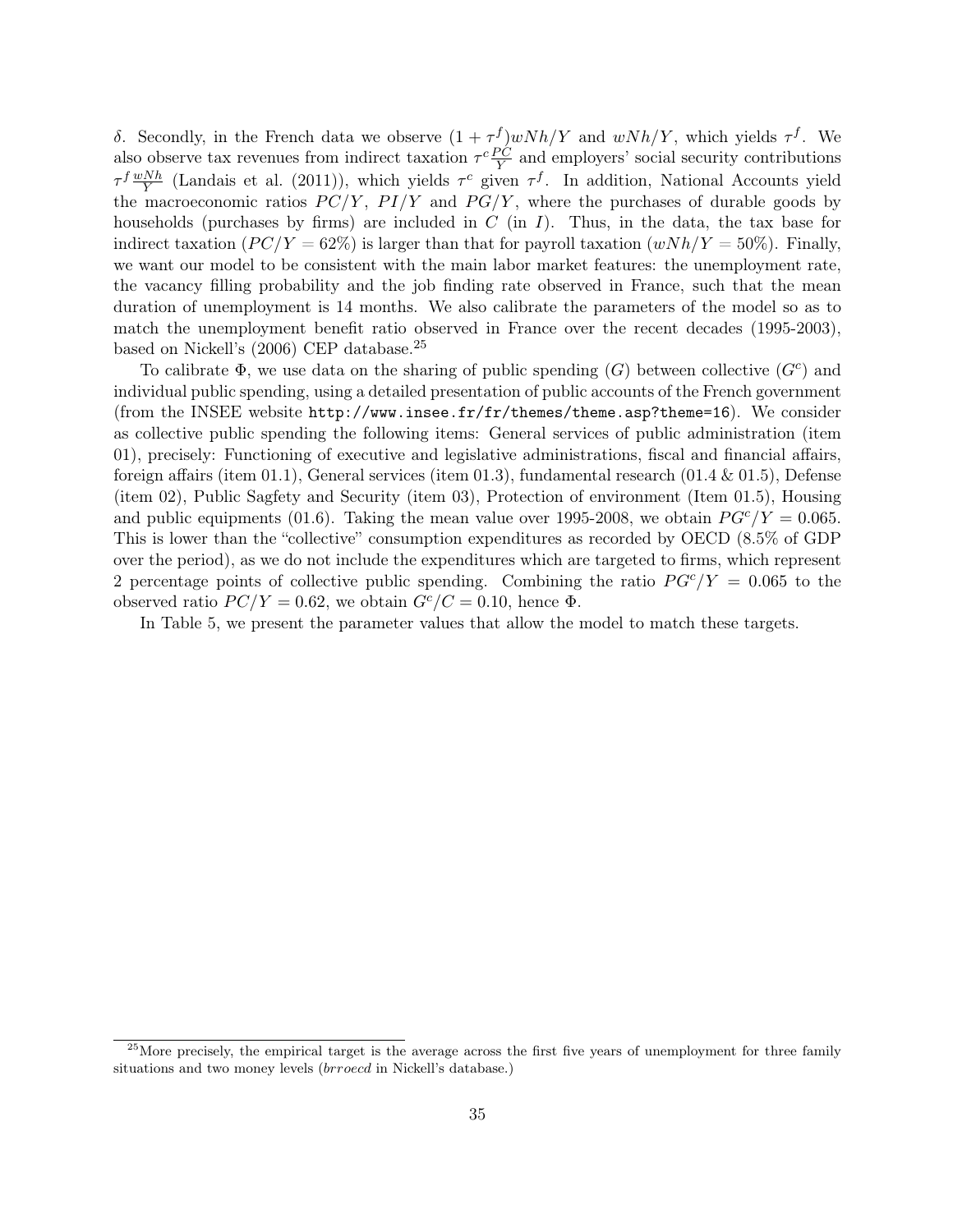| <b>Empirical Target</b>                        |                         |      | Reference                          |  |  |  |
|------------------------------------------------|-------------------------|------|------------------------------------|--|--|--|
| Label                                          | Notation                |      |                                    |  |  |  |
| Labor market features                          |                         |      |                                    |  |  |  |
| Unemployment rate                              | $1-N$                   | 0.1  | France, $1995-2008(^{a})$          |  |  |  |
| Working time                                   | h.                      | 0.33 | Andolfatto (1996)                  |  |  |  |
| Search effort time                             | $\epsilon$              | h/2  | Andolfatto (1996)                  |  |  |  |
| Job finding rate                               | $\widetilde{p} = ep$    | 0.22 | France, $1995-2008^{\binom{a}{2}}$ |  |  |  |
| Search costs                                   | $P\overline{\omega}V/Y$ | 0.01 | Hairault $(2002)$                  |  |  |  |
| Vacancy finding rate                           | q                       | 0.7  | Krause & Lubik $(2007)$            |  |  |  |
| Unemployment benefit ratio                     | $\rho_b$                | 0.38 | France, $1995-2003(^{b})$          |  |  |  |
| Public expenditure's valuation                 | $\Phi$                  | 0.1  | France, $1995-2008(^c)$            |  |  |  |
| Key ratios (relative to GDP) and fiscal policy |                         |      |                                    |  |  |  |
| Consumption ratio                              | PC/Y                    | 0.62 | France, $1995-2008(^c)$            |  |  |  |
| Investment ratio                               | PI/Y                    | 0.13 | France, $1995-2008(^c)$            |  |  |  |
| Public spending ratio                          | $PG/Y \equiv \rho_q$    | 0.25 | France, $1995-2008(^c)$            |  |  |  |
| Imports-to-output ratio                        | Z/Y                     | 0.3  | France, $1995-2008(^c)$            |  |  |  |
| Labor share                                    | $(1+\tau^f)wNh/Y$       | 0.67 | France, 1995-2007, Cotis (2009)    |  |  |  |
| Gross labor cost                               | wNh/Y                   | 0.5  | France, 1995-2007, Cotis (2009)    |  |  |  |
| Employee's labor tax                           | $\tau^w$                | 0.13 | France, 1995-2008, OECD data       |  |  |  |
| Payroll tax rate                               |                         | 0.34 | France, $1995-2008(^c)$            |  |  |  |
| Indirect tax rate                              | $\tau ^{c}$             | 0.22 | France, 1995-2008( $^{c}$ )        |  |  |  |

Table 4: Empirical targets (Step 2)

 $($ <sup>a</sup>): Authors' calculations, based on OECD data.

 $\binom{b}{k}$ : Nickell's (2006) database

( c ): Authors' calculations, based on French National Accounts (INSEE)

Table 5: Calibration results (Step 2)

| Parameters           |                     | Value  | Parameters              | Value                |          |
|----------------------|---------------------|--------|-------------------------|----------------------|----------|
| Label                | Notation            |        | Label                   | <b>Notation</b>      |          |
| Separation rate      | $\mathcal{S}_{0}$   | 0.024  | Share of imports        | $1-\varepsilon$      | 0.3      |
| Matching efficiency  | $\chi$              | 0.941  | Disutility of work      | $\sigma_L$           | 5.698    |
| Cost of job posting  | $\overline{\omega}$ | 0.4558 | Disutility of search    | $\sigma_u$           | 1.740    |
| Depreciation rate    |                     | 0.006  | Labor supply preference | $\eta$               | 0.8      |
| Technology parameter | $1-\alpha$          | 0.32   | Transfers to GDP ratio  | $\rho_T \equiv PT/Y$ | $-0.103$ |